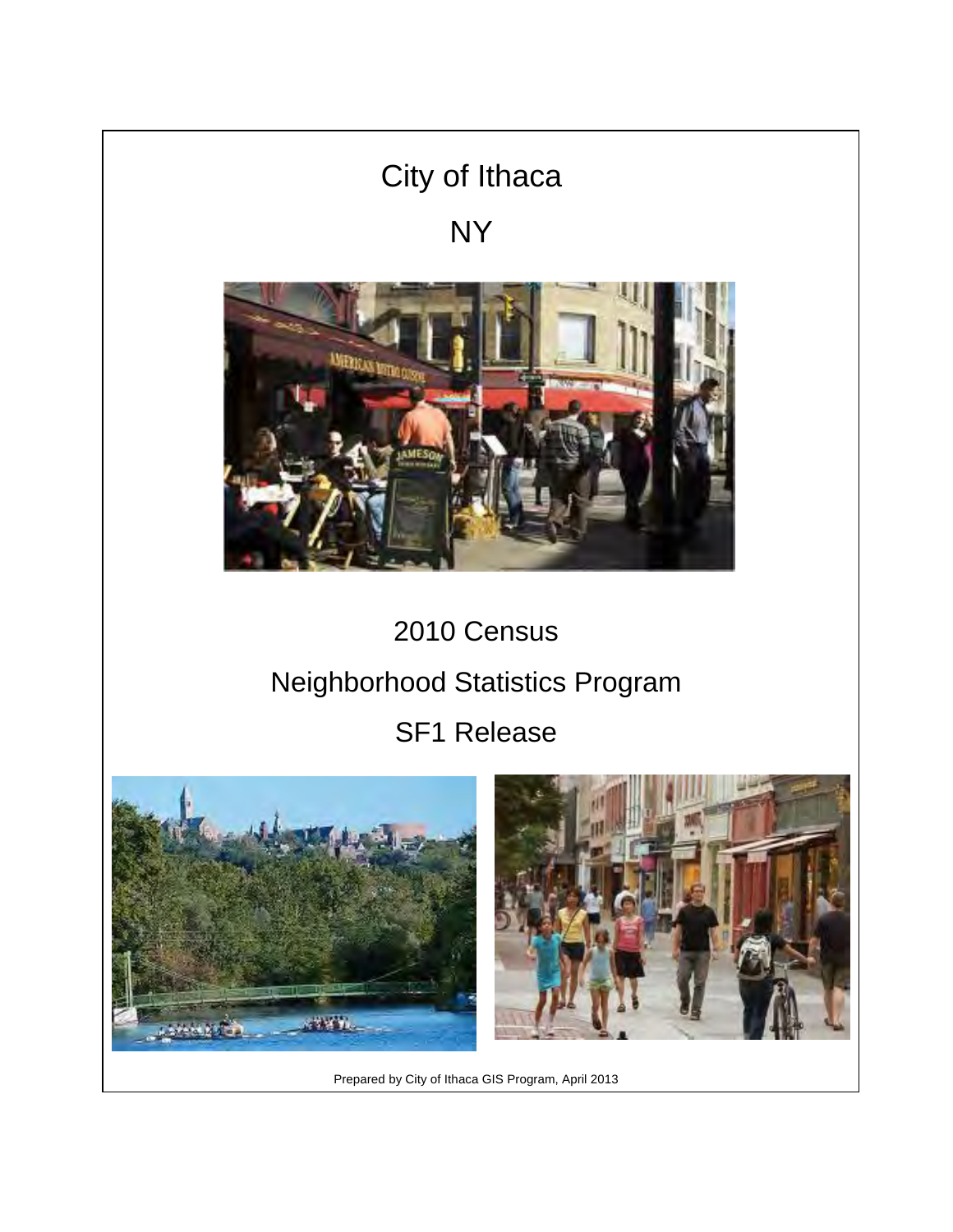## Introduction

The data in this book originates in the Census Bureau's Summary File 1 release of 2011. The data is aggregated into neighborhood totals from the block and block group level counts for the City of Ithaca geographic area – see 2010 Neighborhoods Map.

The intended use of this compilation is the comparison of characteristics of City neighborhoods with each other and over time. Please note that the neighborhood boundaries for 2010 are changed for Collegetown and Lower Collegetown neighborhood. Therefore the Collegetown and Lower Collegetown data cannot be used for direct comparison with 2000 or earlier Census data. See 2010-2000 Neighborhood Map-Comparison.

In comparing with the 2000 neighborhood statistics book, you will also see that there are many characteristics that cannot be found in the 2010. The Census Bureau no longer collects these social and economic characteristics as part of the decennial census. To enrich the view of City neighborhoods provided in this book, we have added some characteristics that were available in this data but not included in the 1980, 1990 and 2000 books. In addition, we will prepare a second book to provide a view of City neighborhoods based on tract level data from the American Community Survey, which is how the census Bureau now collects detailed housing, social and economic characteristics.

A description of the source tables, fields, collections methods and other important information about SF1 release can be found in the publication http://www.census.gov/prod/cen2010/doc/sf1. For additional Census data as well as other formats including tables and maps, consult the American Fact Finder at [http://factfinder2.census.gov/faces/nav/jsf/pages/index.xhtml.](http://factfinder2.census.gov/faces/nav/jsf/pages/index.xhtml)

If you have further questions about this compilation of Census data, after consulting the Census website, please contact the GIS team at 607 272-1717 or *[gisrequest@cityofithaca.org](mailto:gisrequest@cityofithaca.org)*. A copy of the data in spreadsheet or GIS form is also available through the GIS Program.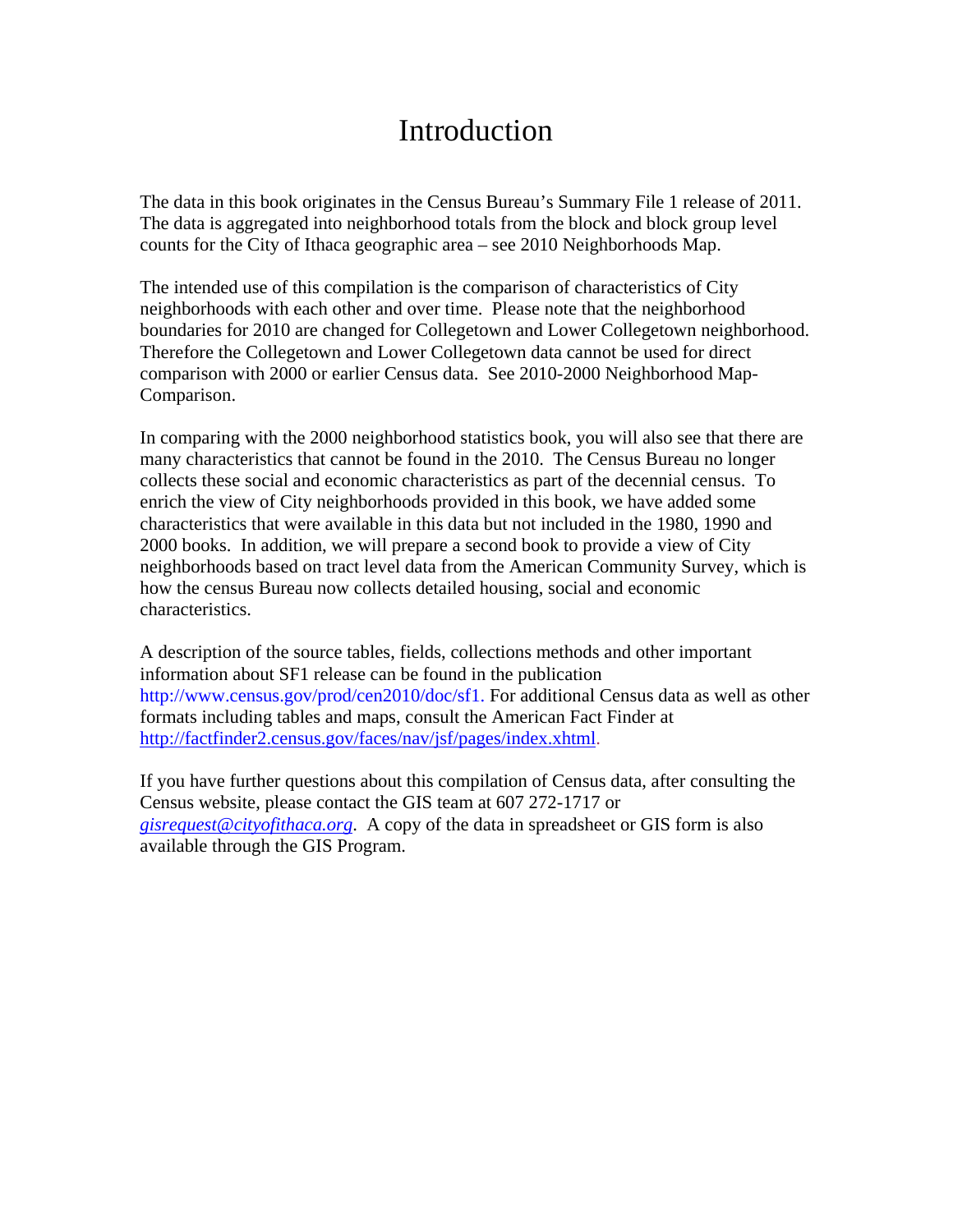#### **Neighborhood Statistics Program Boundaries 2010 City of Ithaca, NY**

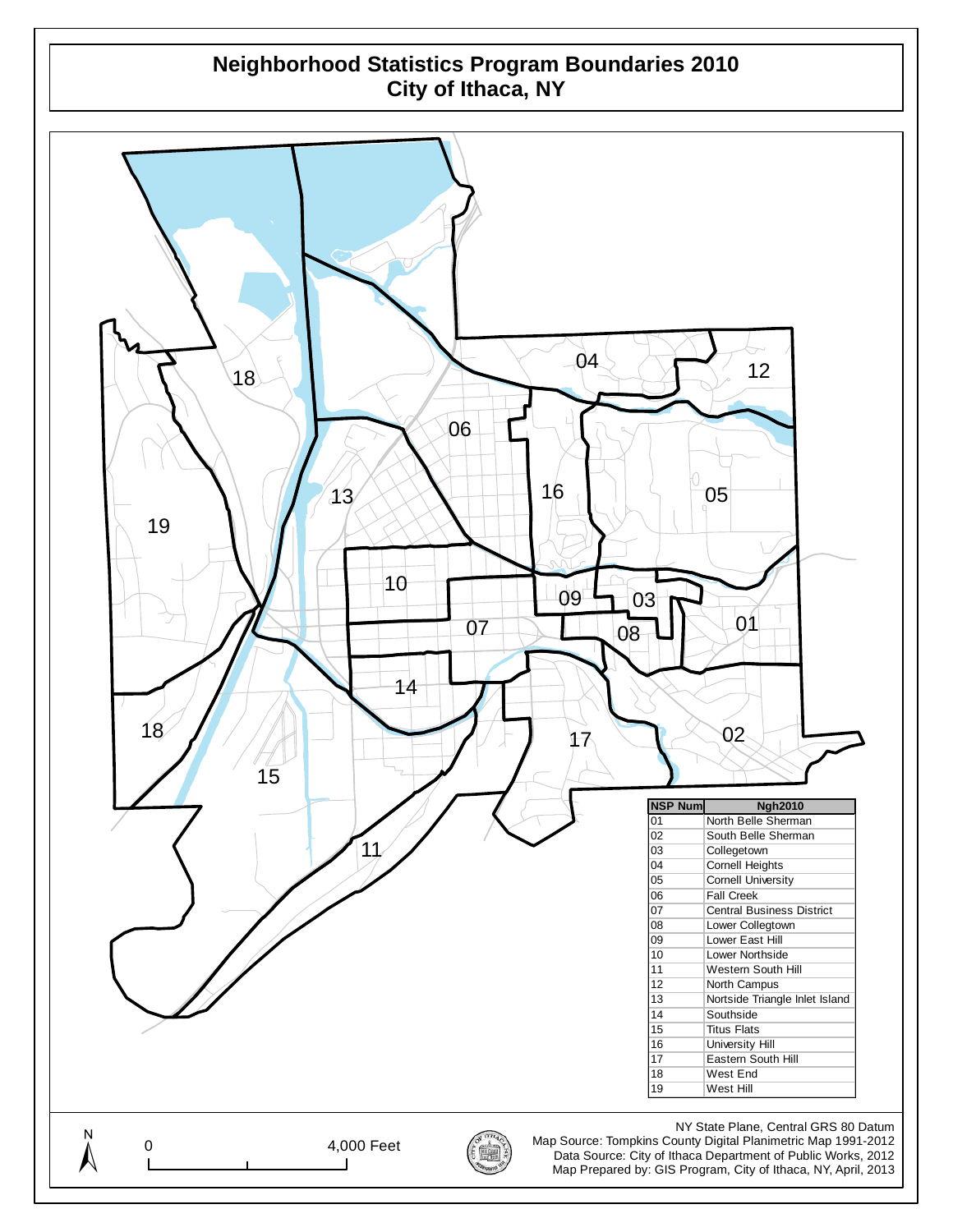### **New Collegetown and Lower Collegetown Neighborhoods Boundaries 2010 City of Ithaca, NY**

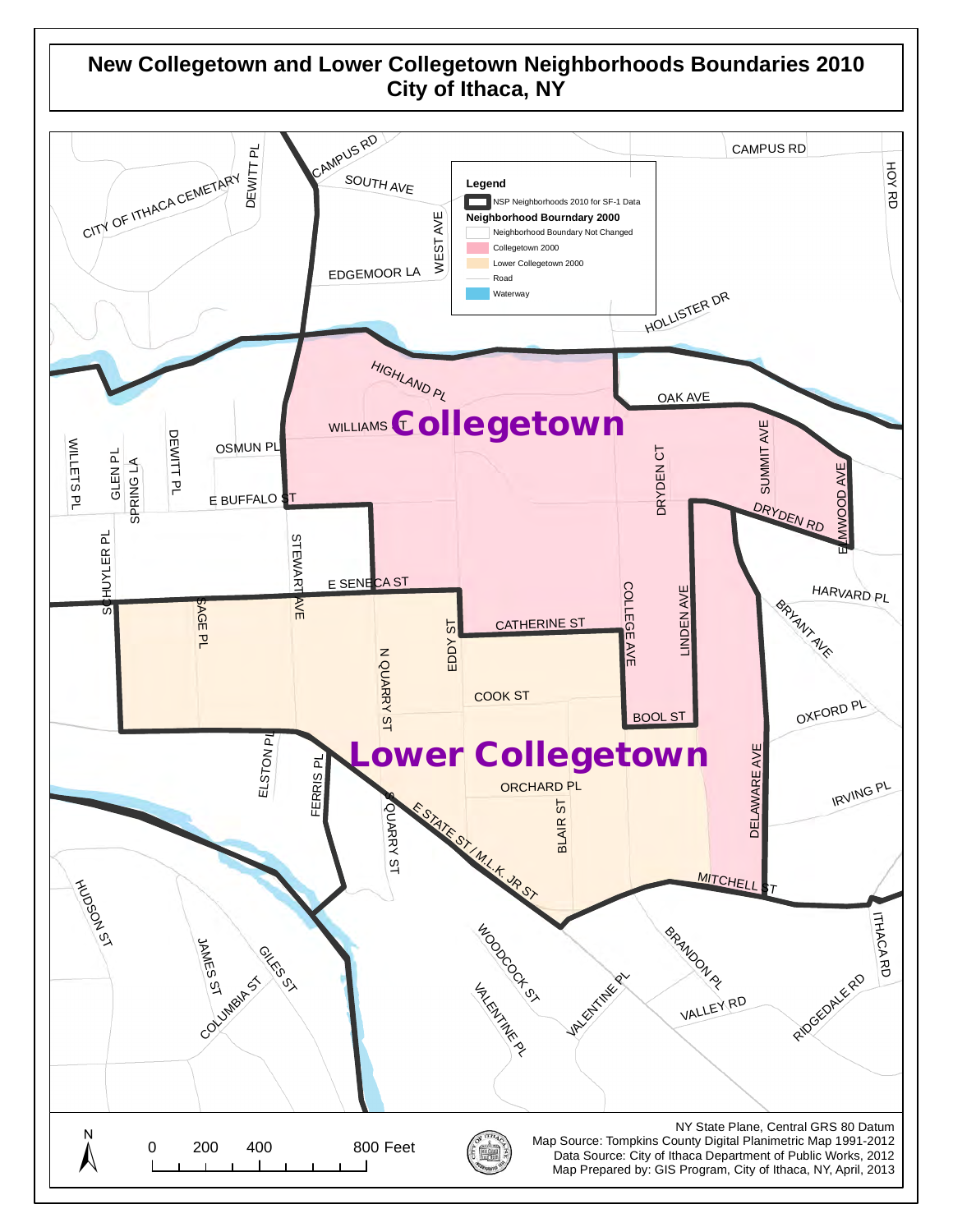City of Ithaca 2010 Neighborhood Statistics (SF 1 Release)

| NEIGHBORHOOD (see map)        | <b>BSN</b>      | <b>BSS</b>       | C.                      | <b>CH</b>        | CU                      | <b>FC</b>        | <b>CBD</b>      | <b>LC</b>       | LEH                     | <b>LN</b>       | <b>WSH</b>       | <b>NC</b>               |
|-------------------------------|-----------------|------------------|-------------------------|------------------|-------------------------|------------------|-----------------|-----------------|-------------------------|-----------------|------------------|-------------------------|
| <b>NEIGHBORHOOD NUMBER</b>    | N <sub>1</sub>  | N <sub>2</sub>   | N <sub>3</sub>          | N <sub>4</sub>   | <b>N5</b>               | <b>N6</b>        | <b>N7</b>       | <b>N8</b>       | <b>N9</b>               | <b>N10</b>      | <b>N11</b>       | <b>N12</b>              |
| <b>GENERAL INFORMATION</b>    |                 |                  |                         |                  |                         |                  |                 |                 |                         |                 |                  |                         |
| Population                    |                 |                  |                         |                  |                         |                  |                 |                 |                         |                 |                  |                         |
| <b>Total Population</b>       | 1,268           | 1,401            | 3,160                   | 1,203            | 2,585                   | 2,425            | 1,630           | 1,760           | 651                     | 1,290           | 576              | 3,633                   |
| <b>Total Families</b>         | 158             | 207              | 16                      | 85               | $\mathbf{0}$            | 510              | $\frac{1}{142}$ | 31              | 36                      | 198             | $\overline{118}$ | 4                       |
| <b>Total Households</b>       | 565             | 658              | 1,131                   | 335              | 44                      | 1,181            | 1,027           | 523             | 318                     | 672             | 265              | $\overline{21}$         |
| <b>Housing</b>                |                 |                  |                         |                  |                         |                  |                 |                 |                         |                 |                  |                         |
| <b>Total Housing Units</b>    | 593             | 717              | 1,148                   | 343              | 44                      | 1,254            | 1,071           | 531             | 325                     | 732             | 287              | $\overline{21}$         |
|                               |                 |                  |                         |                  |                         |                  |                 |                 |                         |                 |                  |                         |
| <b>POPULATION INFORMATION</b> |                 |                  |                         |                  |                         |                  |                 |                 |                         |                 |                  |                         |
| <b>Sex</b>                    |                 |                  |                         |                  |                         |                  |                 |                 |                         |                 |                  |                         |
| Male                          | 685             | 776              | 1.522                   | 604              | 1,518                   | 1,125            | 831             | 965             | 357                     | 619             | 275              | 1,756                   |
| Female                        | 583             | 625              | 1,638                   | 599              | 1,067                   | 1,300            | 799             | 795             | 294                     | 671             | 301              | 1,877                   |
| Age                           |                 |                  |                         |                  |                         |                  |                 |                 |                         |                 |                  |                         |
| Under 5 years                 | 33              | $\overline{52}$  | 1                       | 20               | $\mathbf{0}$            | 99               | $\overline{27}$ | $\mathbf{0}$    | 6 <sup>1</sup>          | 59              | 26               | $\pmb{0}$               |
| $5$ to 17                     | 85              | 107              | 9                       | 43               |                         | 327              | $\overline{37}$ | 14              | $\overline{16}$         | 96              | 75               | 33                      |
| 18 to 24                      | 527             | 455              | 2,920                   | 740              | 2,504                   | 225              | 439             | 1,487           | 355                     | 179             | 122              | 3,547                   |
| 25 to 44                      | 399             | 430              | 209                     | $\overline{241}$ | 74                      | 885              | 714             | 188             | 226                     | 606             | 199              | 33                      |
| 45 to 64                      | 156             | 235              | 20                      | 70               | 6                       | 657              | 234             | 42              | 37                      | 261             | 100              | 11                      |
| $65 +$                        | 68              | $\overline{122}$ | $\blacktriangleleft$    | 89               | $\mathbf{0}$            | 232              | 179             | $\overline{29}$ | $\overline{11}$         | 89              | 54               | $\overline{9}$          |
|                               |                 |                  |                         |                  |                         |                  |                 |                 |                         |                 |                  |                         |
| Total population:             | 1,268           | 1,401            | 3,160                   | 1,203            | 2,585                   | 2,425            | 1,630           | 1,760           | 651                     | 1,290           | 576              | 3,633                   |
| Under 5 years                 | 33              | 52               |                         | 20               | $\mathbf{0}$            | 99               | $\overline{27}$ | $\Omega$        | 6 <sup>1</sup>          | 59              | 26               | 0                       |
| 5 to 9 years                  | 31              | 52               | $\overline{1}$          | 15               | $\overline{\mathbf{0}}$ | 129              | 20              | 5               | $\overline{\mathbf{8}}$ | 49              | 23               | $\overline{1}$          |
| 10 to 14 years                | 29              | 40               | $\mathbf{0}$            | $\overline{18}$  | $\mathbf{0}$            | $\overline{131}$ | 9               |                 | $6 \overline{6}$        | 31              | 36               | $\overline{1}$          |
| 15 to 17 years                | 25              | 15               | 8                       | 10               |                         | 67               | 8               | 8               | $\overline{2}$          | 16              | 16               | 31                      |
| 18 and 19 years               | 25              | $\overline{22}$  | 303                     | 149              | 774                     | $\overline{24}$  | $\overline{27}$ | $\overline{77}$ | 32                      | 13              | $\boldsymbol{9}$ | 2,917                   |
| 20 years                      | 70              | 61               | 670                     | 227              | 966                     | 13               | 45              | 274             | 67                      | $\overline{14}$ | 9                | 368                     |
| 21 years                      | 172             | 103              | 1,083                   | 193              | 501                     | 28               | 74              | 555             | 76                      | 17              | 35               | 191                     |
| 22 to 24 years                | 260             | 269              | 864                     | $171$            | 263                     | 160              | 293             | 581             | 180                     | 135             | 69               | 71                      |
| 25 to 29 years                | 224             | 245              | 176                     | 142              | 52                      | 309              | 367             | 139             | 160                     | 248             | 68               | 23                      |
| 30 to 34 years                | 89              | 68               | 24                      | 62               | $\overline{12}$         | 242              | 185             | 25              | 36                      | 177             | 55               | $\overline{\mathbf{3}}$ |
| 35 to 39 years                | 46              | $\overline{71}$  | $\overline{7}$          | 15               | 6                       | 176              | 102             | 14              | $\overline{21}$         | 117             | 43               | $\overline{\mathbf{4}}$ |
| 40 to 44 years                | 40              | 46               | $\overline{2}$          | 22               | $\overline{4}$          | 158              | 60              | 10              | $\overline{9}$          | 64              | 33               | $\overline{\mathbf{3}}$ |
| 45 to 49 years                | 43              | 55               | $\bf{8}$                | 17               | $\overline{\mathbf{3}}$ | 189              | 75              | 9               | 5                       | 64              | $\overline{21}$  | $\overline{\mathbf{4}}$ |
| 50 to 54 years                | 36              | 64               | 4                       | $\overline{17}$  | $\overline{\mathbf{0}}$ | 169              | 53              | 10              | 13                      | 61              | $\overline{22}$  | 5                       |
| 55 to 59 years                | 47              | 72               | $\overline{\mathbf{3}}$ | $\overline{22}$  | $\mathbf{1}$            | 170              | 54              | 8               | 11                      | 80              | 33               | $\overline{1}$          |
| 60 and 61 years               | $\overline{12}$ | $\overline{12}$  | $\blacktriangleleft$    | $\boldsymbol{9}$ | $\overline{\mathbf{2}}$ | 65               | 30              | 5 <sup>1</sup>  | 6                       | $\overline{28}$ | $\overline{11}$  | $\overline{1}$          |
| 62 to 64 years                | 18              | 32               | 4                       | 5                | $\overline{\mathbf{0}}$ | 64               | 22              | 10              | $\overline{2}$          | 28              | 13               | $\overline{\mathbf{0}}$ |
| 65 and 66 years               | $\overline{18}$ | 16               | $\blacktriangleleft$    | 5                | $\overline{0}$          | 40               | 15              | 6 <sup>1</sup>  | $\mathbf{0}$            | 14              | 6                | $\overline{1}$          |
| 67 to 69 years                | $\overline{11}$ | 24               | $\mathbf{0}$            | 9                | $\overline{\mathbf{0}}$ | 43               | 14              | $\overline{9}$  | $\mathbf{1}$            | 12              | 20               | $\overline{\mathbf{3}}$ |
| 70 to 74 years                | $\overline{18}$ | $\overline{21}$  | $\overline{0}$          | $\overline{9}$   | $\overline{\mathbf{0}}$ | 34               | 26              | 8               | $\mathbf{1}$            | 25              | 10               | $\overline{\mathbf{0}}$ |
| 75 to 79 years                | 10              | 29               | $\mathbf{0}$            | 16               | $\overline{\mathbf{0}}$ | 38               | $\overline{27}$ | 4               | $\overline{4}$          | $\overline{11}$ | 8                | $\overline{1}$          |
| 80 to 84 years                | 4               | 15               | $\mathbf{0}$            | 18               | $\overline{0}$          | 29               | 50              |                 | $\overline{\mathbf{4}}$ | 17              | 6                | $\overline{2}$          |
| 85 years and over             | $\overline{7}$  | 17               | $\mathbf{0}$            | 32               | $\overline{0}$          | 48               | 47              | $\mathbf{1}$    | $\mathbf{1}$            | 10              | 4                | $\overline{\mathbf{2}}$ |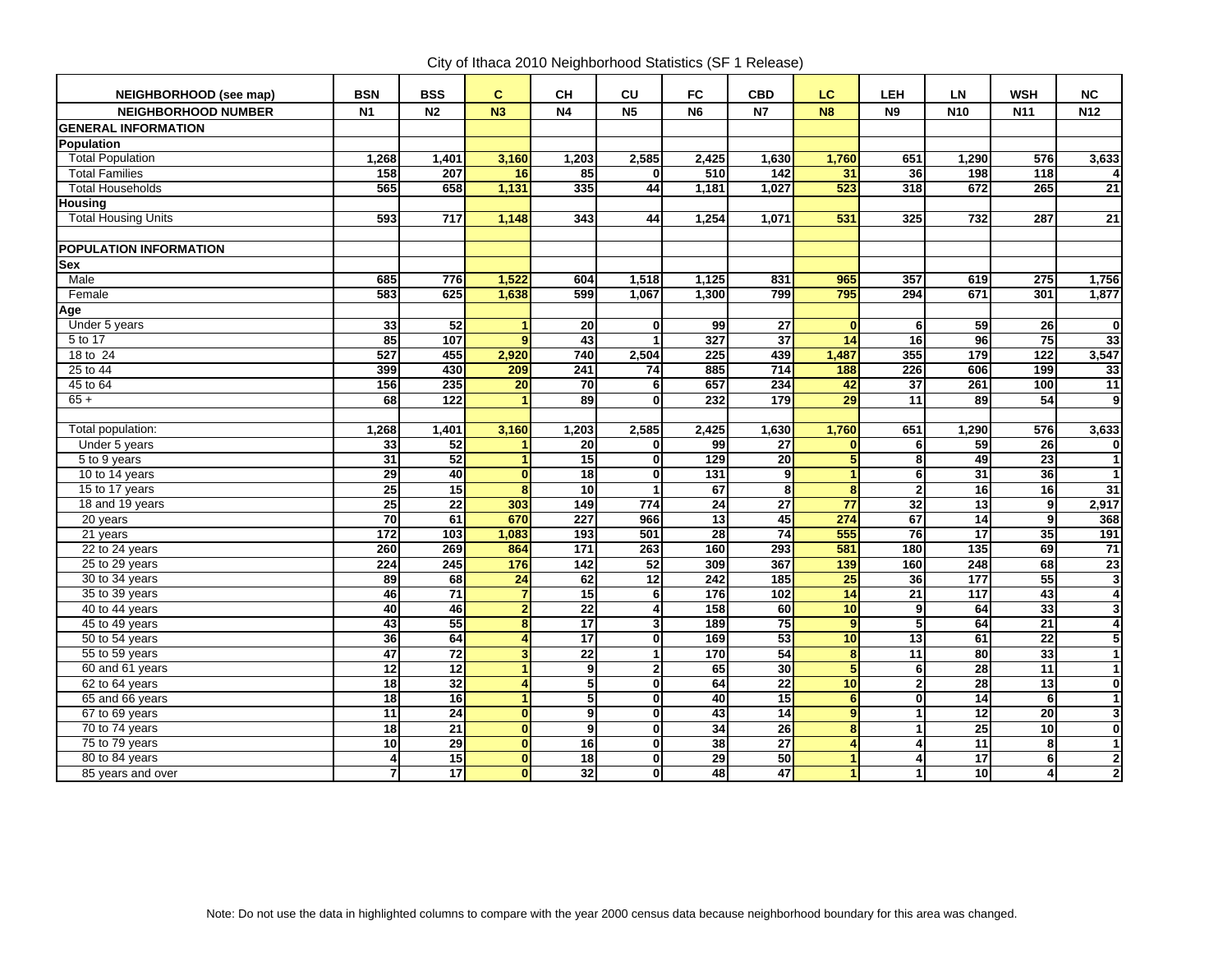City of Ithaca 2010 Neighborhood Statistics (SF 1 Release)

| NEIGHBORHOOD (see map)     | <b>NT</b>       | SS              | <b>TF</b>       | <b>UH</b>               | <b>ESH</b>       | <b>WE</b>       | WH              | <b>CITY</b>      | <b>TC</b> | <b>NYS</b> | <b>USA</b>  |
|----------------------------|-----------------|-----------------|-----------------|-------------------------|------------------|-----------------|-----------------|------------------|-----------|------------|-------------|
| <b>NEIGHBORHOOD NUMBER</b> | <b>N13</b>      | <b>N14</b>      | <b>N15</b>      | <b>N16</b>              | <b>N17</b>       | <b>N18</b>      | <b>N19</b>      |                  |           |            |             |
| <b>GENERAL INFORMATION</b> |                 |                 |                 |                         |                  |                 |                 |                  |           |            |             |
| Population                 |                 |                 |                 |                         |                  |                 |                 |                  |           |            |             |
| <b>Total Population</b>    | 1,228           | 1,188           | 1,056           | 1,296                   | 1,623            | 1,112           | 929             | 30,014           | 101,564   | 19,378,102 | 308,745,538 |
| <b>Total Families</b>      | 228             | 190             | 190             | 89                      | 177              | 256             | 252             | 2,887            | 20,042    | 4,649,791  | 77,538,296  |
| <b>Total Households</b>    | 458             | 502             | 650             | 492                     | 687              | 486             | 393             | 10,408           | 38,967    | 7,317,755  | 116,716,292 |
| <b>Housing</b>             |                 |                 |                 |                         |                  |                 |                 |                  |           |            |             |
| <b>Total Housing Units</b> | 504             | 529             | 676             | 501                     | 733              | 518             | 423             | 10,950           | 41,674    | 8,108,103  | 308,745,538 |
|                            |                 |                 |                 |                         |                  |                 |                 |                  |           |            |             |
| POPULATION INFORMATION     |                 |                 |                 |                         |                  |                 |                 |                  |           |            |             |
| Sex                        |                 |                 |                 |                         |                  |                 |                 |                  |           |            |             |
| Male                       | 602             | 552             | 453             | 747                     | 804              | 498             | 432             | 15,121           | 50,031    | 9,377,147  | 151,781,326 |
| Female                     | 626             | 636             | 603             | 549                     | 819              | 614             | 497             | 14,893           | 51,533    | 10,000,955 | 156,964,212 |
| Age                        |                 |                 |                 |                         |                  |                 |                 |                  |           |            |             |
| Under 5 years              | 79              | 59              | 36              | 19                      | 32               | 91              | 61              | 700              | 4,322     | 1,155,822  | 20,201,362  |
| $5$ to 17                  | 207             | 140             | 67              | 31                      | 87               | 232             | 152             | 1,759            | 14,011    | 3,169,107  | 53,980,105  |
| 18 to 24                   | 167             | 167             | 96              | 840                     | 831              | 123             | 45              | 15,769           | 26,624    | 1,983,517  | 30,672,088  |
| 25 to 44                   | 405             | 394             | 248             | 293                     | 332              | 330             | 229             | 6,435            | 24,066    | 5,269,354  | 82,134,554  |
| 45 to 64                   | 292             | 255             | 342             | 79                      | 211              | 255             | 319             | 3,582            | 23,286    | 5,182,359  | 81,489,445  |
| $65 +$                     | 78              | 173             | 267             | $\overline{34}$         | 130              | 81              | 123             | 1,769            | 10,929    | 2,617,943  | 40,267,984  |
|                            |                 |                 |                 |                         |                  |                 |                 |                  |           |            |             |
| Total population:          | 1,228           | 1,188           | 1,056           | 1,296                   | 1,623            | 1,112           | 929             | 30,014           | 101,564   | 19,378,102 | 308,745,538 |
| Under 5 years              | 79              | 59              | 36              | 19                      | 32               | 91              | 61              | 700              | 4,322     | 1,155,822  | 20,201,362  |
| 5 to 9 years               | 75              | 53              | 28              | $\overline{7}$          | 36               | 96              | 62              | 691              | 4,410     | 1,163,955  | 20,348,657  |
| 10 to 14 years             | 79              | 60              | 17              | 16                      | 31               | 80              | 55              | 640              | 4,537     | 1,211,456  | 20,677,194  |
| 15 to 17 years             | 53              | $\overline{27}$ | $\overline{22}$ | 8                       | 20               | 56              | 35              | 428              | 3,390     | 793,696    | 12,954,254  |
| 18 and 19 years            | 32              | $\overline{23}$ | 10              | $\frac{1}{24}$          | $\overline{28}$  | 31              | 10              | 4,630            | 9,222     | 572,582    | 9,086,089   |
| 20 years                   | 23              | $\overline{14}$ | 16              | 230                     | $\overline{121}$ | 19              | 4               | 3,211            | 5,099     | 293,083    | 4,519,129   |
| 21 years                   | 20              | 31              | 19              | 217                     | 315              | 15              | 8               | 3,653            | 5,036     | 281,596    | 4,354,294   |
| 22 to 24 years             | 92              | 99              | 51              | 269                     | 367              | 58              | $\overline{23}$ | 4,275            | 7,267     | 836,256    | 12,712,576  |
| 25 to 29 years             | 124             | 132             | 78              | 181                     | 154              | 84              | 54              | 2,960            | 7,854     | 1,380,177  | 21,101,849  |
| 30 to 34 years             | 106             | 119             | $\overline{81}$ | 66                      | 94               | 90              | 54              | 1,588            | 5,830     | 1,279,160  | 19,962,099  |
| 35 to 39 years             | 93              | 64              | 39              | $\overline{24}$         | 46               | 72              | 46              | 1,006            | 4,978     | 1,254,124  | 20,179,642  |
| 40 to 44 years             | 82              | 79              | 50              | $\overline{22}$         | 38               | 84              | 75              | 881              | 5,404     | 1,355,893  | 20,890,964  |
| 45 to 49 years             | 76              | 74              | 50              | $\overline{27}$         | 49               | 79              | $\overline{79}$ | $\overline{927}$ | 5,849     | 1,458,763  | 22,708,591  |
| 50 to 54 years             | 87              | 59              | 83              | 16                      | 46               | 66              | 90              | 901              | 6,133     | 1,419,928  | 22,298,125  |
| 55 to 59 years             | 83              | $\overline{72}$ | 104             | $\overline{22}$         | 61               | 64              | 83              | 991              | 6,191     | 1,237,408  | 19,664,805  |
| 60 and 61 years            | $\overline{21}$ | $\overline{22}$ | 35              | 6                       | $\overline{29}$  | $\overline{27}$ | $\overline{28}$ | 350              | 2,209     | 453,993    | 7,113,727   |
| 62 to 64 years             | 25              | $\overline{28}$ | 70              | 8                       | $\overline{26}$  | 19              | 39              | 413              | 2,904     | 612,267    | 9,704,197   |
| 65 and 66 years            | 13              | $\overline{11}$ | $\overline{17}$ | $\mathbf 2$             | 3                | 10              | 18              | 196              | 1,512     | 330,160    | 5,319,902   |
| 67 to 69 years             | 12              | 15              | 51              | 10                      | 16               | 18              | $\overline{22}$ | 290              | 1,959     | 443,051    | 7,115,361   |
| 70 to 74 years             | $\overline{23}$ | 21              | 67              | $\overline{\mathbf{3}}$ | $\overline{17}$  | 15              | 29              | 327              | 2,240     | 587,391    | 9,278,166   |
| 75 to 79 years             | 11              | $\overline{25}$ | 53              | $\overline{11}$         | $\overline{22}$  | $\overline{7}$  | $\overline{18}$ | 295              | 1,842     | 474,807    | 7,317,795   |
| 80 to 84 years             | 6               | $\overline{25}$ | 41              | 4                       | 17               | 18              | $\overline{21}$ | 278              | 1,579     | 391,660    | 5,743,327   |
| 85 years and over          | $\overline{13}$ | 76              | 38              | 4                       | 55               | 13              | 15              | 383              | 1,797     | 390,874    | 5,493,433   |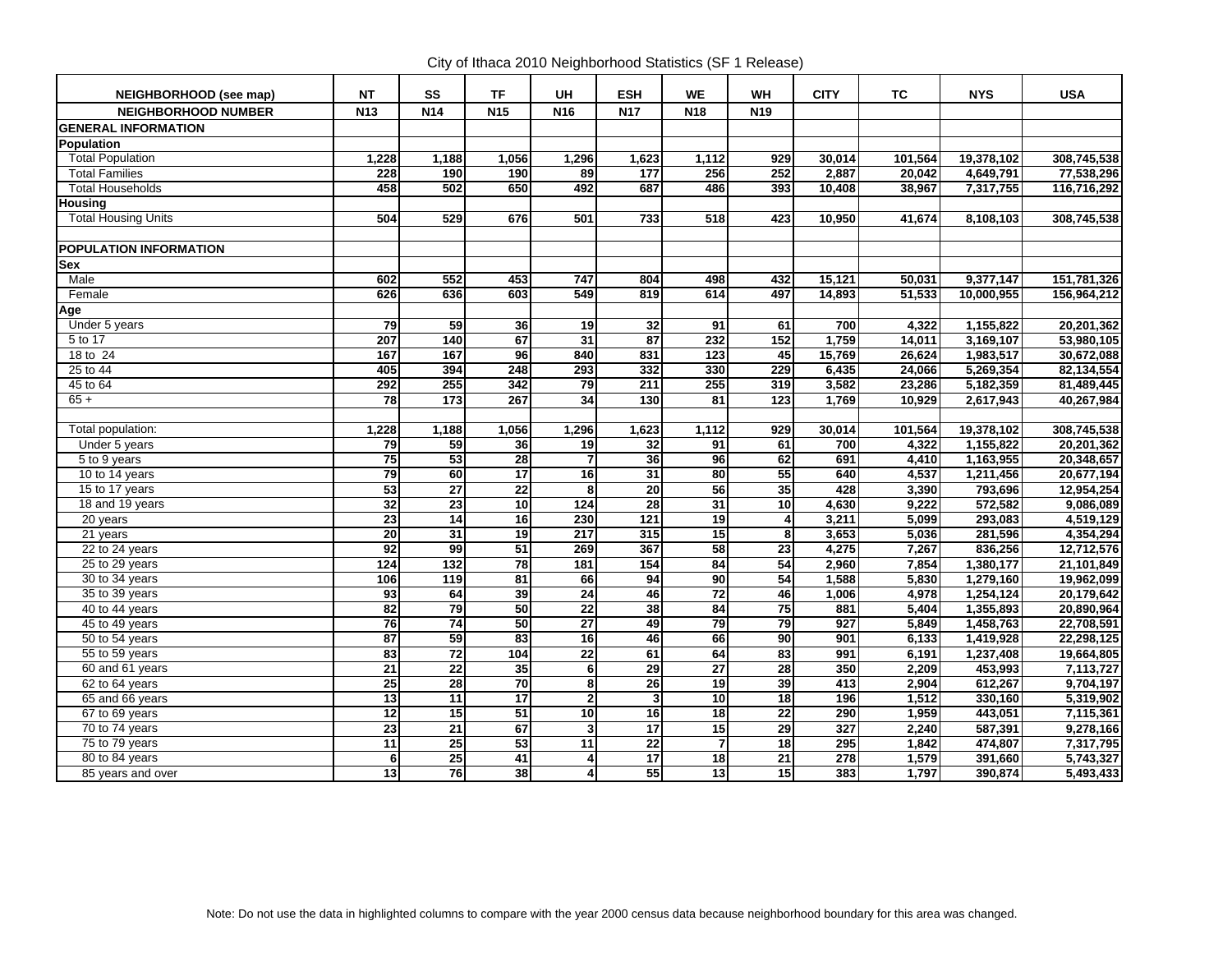City of Ithaca 2010 Neighborhood Statistics (SF 1 Release)

| NEIGHBORHOOD (see map)     | <b>BSN</b>              | <b>BSS</b>              | C                       | <b>CH</b>       | CU                      | <b>FC</b>               | <b>CBD</b>              | LC.                     | <b>LEH</b>              | <b>LN</b>               | <b>WSH</b>              | <b>NC</b>               |
|----------------------------|-------------------------|-------------------------|-------------------------|-----------------|-------------------------|-------------------------|-------------------------|-------------------------|-------------------------|-------------------------|-------------------------|-------------------------|
| <b>NEIGHBORHOOD NUMBER</b> | <b>N1</b>               | N <sub>2</sub>          | N3                      | N <sub>4</sub>  | N <sub>5</sub>          | N <sub>6</sub>          | <b>N7</b>               | <b>N8</b>               | <b>N9</b>               | <b>N10</b>              | <b>N11</b>              | N12                     |
|                            |                         |                         |                         |                 |                         |                         |                         |                         |                         |                         |                         |                         |
| 16 years and over          | 1,163                   | 1,254                   | 3,156                   | 1,148           | 2,585                   | 2,031                   | 1,572                   | 1,751                   | 631                     | 1,143                   | 487                     | 3,631                   |
| 18 years and over          | 1,150                   | 1,242                   | 3,150                   | 1,140           | 2,584                   | 1,999                   | 1,566                   | 1,746                   | 629                     | 1,135                   | 475                     | 3,600                   |
| 21 years and over          | 1,055                   | 1,159                   | 2,177                   | 764             | 844                     | 1,962                   | 1,494                   | 1,395                   | 530                     | 1,108                   | 457                     | 315                     |
| 62 years and over          | 86                      | 154                     | 5 <sub>5</sub>          | 94              | $\mathbf 0$             | 296                     | 201                     | 39                      | 13                      | 117                     | 67                      | 9                       |
| 65 years and over          | 68                      | 122                     | $\blacktriangleleft$    | 89              | $\mathbf 0$             | 232                     | 179                     | $\overline{29}$         | 11                      | 89                      | 54                      | $\overline{\mathbf{9}}$ |
| 75 years and over          | 21                      | 61                      | $\mathbf{0}$            | 66              | $\mathbf{0}$            | 115                     | 124                     | 6                       | 9                       | 38                      | $\overline{\mathbf{a}}$ | $\overline{\mathbf{5}}$ |
|                            |                         |                         |                         |                 |                         |                         |                         |                         |                         |                         |                         |                         |
| Sex by Age                 |                         |                         |                         |                 |                         |                         |                         |                         |                         |                         |                         |                         |
|                            |                         |                         |                         |                 |                         |                         |                         |                         |                         |                         |                         |                         |
| <b>Male Population</b>     |                         |                         |                         |                 |                         |                         |                         |                         |                         |                         |                         |                         |
| Total population:          | 1,268                   | 1,401                   | 3,160                   | 1,203           | 2,585                   | 2,425                   | 1,630                   | 1,760                   | 651                     | 1,290                   | 576                     | 3,633                   |
| Male:                      | 685                     | 776                     | 1,522                   | 604             | 1,518                   | 1,125                   | 831                     | 965                     | 357                     | 619                     | $\overline{275}$        | 1,756                   |
| Under 5 years              | 19                      | $\overline{25}$         |                         | 9 <sub>l</sub>  | 0                       | 56                      | 13                      | $\mathbf{0}$            | $\mathbf{3}$            | $\overline{27}$         | 15                      | $\overline{\mathbf{0}}$ |
| 5 to 9 years               | $\overline{14}$         | $\overline{14}$         | 1                       | 9 <sub>l</sub>  | 0                       | 62                      | 8                       | Δ                       | $\overline{4}$          | $\overline{34}$         | 9                       | $\overline{1}$          |
| 10 to 14 years             | 12                      | 23                      | $\mathbf{0}$            | 12              | $\mathbf{0}$            | 63                      | 5                       | $\mathbf{0}$            | $\overline{3}$          | 14                      | 19                      | $\overline{1}$          |
| 15 to 17 years             | $\overline{12}$         | 8                       |                         | 6               |                         | 38                      | $\overline{\mathbf{4}}$ | 3                       | $\mathbf{0}$            | 8                       | 8                       | $\overline{10}$         |
| 18 and 19 years            | 19                      | 15                      | 150                     | 56              | 404                     | 16                      | 13                      | $\overline{37}$         | 13                      | 6                       | 1                       | 1,421                   |
| 20 years                   | 42                      | 45                      | 294                     | $\frac{1}{10}$  | 567                     | $\overline{7}$          | $\overline{22}$         | $\overline{125}$        | $\overline{27}$         | 6                       | 5                       | 148                     |
| 21 years                   | 92                      | 59                      | 484                     | 103             | 332                     | 12                      | 31                      | 269                     | $\overline{37}$         | 5                       | 16                      | 97                      |
| 22 to 24 years             | 154                     | 168                     | 443                     | 93              | 169                     | 75                      | 157                     | 352                     | 109                     | 63                      | 30                      | 48                      |
| 25 to 29 years             | $\overline{113}$        | 153                     | 107                     | 83              | $\overline{29}$         | 149                     | 179                     | 98                      | 99                      | 119                     | 31                      | 16                      |
| 30 to 34 years             | 58                      | 44                      | 14                      | 35              | $\overline{9}$          | 117                     | $\overline{112}$        | 19                      | 18                      | 86                      | 30                      | $\overline{1}$          |
| 35 to 39 years             | $\overline{23}$         | 35                      | 6                       | $\overline{7}$  | 1                       | 83                      | 62                      | 10                      | 15                      | 54                      | $\overline{23}$         | $\overline{\mathbf{3}}$ |
| 40 to 44 years             | 16                      | $\overline{23}$         | $\blacktriangleleft$    | $\overline{12}$ | 3                       | 73                      | 35                      | 6                       | $\overline{\mathbf{A}}$ | 39                      | 17                      | $\overline{\mathbf{2}}$ |
| 45 to 49 years             | $\overline{22}$         | 24                      | 6 <sup>1</sup>          | 9               | $\mathbf 2$             | 86                      | 51                      | $\overline{7}$          | $\overline{\mathbf{4}}$ | 36                      | 10                      | $\overline{2}$          |
| 50 to 54 years             | 18                      | 33                      | $\overline{\mathbf{3}}$ | $\overline{5}$  | $\overline{\mathbf{0}}$ | $\overline{71}$         | 31                      | $\overline{\mathbf{5}}$ | 3                       | 20                      | $\overline{\mathbf{8}}$ | $\overline{\mathbf{3}}$ |
| 55 to 59 years             | $\overline{23}$         | 32                      | 3 <sup>1</sup>          | 16              | $\overline{\mathbf{0}}$ | 83                      | 29                      | 5                       | 6                       | 41                      | 14                      | $\overline{\mathbf{0}}$ |
| 60 and 61 years            | $\overline{\mathbf{z}}$ | $\overline{\mathbf{4}}$ | 1                       | 5               | 1                       | 25                      | 15                      | $\overline{\mathbf{3}}$ | $\pmb{4}$               | 14                      | $\overline{5}$          | $\overline{1}$          |
| 62 to 64 years             | 8                       | 13                      | 3 <sup>1</sup>          | 3               | 0                       | 25                      | 10                      | 5 <sup>1</sup>          | $\mathbf{1}$            | 15                      | 8                       | $\overline{\mathbf{0}}$ |
| 65 and 66 years            | 11                      | $\overline{\mathbf{7}}$ | 1                       | 3               | $\overline{\mathbf{0}}$ | 19                      | $\overline{9}$          | 3 <sup>1</sup>          | $\overline{0}$          | $\overline{7}$          | 1                       | $\overline{\mathbf{0}}$ |
| 67 to 69 years             | 6                       | 15                      | $\mathbf{0}$            | 3               | 0                       | 16                      | $\overline{\mathbf{4}}$ | 4                       | $\mathbf{0}$            | 5                       | $\overline{10}$         | $\overline{1}$          |
| 70 to 74 years             | 7                       | 10                      | $\overline{0}$          | $\overline{4}$  | $\overline{\mathbf{0}}$ | 14                      | 12                      | $\overline{\mathbf{z}}$ | $\overline{0}$          | 8                       | 8                       | $\overline{\mathbf{0}}$ |
| 75 to 79 years             | $\overline{\mathbf{5}}$ | $\overline{13}$         | $\overline{0}$          | $\overline{7}$  | $\mathbf{0}$            | $\overline{\mathbf{8}}$ | $\overline{4}$          | 3 <sup>1</sup>          | $\overline{3}$          | $\overline{4}$          | 3                       | $\overline{1}$          |
| 80 to 84 years             | $\overline{2}$          | 8                       | $\mathbf{0}$            | 3 <sup>1</sup>  | $\mathbf{0}$            | $\overline{12}$         | 13                      | $\Omega$                | 3 <sup>1</sup>          | $\overline{\mathbf{3}}$ | 3                       | $\overline{\mathbf{0}}$ |
| 85 years and over          | $\overline{2}$          | 5                       | $\mathbf{0}$            | 11              | $\overline{\mathbf{0}}$ | 15                      | $\overline{12}$         | $\mathbf{0}$            | $\overline{1}$          | 5                       | $\overline{1}$          | $\overline{\mathbf{0}}$ |
|                            |                         |                         |                         |                 |                         |                         |                         |                         |                         |                         |                         |                         |
| 16 years and over          | 635                     | 711                     | 1,518                   | 573             | 1,518                   | $\overline{926}$        | 803                     | 960                     | 347                     | 539                     | 229                     | 1,754                   |
| 18 years and over          | 628                     | 706                     | 1,516                   | 568             | 1,517                   | 906                     | 801                     | 958                     | 347                     | 536                     | 224                     | 1,744                   |
| 21 years and over          | 567                     | 646                     | 1,072                   | 402             | 546                     | 883                     | 766                     | 796                     | 307                     | 524                     | 218                     | 175                     |
| 62 years and over          | 41                      | 71                      |                         | 34              | 0                       | 109                     | 64                      | $\overline{22}$         | 8                       | 47                      | 34                      | $\overline{\mathbf{2}}$ |
| 65 years and over          | 33                      | 58                      | 1                       | 31              | 0                       | 84                      | 54                      | 17                      | $\overline{\mathbf{7}}$ | 32                      | $\overline{26}$         | $\overline{\mathbf{2}}$ |
| 75 years and over          | 9                       | 26                      | $\mathbf{0}$            | $\overline{21}$ | $\overline{\mathbf{0}}$ | 35                      | 29                      | 3 <sup>1</sup>          | 7                       | 12                      | $\overline{\mathbf{7}}$ | $\overline{1}$          |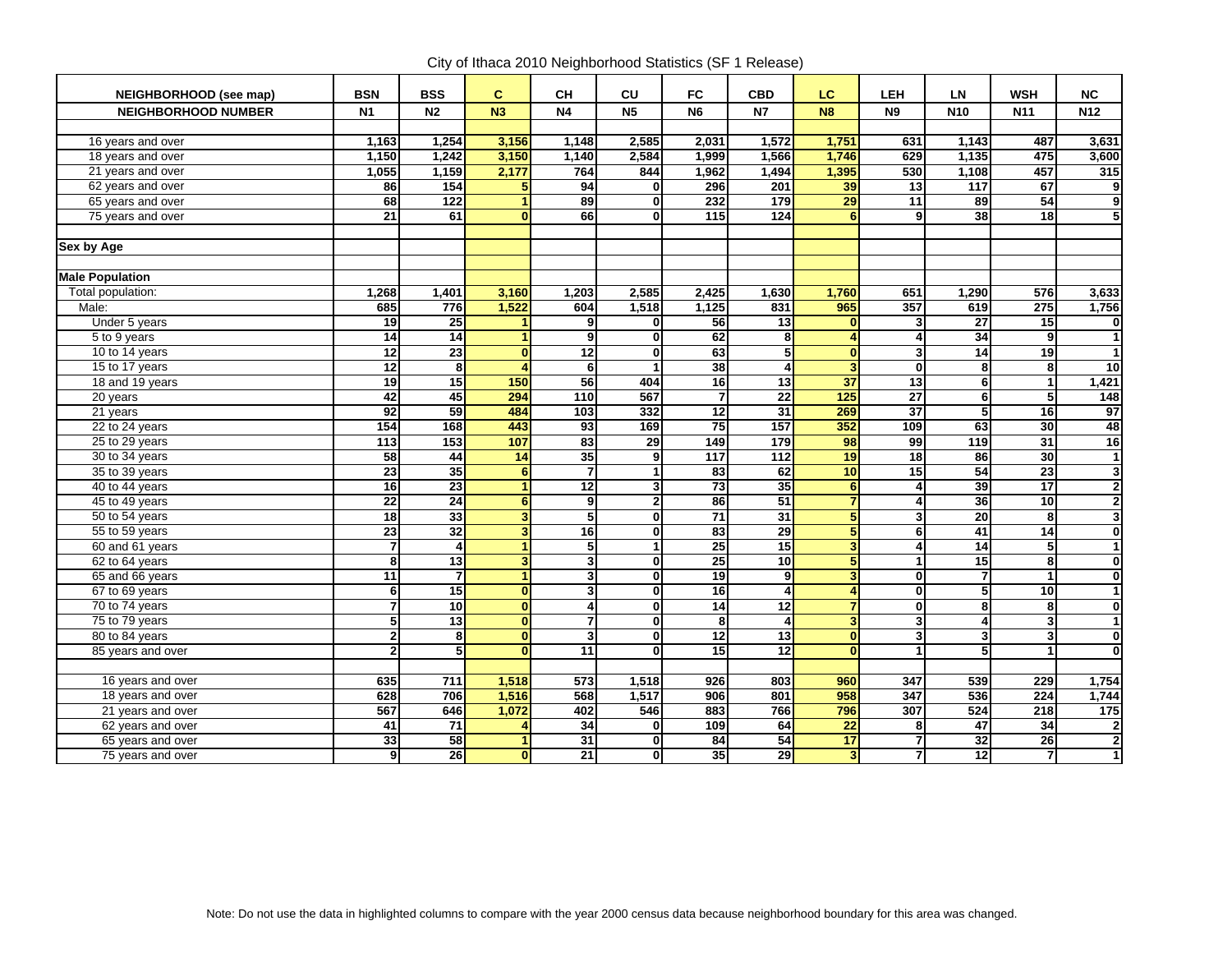City of Ithaca 2010 Neighborhood Statistics (SF 1 Release)

| NEIGHBORHOOD (see map)     | <b>NT</b>                | SS                      | <b>TF</b>       | <b>UH</b>               | <b>ESH</b>      | <b>WE</b>               | <b>WH</b>       | <b>CITY</b> | <b>TC</b> | <b>NYS</b> | <b>USA</b>  |
|----------------------------|--------------------------|-------------------------|-----------------|-------------------------|-----------------|-------------------------|-----------------|-------------|-----------|------------|-------------|
| <b>NEIGHBORHOOD NUMBER</b> | N <sub>13</sub>          | N14                     | N <sub>15</sub> | N <sub>16</sub>         | <b>N17</b>      | N <sub>18</sub>         | N <sub>19</sub> |             |           |            |             |
|                            |                          |                         |                 |                         |                 |                         |                 |             |           |            |             |
| 16 years and over          | 981                      | 1,005                   | 969             | 1,252                   | 1,513           | 827                     | 739             | 27,838      | 87,205    | 15,588,804 | 243,275,505 |
| 18 years and over          | 942                      | 989                     | 953             | 1,246                   | 1,504           | 789                     | 716             | 27,555      | 84.905    | 15,053,173 | 234,564,071 |
| 21 years and over          | 887                      | 952                     | 927             | 892                     | 1,355           | 739                     | 702             | 19,714      | 70,584    | 14,187,508 | 220,958,853 |
| 62 years and over          | 103                      | 201                     | 337             | 42                      | 156             | 100                     | 162             | 2,182       | 13,833    | 3,230,210  | 49,972,181  |
| 65 years and over          | $\overline{78}$          | 173                     | 267             | 34                      | 130             | 81                      | 123             | 1,769       | 10,929    | 2,617,943  | 40,267,984  |
| 75 years and over          | 30                       | 126                     | 132             | 19                      | 94              | 38                      | 54              | 956         | 5,218     | 1,257,341  | 18,554,555  |
|                            |                          |                         |                 |                         |                 |                         |                 |             |           |            |             |
| Sex by Age                 |                          |                         |                 |                         |                 |                         |                 |             |           |            |             |
|                            |                          |                         |                 |                         |                 |                         |                 |             |           |            |             |
| <b>Male Population</b>     |                          |                         |                 |                         |                 |                         |                 |             |           |            |             |
| Total population:          | 1,228                    | 1,188                   | 1,056           | 1,296                   | 1,623           | 1,112                   | 929             | 30,014      | 101,564   | 19,378,102 | 308,745,538 |
| Male:                      | 602                      | 552                     | 453             | 747                     | 804             | 498                     | 432             | 15,121      | 50,031    | 9,377,147  | 151,781,326 |
| Under 5 years              | 45                       | $\overline{28}$         | 21              | 9 <sub>l</sub>          | 16              | 50                      | $\overline{27}$ | 364         | 2,285     | 590,879    | 10,319,427  |
| 5 to 9 years               | 38                       | $\overline{26}$         | 16              | $\mathbf{2}$            | 20              | 48                      | $\overline{31}$ | 341         | 2,291     | 594.362    | 10,389,638  |
| 10 to 14 years             | 46                       | $\overline{34}$         | $\overline{7}$  | 6                       | 14              | $\overline{37}$         | 30              | 326         | 2,320     | 619,243    | 10,579,862  |
| 15 to 17 years             | $\overline{\mathbf{18}}$ | 14                      | $\overline{11}$ | 6 <sup>1</sup>          | $\overline{7}$  | $\overline{24}$         | $\overline{26}$ | 208         | 1,831     | 406,797    | 6,656,209   |
| 18 and 19 years            | 10                       | 12                      | 5               | 66                      | 16              | 19                      | 3               | 2,282       | 4,434     | 292,751    | 4,647,457   |
| 20 years                   | 10                       | 8                       | 6               | 148                     | 64              | 9                       | 1               | 1,644       | 2,512     | 149,840    | 2,308,319   |
| 21 years                   | $\overline{7}$           | 16                      | 8               | 131                     | 166             | $\overline{\mathbf{z}}$ | 4               | 1,876       | 2,554     | 143,298    | 2,223,198   |
| 22 to 24 years             | 39                       | 53                      | $\overline{21}$ | 158                     | 190             | $\overline{26}$         | $\overline{12}$ | 2,360       | 3,870     | 418,864    | 6,482,659   |
| 25 to 29 years             | 58                       | 63                      | 35              | 104                     | $\overline{81}$ | 38                      | 24              | 1,579       | 4,010     | 680,203    | 10,635,591  |
| 30 to 34 years             | 54                       | 65                      | 44              | 42                      | 42              | 35                      | 24              | 849         | 2,909     | 629,759    | 9,996,500   |
| 35 to 39 years             | 47                       | 33                      | $\overline{17}$ | $\overline{11}$         | $\overline{24}$ | $\overline{25}$         | $\overline{27}$ | 506         | 2,459     | 613,775    | 10,042,022  |
| 40 to 44 years             | 38                       | 45                      | 24              | 8                       | $\overline{21}$ | 38                      | 32              | 437         | 2,660     | 663,333    | 10,393,977  |
| 45 to 49 years             | 40                       | 34                      | $\overline{27}$ | 11                      | $\overline{18}$ | 42                      | 38              | 469         | 2,771     | 709,523    | 11,209,085  |
| 50 to 54 years             | 44                       | 23                      | 38              | $\overline{9}$          | $\overline{22}$ | 31                      | 30              | 397         | 2,913     | 687,779    | 10,933,274  |
| 55 to 59 years             | 48                       | 32                      | 45              | 13                      | $\overline{31}$ | $\overline{26}$         | 39              | 486         | 2,982     | 591,847    | 9,523,648   |
| 60 and 61 years            | $\overline{9}$           | g                       | $\overline{17}$ | 4                       | $\overline{18}$ | $\overline{9}$          | $\overline{13}$ | 164         | 1,097     | 214,047    | 3,424,584   |
| 62 to 64 years             | 18                       | 15                      | 25              | 4                       | $\overline{14}$ | $\overline{7}$          | 16              | 190         | 1,395     | 286,312    | 4,652,916   |
| 65 and 66 years            | $\overline{4}$           | $\overline{\mathbf{3}}$ | $\overline{7}$  | 1                       | 1               | $\overline{2}$          | $\overline{9}$  | 88          | 730       | 151,551    | 2,521,586   |
| 67 to 69 years             | 4                        | 7                       | $\overline{20}$ | 3 <sup>1</sup>          | 8               | $\overline{\mathbf{6}}$ | $\overline{11}$ | 123         | 921       | 200,704    | 3,330,961   |
| 70 to 74 years             | 12                       | 8                       | 19              | $\overline{1}$          | 10              | $6\overline{6}$         | 13              | 139         | 1,063     | 258,616    | 4,243,972   |
| 75 to 79 years             | 5                        | 6                       | 16              | 5                       | 8               | $\overline{\mathbf{6}}$ | 7               | 104         | 807       | 200,049    | 3,182,388   |
| 80 to 84 years             | $\mathbf{1}$             | 6                       | $\overline{13}$ | $\overline{\mathbf{3}}$ | 4               | $\overline{4}$          | 6               | 84          | 627       | 150,993    | 2,294,374   |
| 85 years and over          | 7                        | 12                      | 11              | $\overline{2}$          | $\overline{9}$  | $\overline{\mathbf{3}}$ | 9               | 105         | 590       | 122,622    | 1,789,679   |
|                            |                          |                         |                 |                         |                 |                         |                 |             |           |            |             |
| 16 years and over          | 468                      | 457                     | 405             | 729                     | 750             | 356                     | 334             | 14.012      | 42.553    | 7,441,137  | 118,315,377 |
| 18 years and over          | 455                      | 450                     | 398             | 724                     | 747             | 339                     | 318             | 13,882      | 41,304    | 7,165,866  | 113,836,190 |
| 21 years and over          | 435                      | 430                     | 387             | 510                     | 667             | 311                     | 314             | 9,956       | 34,358    | 6,723,275  | 106,880,414 |
| 62 years and over          | 51                       | 57                      | 111             | 19                      | 54              | 34                      | $\overline{71}$ | 833         | 6,133     | 1,370,847  | 22,015,876  |
| 65 years and over          | 33                       | 42                      | 86              | 15                      | 40              | $\overline{27}$         | 55              | 643         | 4,738     | 1,084,535  | 17,362,960  |
| 75 years and over          | 13                       | 24                      | 40              | 10                      | $\overline{21}$ | 13                      | $\overline{22}$ | 293         | 2,024     | 473,664    | 7,266,441   |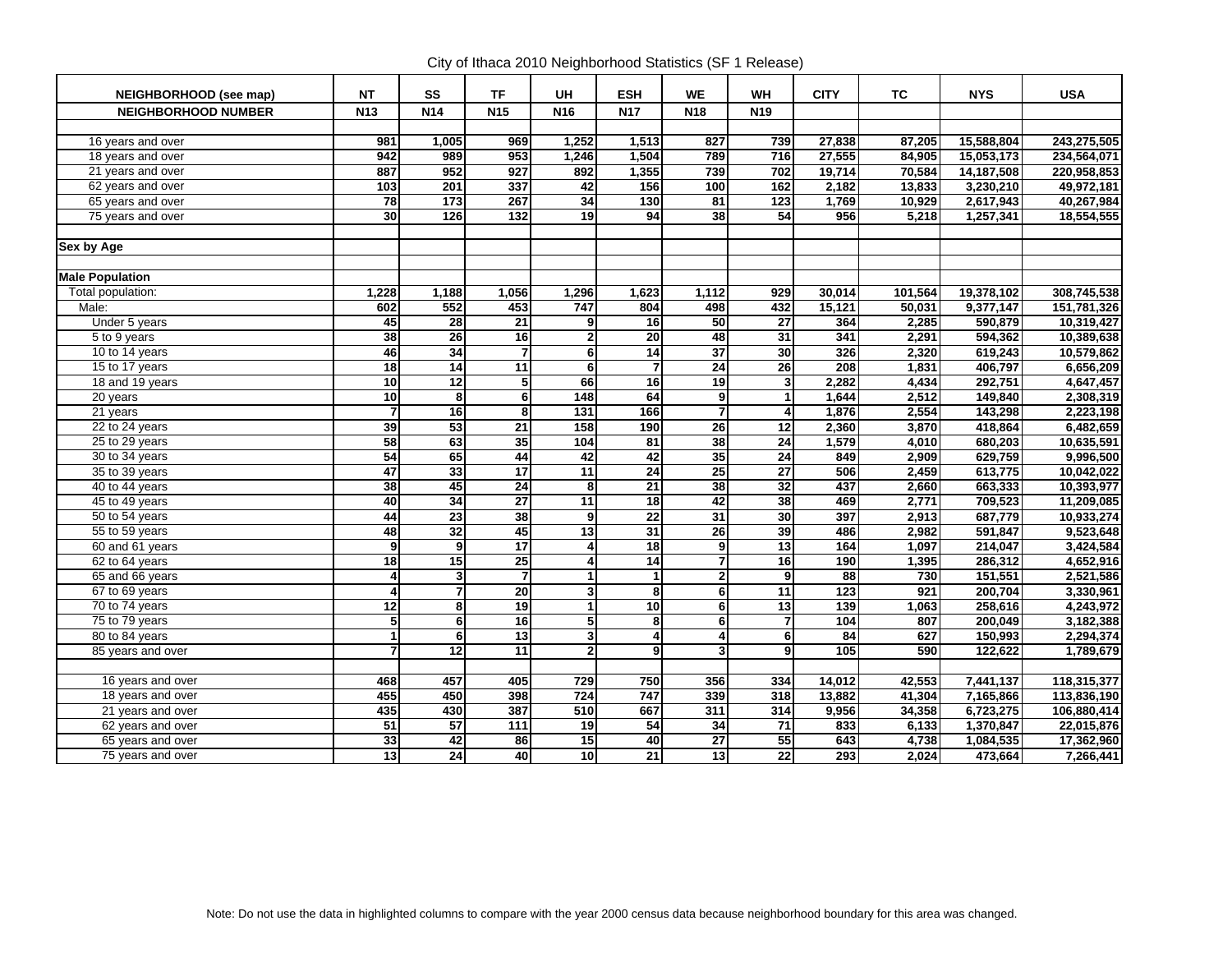City of Ithaca 2010 Neighborhood Statistics (SF 1 Release)

| NEIGHBORHOOD (see map)     | <b>BSN</b>      | <b>BSS</b>      | C.             | <b>CH</b>       | <b>CU</b>               | <b>FC</b>               | <b>CBD</b>      | <b>LC</b>        | LEH                  | LN              | <b>WSH</b>      | <b>NC</b>               |
|----------------------------|-----------------|-----------------|----------------|-----------------|-------------------------|-------------------------|-----------------|------------------|----------------------|-----------------|-----------------|-------------------------|
| <b>NEIGHBORHOOD NUMBER</b> | N <sub>1</sub>  | N <sub>2</sub>  | N <sub>3</sub> | N <sub>4</sub>  | N <sub>5</sub>          | <b>N6</b>               | <b>N7</b>       | <b>N8</b>        | <b>N9</b>            | <b>N10</b>      | <b>N11</b>      | <b>N12</b>              |
|                            |                 |                 |                |                 |                         |                         |                 |                  |                      |                 |                 |                         |
| <b>Female Population</b>   |                 |                 |                |                 |                         |                         |                 |                  |                      |                 |                 |                         |
| Total population:          | 1,268           | 1,401           | 3,160          | 1,203           | 2,585                   | 2,425                   | 1,630           | 1,760            | 651                  | 1,290           | 576             | 3,633                   |
| Female:                    | 583             | 625             | 1,638          | 599             | 1,067                   | 1,300                   | 799             | 795              | 294                  | 671             | 301             | 1,877                   |
| Under 5 years              | 14              | $\overline{27}$ | $\bf{0}$       | 11              | $\mathbf{0}$            | 43                      | 14              | $\mathbf{0}$     | 3 <sup>1</sup>       | 32              | 11              | $\mathbf{0}$            |
| 5 to 9 years               | 17              | 38              | $\Omega$       | 6               | $\mathbf{0}$            | 67                      | 12              |                  | 4                    | 15              | 14              | $\overline{\mathbf{0}}$ |
| 10 to 14 years             | $\overline{17}$ | $\overline{17}$ | $\mathbf{0}$   | 6               | $\mathbf{0}$            | 68                      | 4               |                  | 3 <sup>1</sup>       | $\overline{17}$ | 17              | $\overline{\mathbf{0}}$ |
| 15 to 17 years             | 13              | $\overline{7}$  |                | 4               | $\mathbf{0}$            | 29                      | 4               | 5                | 2 <sup>1</sup>       | 8               | 8               | $\overline{21}$         |
| 18 and 19 years            | 6               | $\overline{7}$  | 153            | 93              | 370                     | $\overline{\mathbf{8}}$ | 14              | 40               | 19                   | $\overline{7}$  | 8               | 1,496                   |
| 20 years                   | $\overline{28}$ | 16              | 376            | 117             | 399                     | 6                       | 23              | 149              | 40                   | 8               | 4               | 220                     |
| 21 years                   | $\overline{80}$ | 44              | 599            | 90              | 169                     | 16                      | 43              | 286              | 39                   | $\overline{12}$ | 19              | 94                      |
| 22 to 24 years             | 106             | 101             | 421            | 78              | 94                      | 85                      | 136             | $\overline{229}$ | $\overline{71}$      | 72              | 39              | $\frac{23}{7}$          |
| 25 to 29 years             | 111             | 92              | 69             | 59              | 23                      | 160                     | 188             | 41               | 61                   | 129             | $\overline{37}$ |                         |
| 30 to 34 years             | 31              | $\overline{24}$ | 10             | $\overline{27}$ | $\overline{\mathbf{3}}$ | $\overline{125}$        | $\overline{73}$ | 6                | 18                   | 91              | 25              | $\overline{\mathbf{2}}$ |
| 35 to 39 years             | $\overline{23}$ | 36              |                | 8               | 5                       | 93                      | 40              |                  | $\overline{6}$       | 63              | 20              | $\overline{1}$          |
| 40 to 44 years             | 24              | 23              |                | 10              |                         | 85                      | 25              |                  | 5 <sub>1</sub>       | 25              | 16              | $\mathbf{1}$            |
| 45 to 49 years             | $\overline{21}$ | 31              | $\overline{2}$ | 8               |                         | 103                     | $\overline{24}$ | $\overline{2}$   | $\mathbf{1}$         | 28              | 11              | $\overline{\mathbf{2}}$ |
| 50 to 54 years             | $\overline{18}$ | 31              |                | $\overline{12}$ | $\mathbf{0}$            | 98                      | 22              | 5                | 10                   | 41              | 14              | $\overline{2}$          |
| 55 to 59 years             | 24              | 40              | $\mathbf{0}$   | 6               |                         | $\overline{87}$         | 25              | 3                | 5                    | 39              | 19              | $\overline{1}$          |
| 60 and 61 years            | 5               | 8               | $\mathbf{0}$   | 4               |                         | 40                      | 15              | $\overline{2}$   | $\overline{2}$       | $\overline{14}$ | 6               | $\overline{\mathbf{0}}$ |
| $62$ to 64 years           | 10              | 19              |                | $\mathbf{2}$    | $\mathbf{0}$            | 39                      | $\overline{12}$ | 5                | $\mathbf{1}$         | $\overline{13}$ | 5               | $\overline{\mathbf{0}}$ |
| 65 and 66 years            | $\overline{7}$  | 9 <sup>1</sup>  | $\mathbf{0}$   | $\mathbf{2}$    | $\mathbf{0}$            | $\overline{21}$         | 6               | 3                | $\mathbf{0}$         | $\overline{ }$  | 5               | $\overline{1}$          |
| 67 to 69 years             | 5               | $\overline{9}$  | $\mathbf{0}$   | 6               | $\overline{0}$          | $\overline{27}$         | 10              | 5                | $\mathbf{1}$         | 7               | 10              | $\overline{\mathbf{2}}$ |
| 70 to 74 years             | 11              | 11              | $\mathbf{0}$   | 5               | $\mathbf{0}$            | 20                      | 14              |                  | $\blacktriangleleft$ | 17              | $\overline{2}$  | $\overline{\mathbf{0}}$ |
| 75 to 79 years             | 5               | 16              | $\mathbf{0}$   | 9               | $\overline{0}$          | 30                      | 23              | и                | $\mathbf{1}$         |                 | 5               | $\overline{\mathbf{0}}$ |
| 80 to 84 years             | $\mathbf{2}$    | $\overline{7}$  | $\mathbf{0}$   | 15              | $\mathbf{0}$            | $\overline{17}$         | $\overline{37}$ |                  | $\mathbf{1}$         | 14              | 3               | $\frac{2}{2}$           |
| 85 years and over          | 5               | $\overline{12}$ | $\mathbf{0}$   | 21              | $\mathbf{0}$            | 33                      | 35              |                  | $\mathbf{0}$         | 5 <sup>1</sup>  | 3               |                         |
|                            |                 |                 |                |                 |                         |                         |                 |                  |                      |                 |                 |                         |
| 16 years and over          | 528             | 543             | 1,638          | 575             | 1,067                   | 1,105                   | 769             | 791              | 284                  | 604             | 258             | 1,877                   |
| 18 years and over          | 522             | 536             | 1,634          | 572             | 1,067                   | 1,093                   | 765             | 788              | 282                  | 599             | 251             | 1,856                   |
| 21 years and over          | 488             | 513             | 1,105          | 362             | 298                     | 1,079                   | 728             | 599              | $\overline{223}$     | 584             | 239             | $\frac{1}{140}$         |
| 62 years and over          | 45              | 83              |                | 60              | 0                       | 187                     | 137             | 17               | 5 <sup>1</sup>       | 70              | 33              | $\overline{7}$          |
| 65 years and over          | 35              | 64              | $\Omega$       | 58              | $\mathbf{0}$            | 148                     | 125             | 12               | 4                    | 57              | 28              | $\overline{\mathbf{7}}$ |
| 75 years and over          | 12              | 35              | $\bf{0}$       | 45              | $\mathbf{0}$            | 80                      | 95              | 3 <sup>1</sup>   | 2 <sup>1</sup>       | 26              | $\overline{11}$ | $\overline{\mathbf{4}}$ |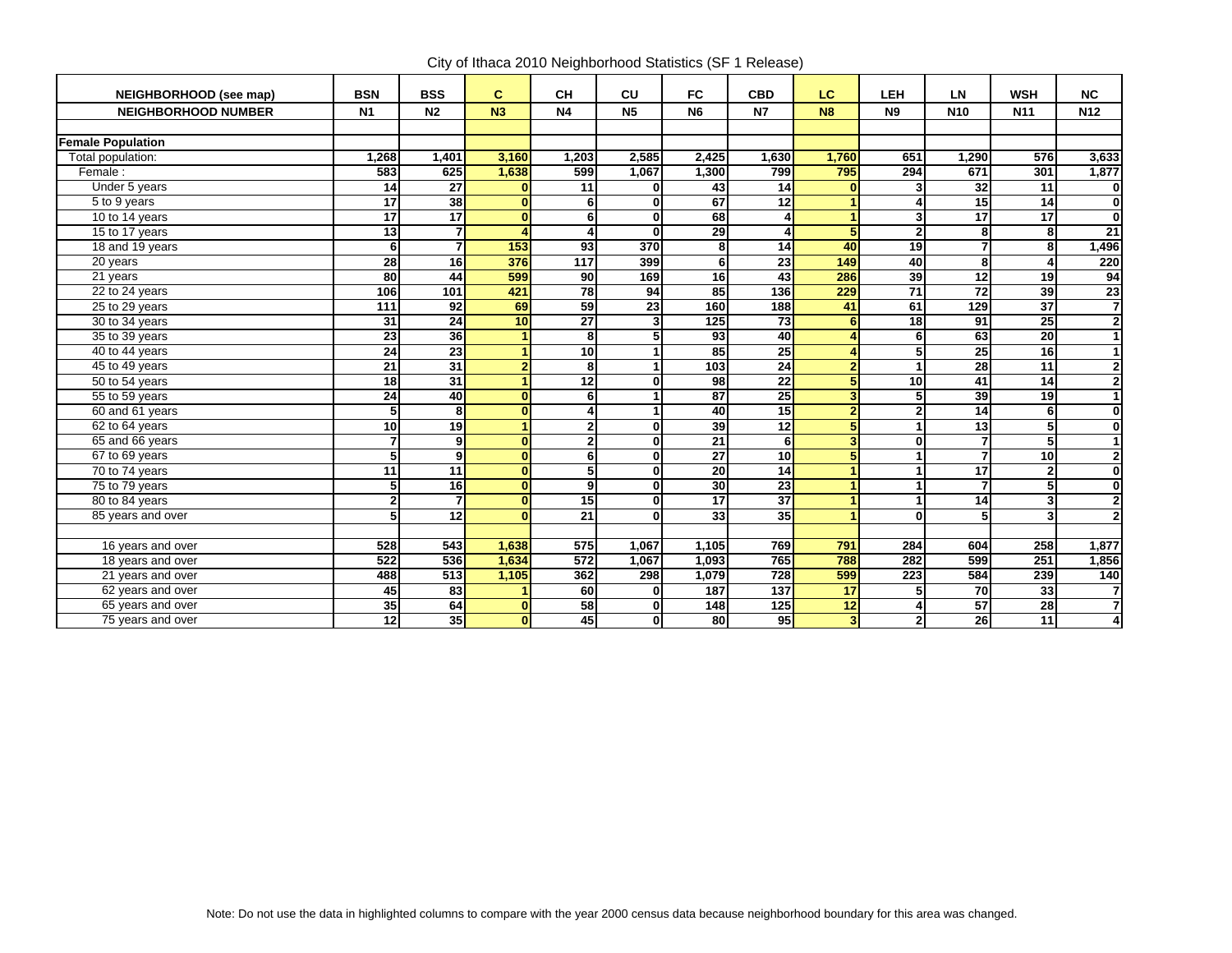City of Ithaca 2010 Neighborhood Statistics (SF 1 Release)

| NEIGHBORHOOD (see map)     | <b>NT</b>       | SS                      | <b>TF</b>       | <b>UH</b>       | <b>ESH</b>        | <b>WE</b>               | WH              | <b>CITY</b> | <b>TC</b> | <b>NYS</b> | <b>USA</b>  |
|----------------------------|-----------------|-------------------------|-----------------|-----------------|-------------------|-------------------------|-----------------|-------------|-----------|------------|-------------|
| <b>NEIGHBORHOOD NUMBER</b> | N <sub>13</sub> | N14                     | <b>N15</b>      | N <sub>16</sub> | <b>N17</b>        | <b>N18</b>              | <b>N19</b>      |             |           |            |             |
|                            |                 |                         |                 |                 |                   |                         |                 |             |           |            |             |
| <b>Female Population</b>   |                 |                         |                 |                 |                   |                         |                 |             |           |            |             |
| Total population:          | 1,228           | 1,188                   | 1,056           | 1,296           | 1,623             | 1,112                   | 929             | 30,014      | 101,564   | 19,378,102 | 308,745,538 |
| Female:                    | 626             | 636                     | 603             | 549             | 819               | 614                     | 497             | 14,893      | 51,533    | 10,000,955 | 156,964,212 |
| Under 5 years              | 34              | $\overline{31}$         | 15              | $\overline{10}$ | 16                | $\overline{41}$         | 34              | 336         | 2,037     | 564,943    | 9,881,935   |
| 5 to 9 years               | 37              | $\overline{27}$         | $\overline{12}$ | 5 <sup>1</sup>  | 16                | 48                      | $\overline{31}$ | 350         | 2,119     | 569,593    | 9,959,019   |
| 10 to 14 years             | 33              | 26                      | 10              | $\overline{10}$ | $\overline{17}$   | 43                      | 25              | 314         | 2,217     | 592,213    | 10,097,332  |
| 15 to 17 years             | 35              | $\overline{13}$         | 11              | $\overline{2}$  | 13                | 32                      | 9               | 220         | 1,559     | 386,899    | 6,298,045   |
| 18 and 19 years            | $\overline{22}$ | $\overline{11}$         | 5 <sub>l</sub>  | 58              | $\overline{12}$   | $\overline{12}$         | 7               | 2,348       | 4,788     | 279,831    | 4,438,632   |
| 20 years                   | 13              | 6                       | 10              | $\overline{82}$ | 57                | 10                      | 3               | 1,567       | 2,587     | 143,243    | 2,210,810   |
| 21 years                   | $\overline{13}$ | 15                      | $\overline{11}$ | 86              | $\frac{149}{149}$ | $\overline{\mathbf{8}}$ | 4               | 1.777       | 2,482     | 138,298    | 2,131,096   |
| 22 to 24 years             | 53              | 46                      | 30              | 111             | $\frac{1}{177}$   | 32                      | 11              | 1,915       | 3,397     | 417,392    | 6,229,917   |
| 25 to 29 years             | 66              | 69                      | 43              | $\overline{77}$ | 73                | 46                      | 30              | 1,381       | 3,844     | 699,974    | 10,466,258  |
| 30 to 34 years             | 52              | 54                      | $\overline{37}$ | $\overline{24}$ | 52                | 55                      | 30              | 739         | 2,921     | 649,401    | 9,965,599   |
| 35 to 39 years             | 46              | 31                      | $\overline{22}$ | 13              | $\overline{22}$   | 47                      | 19              | 500         | 2,519     | 640,349    | 10,137,620  |
| 40 to 44 years             | 44              | 34                      | $\overline{26}$ | $\overline{14}$ | $\overline{17}$   | 46                      | 43              | 444         | 2,744     | 692,560    | 10,496,987  |
| 45 to 49 years             | 36              | 40                      | 23              | 16              | 31                | 37                      | 41              | 458         | 3,078     | 749,240    | 11,499,506  |
| 50 to 54 years             | 43              | 36                      | 45              | $\overline{7}$  | 24                | 35                      | 60              | 504         | 3,220     | 732,149    | 11,364,851  |
| 55 to 59 years             | 35              | 40                      | 59              | 9               | 30                | 38                      | 44              | 505         | 3,209     | 645,561    | 10,141,157  |
| 60 and 61 years            | 12              | 13                      | 18              | $\overline{2}$  | $\overline{11}$   | $\overline{18}$         | 15              | 186         | 1,112     | 239,946    | 3,689,143   |
| 62 to 64 years             | $\overline{7}$  | 13                      | 45              | 4               | 12                | 12                      | 23              | 223         | 1,509     | 325,955    | 5,051,281   |
| 65 and 66 years            | 9               | 8                       | 10              |                 | $\mathbf 2$       | 8                       | 9 <sub>l</sub>  | 108         | 782       | 178,609    | 2,798,316   |
| 67 to 69 years             | 8               | $\overline{\mathbf{8}}$ | 31              | $\overline{7}$  | 8                 | 12                      | $\overline{11}$ | 167         | 1,038     | 242,347    | 3,784,400   |
| 70 to 74 years             | 11              | 13                      | 48              | $\overline{2}$  | $\overline{7}$    | 9                       | 16              | 188         | 1,177     | 328,775    | 5,034,194   |
| 75 to 79 years             | 6               | 19                      | 37              | 6               | 14                | $\overline{1}$          | 11              | 191         | 1,035     | 274,758    | 4,135,407   |
| 80 to 84 years             | 5               | 19                      | 28              |                 | 13                | 14                      | 15              | 194         | 952       | 240,667    | 3,448,953   |
| 85 years and over          | 6               | 64                      | $\overline{27}$ | $\overline{2}$  | 46                | 10                      | 6               | 278         | 1,207     | 268,252    | 3,703,754   |
|                            |                 |                         |                 |                 |                   |                         |                 |             |           |            |             |
| 16 years and over          | 513             | 548                     | 564             | 523             | 763               | 471                     | 405             | 13,826      | 44,652    | 8,147,667  | 124,960,128 |
| 18 years and over          | 487             | 539                     | 555             | 522             | 757               | 450                     | 398             | 13,673      | 43,601    | 7,887,307  | 120,727,881 |
| 21 years and over          | 452             | 522                     | 540             | 382             | 688               | 428                     | 388             | 9,758       | 36,226    | 7,464,233  | 114,078,439 |
| 62 years and over          | 52              | 144                     | 226             | 23              | 102               | 66                      | 91              | 1,349       | 7,700     | 1,859,363  | 27,956,305  |
| 65 years and over          | 45              | 131                     | 181             | 19              | 90                | 54                      | 68              | 1,126       | 6,191     | 1,533,408  | 22,905,024  |
| 75 years and over          | $\overline{17}$ | 102                     | 92              | 9               | 73                | $\overline{25}$         | 32              | 663         | 3,194     | 783,677    | 11,288,114  |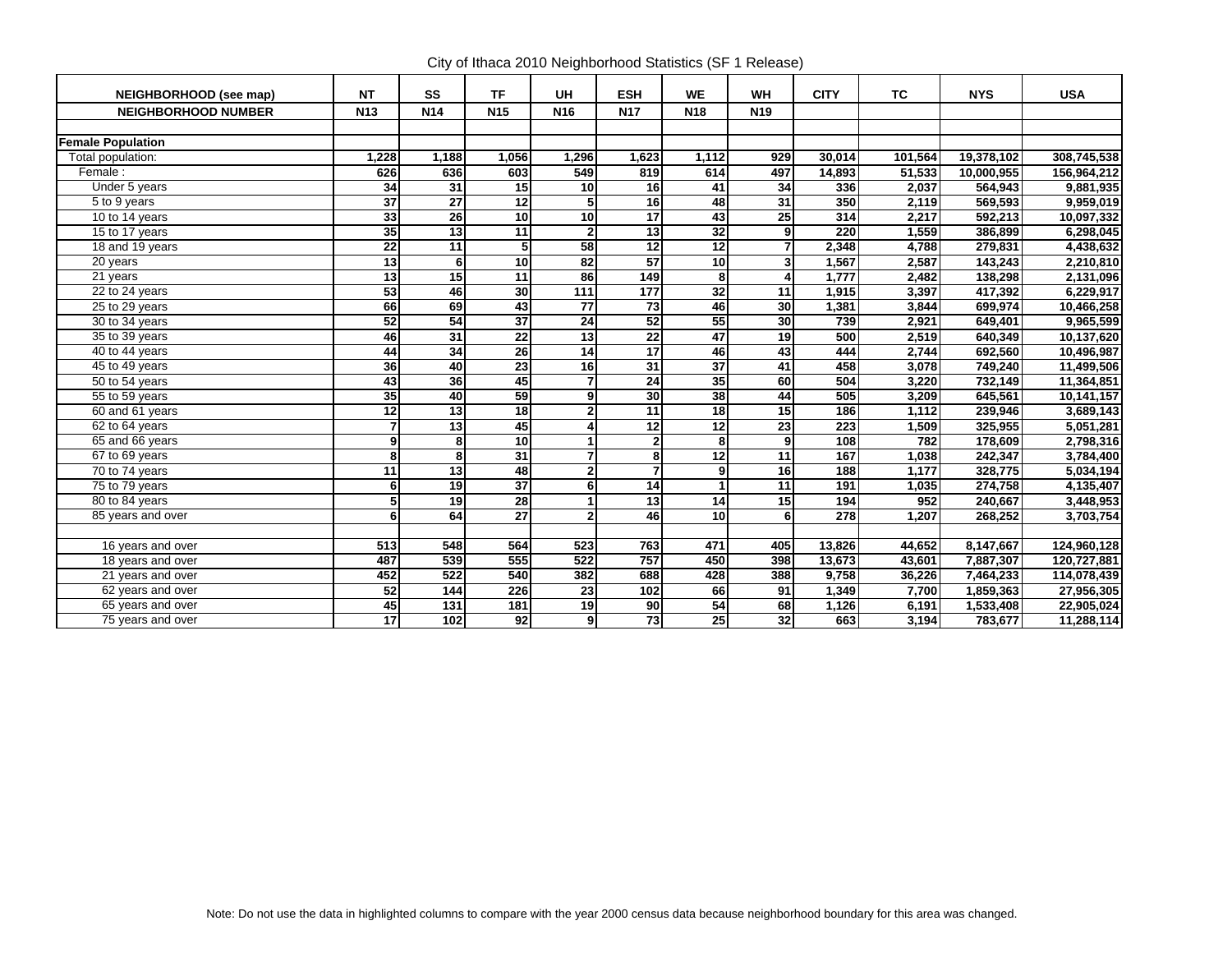City of Ithaca 2010 Neighborhood Statistics (SF 1 Release)

| NEIGHBORHOOD (see map)                     | <b>BSN</b>       | <b>BSS</b>      | C              | <b>CH</b>       | CU        | FC                      | <b>CBD</b>              | <b>LC</b>       | <b>LEH</b>              | LN              | <b>WSH</b>      | <b>NC</b>               |
|--------------------------------------------|------------------|-----------------|----------------|-----------------|-----------|-------------------------|-------------------------|-----------------|-------------------------|-----------------|-----------------|-------------------------|
| <b>NEIGHBORHOOD NUMBER</b>                 | N <sub>1</sub>   | N <sub>2</sub>  | N3             | N <sub>4</sub>  | <b>N5</b> | <b>N6</b>               | <b>N7</b>               | <b>N8</b>       | <b>N9</b>               | <b>N10</b>      | <b>N11</b>      | <b>N12</b>              |
|                                            |                  |                 |                |                 |           |                         |                         |                 |                         |                 |                 |                         |
| Race                                       |                  |                 |                |                 |           |                         |                         |                 |                         |                 |                 |                         |
| One Race Alone Total                       | 1.223            | 1,367           | 3,068          | 1,151           | 2,478     | 2,311                   | 1,568                   | 1.687           | 616                     | 1,227           | 548             | 3,457                   |
| White alone                                | 924              | 1,053           | 1,741          | 849             | 1,673     | 2,106                   | 1,236                   | 1,290           | 488                     | 1,028           | 450             | 2,151                   |
| Black or African American alone            | 33               | 42              | 93             | 69              | 146       | 60                      | 101                     | 26              | $\overline{21}$         | $\overline{75}$ | 32              | 316                     |
| American Indian and Alaska Native alone    | 9                | $\overline{2}$  |                | 4               | 8         | 4                       | 7                       |                 | $\mathbf{2}$            | $\overline{2}$  | 1               | $\overline{12}$         |
| Asian alone                                | $\overline{237}$ | 239             | 1,183          | 207             | 597       | 126                     | 205                     | 347             | $\overline{98}$         | 99              | 41              | 869                     |
| Native Hawaiian and Other Pacific Islander |                  |                 |                |                 |           |                         |                         |                 |                         |                 |                 |                         |
| alone                                      | $\bf{0}$         | 0               |                | 0               |           | 0                       | 0                       |                 | $\mathbf{0}$            |                 |                 | $\mathbf 0$             |
| Some Other Race alone                      | $\overline{20}$  | $\overline{31}$ | 44             | $\overline{22}$ | 54        | $\overline{15}$         | 19                      | $\overline{13}$ | 7                       | $\overline{22}$ | $\overline{23}$ | 109                     |
| Two or More Races                          | 45               | 34              | 92             | 52              | 107       | 114                     | 62                      | $\overline{73}$ | 35                      | 63              | 28              | 176                     |
| Total population (of any race)             | 1.268            | 1.401           | 3.160          | 1.203           | 2.585     | 2.425                   | 1,630                   | 1.760           | 651                     | 1.290           | 576             | 3,633                   |
|                                            |                  |                 |                |                 |           |                         |                         |                 |                         |                 |                 |                         |
| <b>Hispanic or Latino</b>                  |                  |                 |                |                 |           |                         |                         |                 |                         |                 |                 |                         |
| Hispanic or Latino (of any race)           | 60               | 73              | 207            | 93              | 190       | 78                      | 92                      | 114             | 42                      | 66              | 58              | 374                     |
| Not Hispanic or Latino                     | 1,208            | 1,328           | 2,953          | 1,110           | 2,395     | 2,347                   | 1,538                   | 1.646           | 609                     | 1,224           | 518             | 3,259                   |
| Total population (of any race)             | 1.268            | 1,401           | 3,160          | 1,203           | 2,585     | 2,425                   | 1,630                   | 1,760           | 651                     | 1,290           | 576             | 3,633                   |
|                                            |                  |                 |                |                 |           |                         |                         |                 |                         |                 |                 |                         |
| <b>Hispanic or Latino Origin By Race</b>   |                  |                 |                |                 |           |                         |                         |                 |                         |                 |                 |                         |
| Total population (of any race):            | 1.268            | 1.401           | 3,160          | 1.203           | 2,585     | 2,425                   | 1,630                   | 1.760           | 651                     | 1.290           | 576             | 3,633                   |
| Not Hispanic or Latino:                    | 1.208            | 1,328           | 2,953          | 1,110           | 2,395     | 2,347                   | 1,538                   | 1,646           | 609                     | 1,224           | 518             | 3,259                   |
| White alone                                | 888              | 1.013           | 1,589          | 801             | 1,560     | 2,057                   | 1.172                   | 1,208           | 459                     | 988             | 421             | 1,936                   |
| Black or African American alone            | 31               | 37              | 86             | 62              | 141       | 55                      | 98                      | 25              | 21                      | 71              | 28              | 298                     |
| American Indian and Alaska Native alone    | 8                | -1              |                | $\overline{4}$  |           | 3                       | 6                       | 5               | $\overline{\mathbf{c}}$ | 2               | 1               | $\overline{\mathbf{8}}$ |
| Asian alone                                | 236              | 239             | 1,181          | 205             | 589       | 126                     | 204                     | 346             | 98                      | $\overline{97}$ | 41              | 862                     |
| Native Hawaiian and Other Pacific Islander |                  |                 |                |                 |           |                         |                         |                 |                         |                 |                 |                         |
| alone                                      | $\bf{0}$         | 0               |                | 0               | 0         | $\bf{0}$                | $\mathbf{0}$            |                 | $\mathbf{0}$            |                 |                 | $\mathbf 0$             |
| Some Other Race alone                      | $\overline{6}$   | 8               | 8              | $\overline{2}$  | 9         | $\overline{\mathbf{8}}$ | $\overline{\mathbf{A}}$ | -4              | $\mathbf{1}$            | 8               | $\mathbf 0$     | $\overline{11}$         |
| Two or More Races                          | 39               | 30              | 84             | 36              | 89        | 98                      | 54                      | 57              | $\overline{28}$         | $\overline{57}$ | $\overline{26}$ | 144                     |
| Hispanic or Latino:                        | 60               | $\overline{73}$ | 207            | 93              | 190       | 78                      | 92                      | 114             | 42                      | 66              | 58              | 374                     |
| White alone                                | 36               | 40              | 152            | 48              | 113       | 49                      | 64                      | 82              | 29                      | 40              | 29              | 215                     |
| Black or African American alone            | $\overline{2}$   | 5 <sub>l</sub>  |                | $\overline{7}$  | 5         | $\overline{\mathbf{5}}$ | 3                       |                 | $\mathbf{0}$            |                 | 4               | 18                      |
| American Indian and Alaska Native alone    | 1                | 1               | $\overline{2}$ | $\mathbf{0}$    | 1         | $\mathbf{1}$            |                         | $\overline{2}$  | $\mathbf{0}$            | $\mathbf{0}$    | $\mathbf{0}$    | $\overline{\mathbf{4}}$ |
| Asian alone                                | 1                | $\mathbf{0}$    | $\overline{2}$ | $\mathbf{2}$    | 8         | $\mathbf{0}$            |                         | 1               | $\mathbf{0}$            | $\mathbf{2}$    | $\bf{0}$        | $\overline{\mathbf{7}}$ |
| Native Hawaiian and Other Pacific Islander |                  |                 |                |                 |           |                         |                         |                 |                         |                 |                 |                         |
| alone                                      | 0                | 0               | $\Omega$       | $\mathbf{0}$    | 0         | 0                       | 0                       | $\mathbf{0}$    | $\mathbf{0}$            | 0               | 0               | $\mathbf 0$             |
| Some Other Race alone                      | $\overline{14}$  | 23              | 36             | 20              | 45        | 7                       | 15                      | $\overline{12}$ | 6                       | $\overline{14}$ | 23              | 98                      |
| Two or More Races                          | 6                | 4               | 8              | 16              | 18        | 16                      | 8                       | 16              | $\overline{7}$          | 6               | $\mathbf{2}$    | $\overline{32}$         |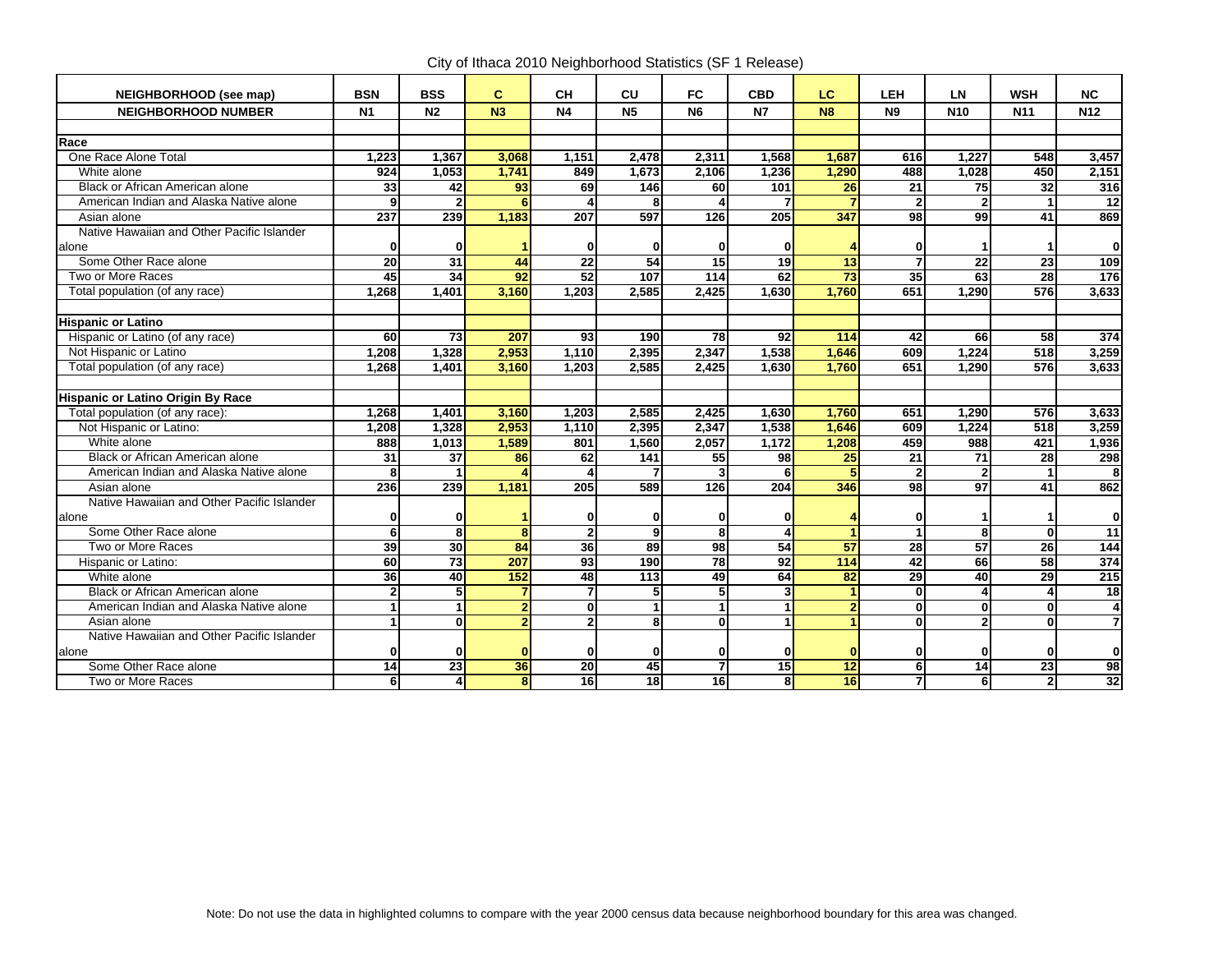City of Ithaca 2010 Neighborhood Statistics (SF 1 Release)

| <b>NEIGHBORHOOD (see map)</b>              | <b>NT</b>       | SS             | <b>TF</b>               | <b>UH</b>       | <b>ESH</b>      | <b>WE</b>       | WH              | <b>CITY</b>     | ТC      | <b>NYS</b> | <b>USA</b>  |
|--------------------------------------------|-----------------|----------------|-------------------------|-----------------|-----------------|-----------------|-----------------|-----------------|---------|------------|-------------|
| <b>NEIGHBORHOOD NUMBER</b>                 | <b>N13</b>      | <b>N14</b>     | <b>N15</b>              | <b>N16</b>      | <b>N17</b>      | <b>N18</b>      | <b>N19</b>      |                 |         |            |             |
|                                            |                 |                |                         |                 |                 |                 |                 |                 |         |            |             |
| Race                                       |                 |                |                         |                 |                 |                 |                 |                 |         |            |             |
| One Race Alone Total                       | 1,142           | 1,129          | 1.009                   | 1.237           | 1.579           | 1.033           | 887             | 28.717          | 98.278  | 18,792,253 | 299,736,465 |
| White alone                                | 749             | 850            | 864                     | 866             | 1,419           | 647             | 788             | 21,172          | 83,941  | 12,740,974 | 223,553,265 |
| Black or African American alone            | 248             | 178            | 86                      | 80              | 50              | 266             | 49              | 1,971           | 4,020   | 3,073,800  | 38,929,319  |
| American Indian and Alaska Native alone    | 10              | $\overline{7}$ | 6                       | 14              | $\overline{2}$  | $\overline{7}$  | 5 <sup>1</sup>  | 115             | 360     | 106.906    | 2.932.248   |
| Asian alone                                | $\overline{72}$ | 57             | 44                      | 247             | $\overline{75}$ | 81              | 30              | 4,854           | 8,737   | 1,420,244  | 14,674,252  |
| Native Hawaiian and Other Pacific Islander |                 |                |                         |                 |                 |                 |                 |                 |         |            |             |
| alone                                      | $\mathbf 0$     | $\mathbf{0}$   | 0                       |                 | 3               | $\mathbf 0$     | $\mathbf 0$     | 11              | 45      | 8,766      | 540,013     |
| Some Other Race alone                      | 63              | 37             | 9 <sub>l</sub>          | 29              | $\overline{30}$ | $\overline{32}$ | 15              | 594             | 1.175   | 1,441,563  | 19,107,368  |
| Two or More Races                          | 86              | 59             | $\overline{47}$         | 59              | 44              | $\overline{79}$ | 42              | 1,297           | 3,286   | 585,849    | 9,009,073   |
| Total population (of any race)             | 1.228           | 1.188          | 1,056                   | 1,296           | 1,623           | 1,112           | 929             | 30.014          | 101,564 | 19,378,102 | 308,745,538 |
|                                            |                 |                |                         |                 |                 |                 |                 |                 |         |            |             |
| <b>Hispanic or Latino</b>                  |                 |                |                         |                 |                 |                 |                 |                 |         |            |             |
| Hispanic or Latino (of any race)           | 176             | 79             | 30                      | 92              | 82              | 102             | 49              | 2,057           | 4,264   | 3,416,922  | 50,477,594  |
| Not Hispanic or Latino                     | 1.052           | 1.109          | 1.026                   | 1.204           | 1.541           | 1.010           | 880             | 27.957          | 97.300  | 15,961,180 | 258,267,944 |
| Total population (of any race)             | 1,228           | 1,188          | 1,056                   | 1,296           | 1,623           | 1,112           | 929             | 30,014          | 101,564 | 19,378,102 | 308,745,538 |
|                                            |                 |                |                         |                 |                 |                 |                 |                 |         |            |             |
| <b>Hispanic or Latino Origin By Race</b>   |                 |                |                         |                 |                 |                 |                 |                 |         |            |             |
| Total population (of any race):            | 1.228           | 1,188          | 1,056                   | 1.296           | 1,623           | 1,112           | 929             | 30,014          | 101,564 | 19,378,102 | 308,745,538 |
| Not Hispanic or Latino:                    | 1,052           | 1.109          | 1,026                   | 1,204           | 1,541           | 1,010           | 880             | 27,957          | 97,300  | 15,961,180 | 258,267,944 |
| White alone                                | 697             | 817            | 851                     | 815             | 1,376           | 608             | 767             | 20,023          | 81,490  | 11,304,247 | 196,817,552 |
| Black or African American alone            | 223             | 174            | 83                      | 76              | 42              | 247             | 44              | 1,842           | 3,773   | 2.783.857  | 37,685,848  |
| American Indian and Alaska Native alone    |                 | 7              |                         | 12              |                 | $\overline{7}$  | $\overline{2}$  | 91              | 270     | 53,908     | 2,247,098   |
| Asian alone                                | 70              | 57             | $\overline{43}$         | 244             | 75              | $\overline{77}$ | 30              | 4,820           | 8,680   | 1,406,194  | 14,465,124  |
| Native Hawaiian and Other Pacific Islander |                 |                |                         |                 |                 |                 |                 |                 |         |            |             |
| alone                                      | $\mathbf{0}$    | $\mathbf{0}$   | $\mathbf{0}$            |                 | 3               | $\mathbf 0$     | $\bf{0}$        | 11              | 40      | 5,320      | 481,576     |
| Some Other Race alone                      | $\overline{7}$  | 2 <sup>1</sup> |                         | $\overline{7}$  | $\overline{5}$  | $\overline{4}$  | 4               | 97              | 231     | 81.620     | 604,265     |
| Two or More Races                          | 48              | 52             | 43                      | 49              | 39              | 67              | 33              | 1,073           | 2,816   | 326,034    | 5,966,481   |
| Hispanic or Latino:                        | 176             | 79             | 30 <sup>°</sup>         | 92              | 82              | 102             | 49              | 2,057           | 4,264   | 3,416,922  | 50,477,594  |
| White alone                                | 52              | 33             | $\overline{13}$         | $\overline{51}$ | 43              | 39              | 21              | 1,149           | 2,451   | 1,436,727  | 26,735,713  |
| Black or African American alone            | $\overline{25}$ | $\overline{4}$ | ω                       |                 | 8               | 19              | 5               | 129             | 247     | 289,943    | 1,243,471   |
| American Indian and Alaska Native alone    | 3               | $\mathbf{0}$   | $\mathbf{2}$            | $\mathbf{2}$    | $\mathbf{1}$    | $\mathbf 0$     | 3               | 24              | 90      | 52,998     | 685,150     |
| Asian alone                                | $\mathbf{2}$    | $\mathbf{0}$   |                         | 3               | $\mathbf 0$     | 4               | $\mathbf{0}$    | $\overline{34}$ | 57      | 14.050     | 209.128     |
| Native Hawaiian and Other Pacific Islander |                 |                |                         |                 |                 |                 |                 |                 |         |            |             |
| alone                                      | $\mathbf 0$     | $\mathbf{0}$   | $\mathbf{0}$            | 0               | 0               | $\bf{0}$        | 0               | $\mathbf{0}$    | 5       | 3,446      | 58,437      |
| Some Other Race alone                      | 56              | 35             | $\overline{\mathbf{7}}$ | $\overline{22}$ | 25              | $\overline{28}$ | $\overline{11}$ | 497             | 944     | 1,359,943  | 18,503,103  |
| Two or More Races                          | 38              | $\overline{7}$ | 4                       | 10              | 5               | 12              | 9               | 224             | 470     | 259,815    | 3,042,592   |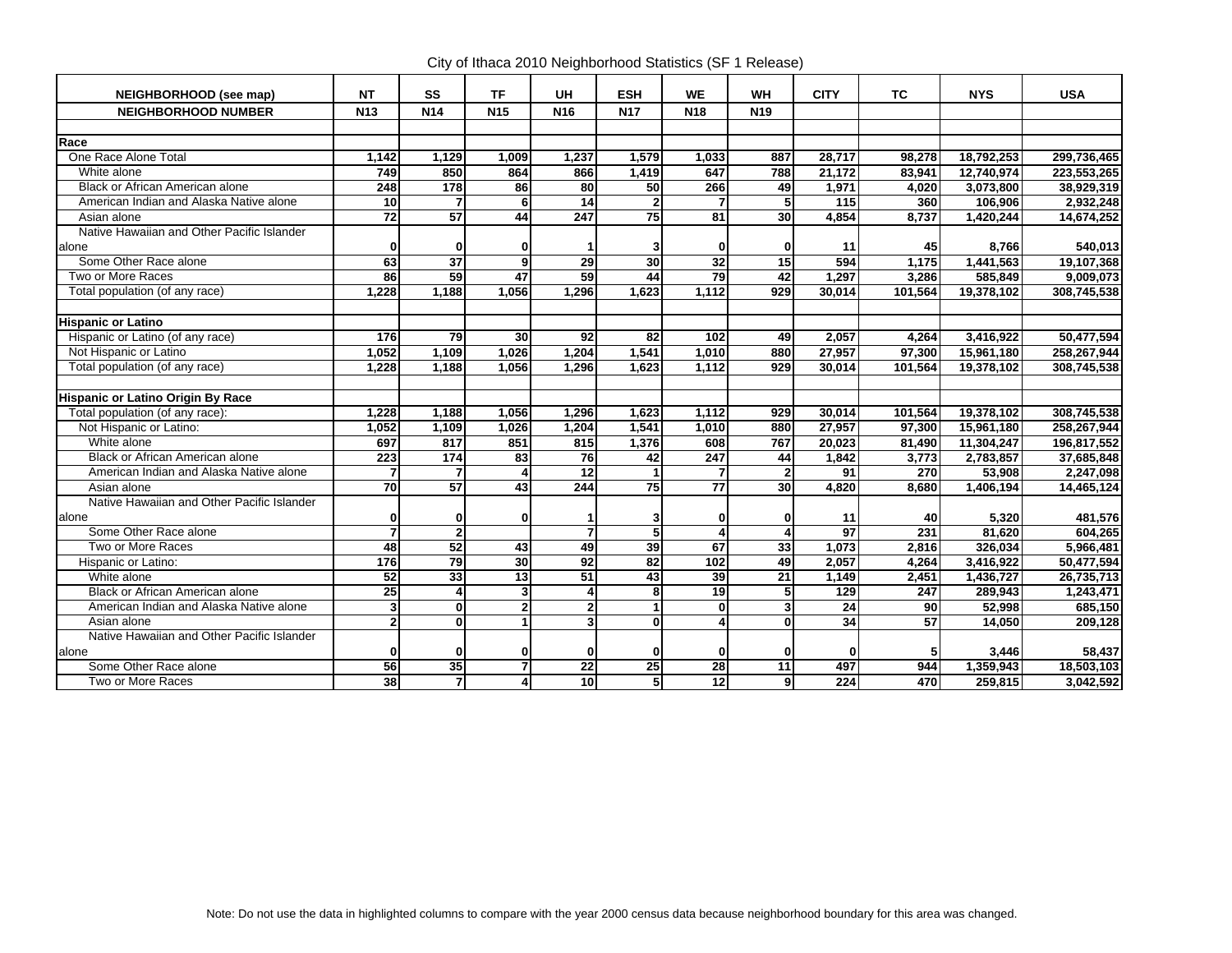City of Ithaca 2010 Neighborhood Statistics (SF 1 Release)

| NEIGHBORHOOD (see map)                      | <b>BSN</b>     | <b>BSS</b>      | C              | <b>CH</b>       | CU             | <b>FC</b>               | <b>CBD</b>     | <b>LC</b>       | LEH            | LN         | <b>WSH</b>      | <b>NC</b>       |
|---------------------------------------------|----------------|-----------------|----------------|-----------------|----------------|-------------------------|----------------|-----------------|----------------|------------|-----------------|-----------------|
| <b>NEIGHBORHOOD NUMBER</b>                  | N <sub>1</sub> | N <sub>2</sub>  | N <sub>3</sub> | N <sub>4</sub>  | N <sub>5</sub> | <b>N6</b>               | <b>N7</b>      | <b>N8</b>       | <b>N9</b>      | <b>N10</b> | <b>N11</b>      | <b>N12</b>      |
|                                             |                |                 |                |                 |                |                         |                |                 |                |            |                 |                 |
| Race (population 18 years and over)         |                |                 |                |                 |                |                         |                |                 |                |            |                 |                 |
| One Race Alone Total:                       | 1.117          | 1,217           | 3.059          | 1,102           | 2,477          | 1,942                   | 1,516          | 1.673           | 598            | 1,098      | 465             | 3,425           |
| White alone                                 | 838            | 922             | 1,739          | 808             | 1,673          | 1,765                   | 1,192          | 1,279           | 470            | 925        | 387             | 2,136           |
| Black or African American alone             | 29             | 40              | 93             | 67              | 146            | 48                      | 97             | 26              | 21             | 61         | $\overline{20}$ | 309             |
| American Indian and Alaska Native alone     | $\overline{7}$ | $\overline{2}$  |                |                 | 8              | 3                       | $\overline{ }$ |                 | $\overline{2}$ | 2          |                 | $\overline{12}$ |
| Asian alone                                 | 226            | 227             | 1.176          | 202             | 596            | 117                     | 202            | 344             | 98             | 91         | 38              | 861             |
| Native Hawaiian and Other Pacific Islander  |                |                 |                |                 |                |                         |                |                 |                |            |                 |                 |
| alone                                       | $\mathbf 0$    | $\mathbf{0}$    |                | 0               | $\mathbf{0}$   | 0                       | 0              |                 | $\mathbf{0}$   |            |                 | $\mathbf 0$     |
| Some Other Race alone                       | 17             | $\overline{26}$ | 44             | 21              | 54             | 9                       | 18             | 13              | 7              | 18         | 18              | 107             |
| Two or More Races                           | 33             | 25              | 91             | 38 <sup>1</sup> | 107            | $\overline{57}$         | 50             | $\overline{73}$ | 31             | 37         | 10              | 175             |
|                                             |                |                 |                |                 |                |                         |                |                 |                |            |                 |                 |
| Hispanic or Latino (Population 18 Years and |                |                 |                |                 |                |                         |                |                 |                |            |                 |                 |
| Over)                                       |                |                 |                |                 |                |                         |                |                 |                |            |                 |                 |
| Total (population 18 years and over):       | 1,150          | 1,242           | 3.150          | 1,140           | 2,584          | 1,999                   | 1,566          | 1.746           | 629            | 1.135      | 475             | 3,600           |
| Hispanic or Latino                          | 57             | 64              | 206            | 82              | 190            | 63                      | 86             | 113             | 42             | 49         | 36              | 370             |
| Not Hispanic or Latino:                     | 1,093          | 1,178           | 2,944          | 1,058           | 2,394          | 1,936                   | 1,480          | 1,633           | 587            | 1.086      | 439             | 3,230           |
| Population of one race:                     | 1.066          | 1,155           | 2.861          | 1,027           | 2,305          | 1.888                   | 1,437          | 1,576           | 563            | 1.052      | 429             | 3,087           |
| White alone                                 | 804            | 886             | 1.588          | 761             | 1,560          | 1.721                   | 1,132          | 1,198           | 441            | 893        | 371             | 1,923           |
| Black or African American alone             | 28             | 35              | 86             | 60              | 141            | 43                      | 94             | 25              | 21             | 59         | 18              | 291             |
| American Indian and Alaska Native alone     | 6              |                 |                |                 | 7              | $\overline{\mathbf{2}}$ | 6              |                 | $\mathbf{2}$   |            |                 | 8               |
| Asian alone                                 | 225            | 227             | 1,174          | 200             | 588            | 117                     | 201            | 343             | 98             | 89         | 38              | 854             |
| Native Hawaiian and Other Pacific Islander  |                |                 |                |                 |                |                         |                |                 |                |            |                 |                 |
| lalone                                      | $\mathbf{0}$   | $\mathbf{0}$    |                | 0               | $\mathbf{0}$   | 0                       | 0              |                 | $\mathbf{0}$   |            | 1               | 0               |
| Some Other Race alone                       | 3              | 6               | я              | $\overline{2}$  | 9              | 5                       |                |                 |                | 8          | $\bf{0}$        | 11              |
| Two or More Races                           | 27             | 23              | 83             | 31              | 89             | 48                      | 43             | 57              | 24             | 34         | 10              | 143             |
|                                             |                |                 |                |                 |                |                         |                |                 |                |            |                 |                 |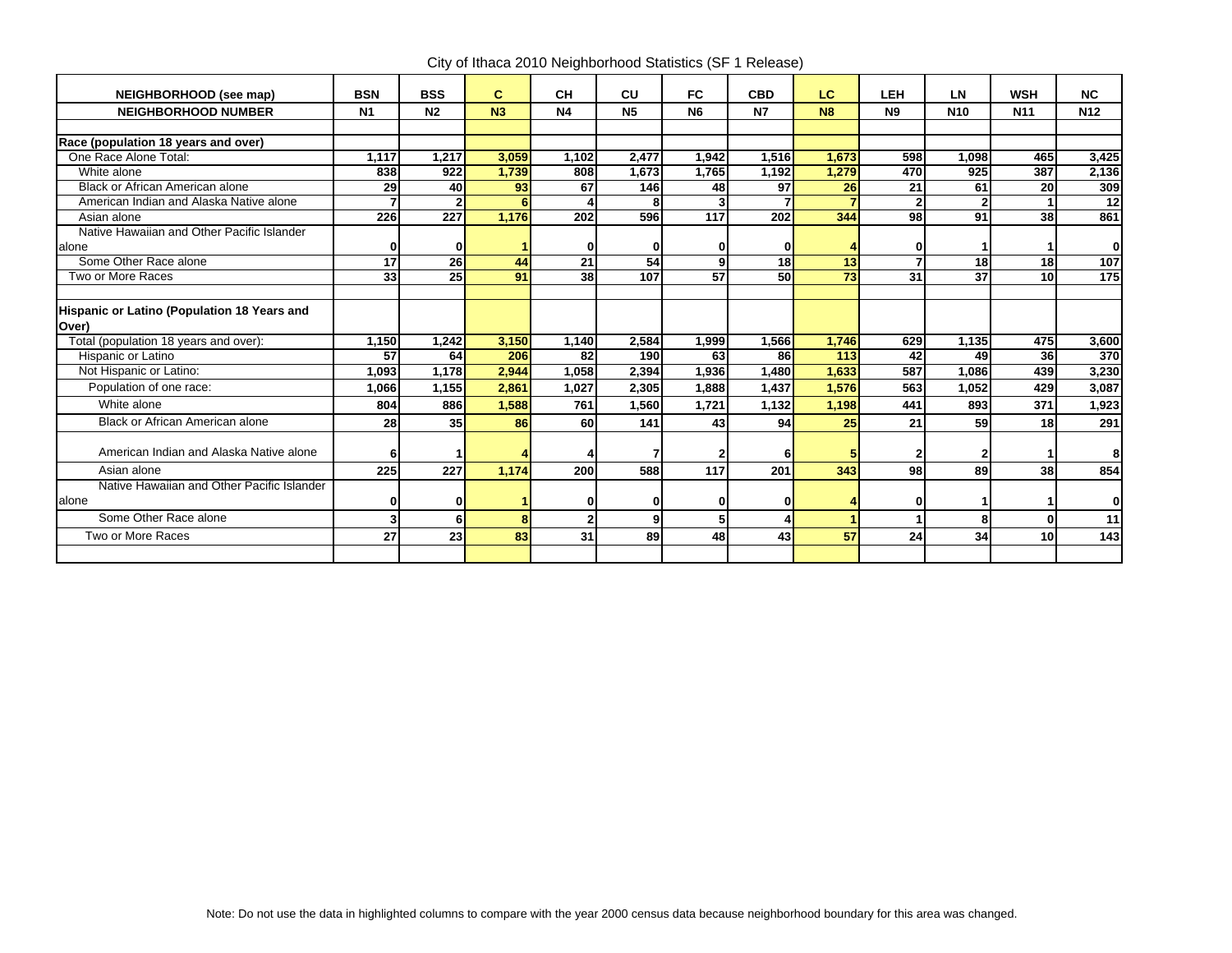City of Ithaca 2010 Neighborhood Statistics (SF 1 Release)

| NEIGHBORHOOD (see map)                      | <b>NT</b>  | SS             | <b>TF</b>  | UH         | <b>ESH</b>     | <b>WE</b>       | <b>WH</b>       | <b>CITY</b> | <b>TC</b> | <b>NYS</b> | <b>USA</b>  |
|---------------------------------------------|------------|----------------|------------|------------|----------------|-----------------|-----------------|-------------|-----------|------------|-------------|
| <b>NEIGHBORHOOD NUMBER</b>                  | <b>N13</b> | <b>N14</b>     | <b>N15</b> | <b>N16</b> | <b>N17</b>     | <b>N18</b>      | <b>N19</b>      |             |           |            |             |
|                                             |            |                |            |            |                |                 |                 |             |           |            |             |
| Race (population 18 years and over)         |            |                |            |            |                |                 |                 |             |           |            |             |
| One Race Alone Total:                       | 903        | 956            | 923        | 1.190      | 1.471          | 760             | 698             | 26.590      | 82,965    | 14,685,701 | 229,723,394 |
| White alone                                 | 624        | 744            | 796        | 828        | 1,330          | 521             | 624             | 19.601      | 70.702    | 10,150,043 | 175,134,916 |
| Black or African American alone             | 176        | 139            | 73         | 80         | 41             | 153             | 36              | 1,655       | 3,161     | 2,292,769  | 28,088,003  |
| American Indian and Alaska Native alone     | 8          | 6 <sup>1</sup> | 6          | 10         | $\overline{2}$ | 5               |                 | 102         | 272       | 76,110     | 2,043,876   |
| Asian alone                                 | 59         | 43             | 40         | 242        | 72             | 57              | 22              | 4,713       | 7,838     | 1,129,684  | 11,422,616  |
| Native Hawaiian and Other Pacific Islander  |            |                |            |            |                |                 |                 |             |           |            |             |
| lalone                                      | O          | $\mathbf{0}$   | 0          |            |                | $\bf{0}$        | 0               |             | 39        | 6,606      | 382,409     |
| Some Other Race alone                       | 36         | 24             | $\bf{8}$   | 29         | 25             | $\overline{24}$ | $\overline{12}$ | 510         | 953       | 1,030,489  | 12,651,574  |
| Two or More Races                           | 39         | 33             | 30         | 56         | 33             | 29              | 18              | 965         | 1.940     | 367,472    | 4,840,677   |
|                                             |            |                |            |            |                |                 |                 |             |           |            |             |
| Hispanic or Latino (Population 18 Years and |            |                |            |            |                |                 |                 |             |           |            |             |
| Over)                                       |            |                |            |            |                |                 |                 |             |           |            |             |
| Total (population 18 years and over):       | 942        | 989            | 953        | 1,246      | 1,504          | 789             | 716             | 27,555      | 84,905    | 15,053,173 | 234,564,071 |
| Hispanic or Latino                          | 101        | 53             | 23         | 89         | 66             | 53              | 34              | 1.777       | 3,350     | 2,444,400  | 33,346,703  |
| Not Hispanic or Latino:                     | 841        | 936            | 930        | 1.157      | 1,438          | 736             | 682             | 25,778      | 81,555    | 12,608,773 | 201,217,368 |
| Population of one race:                     | 819        | 907            | 903        | 1,111      | 1,408          | 710             | 669             | 24,973      | 79,906    | 12,413,827 | 198,040,458 |
| White alone                                 | 588        | 720            | 788        | 780        | 1,295          | 500             | 609             | 18,558      | 68,715    | 9,098,296  | 157,100,990 |
| Black or African American alone             | 163        | 136            | 70         | 76         | 34             | 144             | 34              | 1,558       | 2,976     | 2,095,446  | 27,323,665  |
|                                             |            |                |            |            |                |                 |                 |             |           |            |             |
| American Indian and Alaska Native alone     | 6          | 61             |            | 8          |                | 5               |                 | 80          | 215       | 39,142     | 1,599,777   |
| Asian alone                                 | 57         | 43             | 39         | 239        | 72             | 57              | 22              | 4,683       | 7,788     | 1,120,061  | 11,288,995  |
| Native Hawaiian and Other Pacific Islander  |            |                |            |            |                |                 |                 |             |           |            |             |
| lalone                                      | ŋ          | 0              | 0          |            | 1              | $\bf{0}$        | 0               |             | 36        | 4,202      | 345,986     |
| Some Other Race alone                       | 5          | $\mathbf{2}$   | 2          |            | 5              | 4               | $\overline{2}$  | 85          | 176       | 56,680     | 381,045     |
| Two or More Races                           | 22         | 29             | 27         | 46         | 30             | 26              | 13              | 805         | 1.649     | 194.946    | 3,176,910   |
|                                             |            |                |            |            |                |                 |                 |             |           |            |             |
|                                             |            |                |            |            |                |                 |                 |             |           |            |             |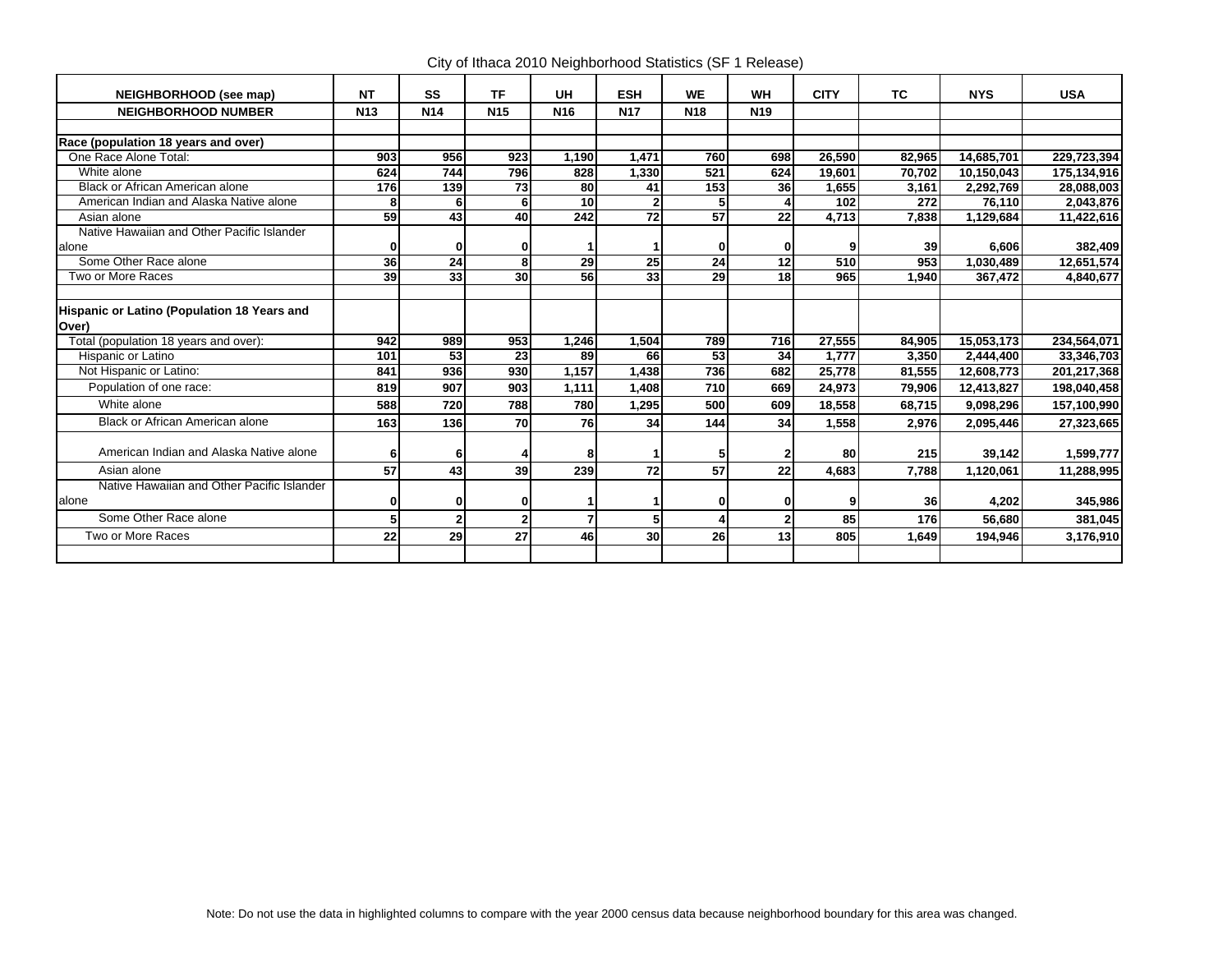City of Ithaca 2010 Neighborhood Statistics (SF 1 Release)

| NEIGHBORHOOD (see map)                   | <b>BSN</b>              | <b>BSS</b>              | C                       | CН                       | CU                      | FC                      | <b>CBD</b>              | <b>LC</b>            | LEH                     | LN                      | <b>WSH</b>              | <b>NC</b>               |
|------------------------------------------|-------------------------|-------------------------|-------------------------|--------------------------|-------------------------|-------------------------|-------------------------|----------------------|-------------------------|-------------------------|-------------------------|-------------------------|
| <b>NEIGHBORHOOD NUMBER</b>               | N <sub>1</sub>          | N <sub>2</sub>          | N <sub>3</sub>          | N <sub>4</sub>           | N <sub>5</sub>          | <b>N6</b>               | <b>N7</b>               | <b>N8</b>            | <b>N9</b>               | <b>N10</b>              | <b>N11</b>              | <b>N12</b>              |
| <b>HOUSEHOLD INFORMATION</b>             |                         |                         |                         |                          |                         |                         |                         |                      |                         |                         |                         |                         |
|                                          |                         |                         |                         |                          |                         |                         |                         |                      |                         |                         |                         |                         |
| <b>Group Quarters Population</b>         |                         |                         |                         |                          |                         |                         |                         |                      |                         |                         |                         |                         |
| by Group Quarters Type                   |                         |                         |                         |                          |                         |                         |                         |                      |                         |                         |                         |                         |
| Total                                    | $\mathbf 0$             | $\mathbf{0}$            | 519                     | 418                      | 2,460                   | 14                      | 116                     | 138                  | $\mathbf{0}$            | $\mathbf{0}$            | 0                       | 3,544                   |
| Institutionalized population             | $\mathbf{0}$            | $\mathbf{0}$            |                         | $\mathbf{0}$             | 0                       | 0                       | $\mathbf{0}$            | $\mathbf{0}$         | $\mathbf{0}$            | $\mathbf 0$             | $\mathbf 0$             | $\mathbf 0$             |
| Correctional facilities for adults       | $\overline{\mathbf{0}}$ | $\overline{\mathbf{0}}$ | $\mathbf{0}$            | $\overline{\mathbf{0}}$  | $\overline{\mathbf{0}}$ | $\overline{\mathbf{0}}$ | $\overline{\mathbf{0}}$ | $\mathbf{0}$         | $\overline{\mathbf{0}}$ | $\overline{\mathbf{0}}$ | $\overline{\mathbf{0}}$ | $\overline{\mathbf{0}}$ |
| Juvenile facilities                      | $\mathbf 0$             | $\mathbf{0}$            | $\overline{7}$          | $\mathbf{0}$             | $\mathbf{0}$            | $\mathbf 0$             | $\mathbf{0}$            | $\mathbf{0}$         | $\mathbf{0}$            | $\mathbf{0}$            | $\mathbf{0}$            | $\pmb{0}$               |
| Nursing homes                            | $\bf{0}$                | $\overline{\mathbf{0}}$ | $\overline{\mathbf{0}}$ | $\overline{\mathbf{0}}$  | $\overline{\mathbf{0}}$ | $\overline{\mathbf{0}}$ | $\overline{\mathbf{0}}$ | $\overline{0}$       | $\overline{0}$          | 0                       | $\overline{\mathbf{0}}$ | $\overline{\mathbf{0}}$ |
| Other institutional facilities           | $\mathbf 0$             | $\mathbf{0}$            | $\mathbf{0}$            | $\mathbf{0}$             | $\mathbf{0}$            | $\mathbf 0$             | $\mathbf{0}$            | $\mathbf{0}$         | $\mathbf{0}$            | $\mathbf 0$             | $\mathbf{0}$            | $\overline{\mathbf{0}}$ |
| Noninstitutionalized population          | $\overline{\mathbf{0}}$ | $\overline{\mathbf{0}}$ | 512                     | 418                      | 2,460                   | 14                      | 116                     | 138                  | $\overline{0}$          | $\overline{0}$          | $\overline{\mathbf{0}}$ | 3,544                   |
| College dormitories                      | $\mathbf 0$             | $\mathbf{0}$            | 512                     | 418                      | 2,460                   | 0                       | $\mathbf 0$             | 138                  | $\mathbf{0}$            | $\mathbf{0}$            | $\mathbf 0$             | 3,544                   |
| Military quarters                        | $\overline{\mathbf{0}}$ | $\overline{\mathbf{0}}$ | $\mathbf{0}$            | $\mathbf{0}$             | 0                       | $\overline{\mathbf{0}}$ | $\overline{\mathbf{0}}$ | $\mathbf{0}$         | $\overline{0}$          | $\mathbf{0}$            | $\overline{\mathbf{0}}$ | $\bf{0}$                |
| Other noninstitutional facilities        | $\mathbf 0$             | $\Omega$                | $\Omega$                | $\mathbf{0}$             | $\mathbf{0}$            | 14                      | 116                     | $\mathbf{0}$         | $\mathbf{0}$            | $\Omega$                | 0                       | $\mathbf 0$             |
|                                          |                         |                         |                         |                          |                         |                         |                         |                      |                         |                         |                         |                         |
| <b>Group Quarters Population by Sex</b>  |                         |                         |                         |                          |                         |                         |                         |                      |                         |                         |                         |                         |
| Total:                                   | $\mathbf{0}$            | 0                       | 519                     | 418                      | 2,460                   | 14                      | 116                     | 138                  | $\mathbf{0}$            | $\mathbf{0}$            | $\mathbf{0}$            | 3,544                   |
| Institutionalized population             | $\mathbf 0$             | $\mathbf{0}$            |                         | $\mathbf{0}$             | 0                       | 0                       | $\bf{0}$                | $\mathbf{0}$         | $\mathbf{0}$            | $\mathbf{0}$            | 0                       | 0                       |
| Male                                     | $\mathbf{0}$            | $\mathbf{0}$            | 5 <sub>5</sub>          | $\mathbf{0}$             | $\mathbf{0}$            | $\mathbf 0$             | $\mathbf{0}$            | $\mathbf{0}$         | $\mathbf{0}$            | $\mathbf{0}$            | 0                       | $\pmb{0}$               |
| Female                                   | $\overline{\mathbf{0}}$ | $\overline{\mathbf{0}}$ | $\overline{2}$          | $\overline{\mathbf{0}}$  | ō                       | $\overline{\mathbf{0}}$ | $\overline{\mathbf{0}}$ | $\overline{0}$       | $\overline{\mathbf{0}}$ | $\overline{0}$          | 0                       | $\overline{\mathbf{0}}$ |
| Noninstitutionalized population          | $\mathbf 0$             | $\mathbf{0}$            | 512                     | 418                      | 2,460                   | $\overline{14}$         | 116                     | 138                  | $\mathbf{0}$            | $\mathbf{0}$            | $\pmb{0}$               | 3,544                   |
| Male                                     | $\mathbf 0$             | $\mathbf{0}$            | 264                     | 226                      | 1,455                   | 10                      | 63                      | 95                   | $\mathbf{0}$            | $\mathbf{0}$            | $\mathbf 0$             | 1,708                   |
| Female                                   | $\mathbf{0}$            | $\mathbf{0}$            | 248                     | 192                      | 1,005                   | $\overline{4}$          | 53                      | 43                   | $\mathbf{0}$            | $\mathbf{0}$            | 0                       | 1,836                   |
|                                          |                         |                         |                         |                          |                         |                         |                         |                      |                         |                         |                         |                         |
| <b>Households (Number of Households)</b> |                         |                         |                         |                          |                         |                         |                         |                      |                         |                         |                         |                         |
| <b>Family Households</b>                 | 158                     | 207                     | 16                      | 85                       | $\mathbf{0}$            | 510                     | 142                     | 31                   | 36                      | 198                     | 118                     | 4                       |
| Nonfamily Households                     | 407<br>565              | 451<br>658              | 1,115                   | 250<br>335               | 44<br>44                | 671                     | 885                     | 492<br>523           | 282<br>318              | 474<br>672              | 147<br>265              | 17                      |
| Total                                    |                         |                         | 1,131                   |                          |                         | 1,181                   | 1,027                   |                      |                         |                         |                         | $\overline{21}$         |
| Population in Households by Age          |                         |                         |                         |                          |                         |                         |                         |                      |                         |                         |                         |                         |
| Total population in households:          | 1,268                   | 1,401                   | 2,641                   | 785                      | 125                     | 2,411                   | 1,514                   | 1,622                | 651                     | 1,290                   | 576                     | 89                      |
| Under 18 years                           | 118                     | 159                     |                         | 63                       | $\bf{0}$                | 426                     | 60                      | 14                   | 22                      | 155                     | 101                     | $\overline{4}$          |
| 18 years and over                        | 1,150                   | 1.242                   | 2.638                   | $\overline{722}$         | 125                     | 1.985                   | 1,454                   | 1.608                | 629                     | 1,135                   | 475                     | 85                      |
|                                          |                         |                         |                         |                          |                         |                         |                         |                      |                         |                         |                         |                         |
| <b>Household Size by Household Type</b>  |                         |                         |                         |                          |                         |                         |                         |                      |                         |                         |                         |                         |
| Total households:                        | 565                     | 658                     | 1,131                   | 335                      | 44                      | 1,181                   | 1,027                   | 523                  | 318                     | 672                     | 265                     | 21                      |
| Family households:                       | 158                     | 207                     | 16                      | 85                       | $\overline{\mathbf{0}}$ | 510                     | 142                     | 31                   | 36                      | 198                     | 118                     | 4                       |
| 2- person household                      | 76                      | 100                     | 14                      | 47                       | $\mathbf{0}$            | 248                     | 100                     | 20                   | 23                      | 90                      | 62                      | $\mathbf{1}$            |
| 3- person household                      | 35                      | 47                      | 1                       | 19                       | $\overline{\mathbf{0}}$ | 138                     | 33                      | $\overline{2}$       | $\overline{\mathbf{4}}$ | 50                      | 31                      | 0                       |
| 4- person household                      | 38                      | 47                      |                         | 12                       | $\mathbf{0}$            | 96                      | 6                       | 5 <sup>1</sup>       | 6 <sup>1</sup>          | 39                      | 11                      | $\overline{1}$          |
| 5- person household                      | $\overline{7}$          | 8                       | $\mathbf{0}$            | 3                        | $\mathbf{0}$            | $\overline{23}$         | $\mathbf{1}$            | 1                    | $\overline{2}$          | 11                      | $\overline{10}$         | $\overline{1}$          |
| 6- person household                      | $\overline{\mathbf{0}}$ | $\overline{\mathbf{3}}$ | $\mathbf{0}$            | $\overline{\phantom{a}}$ | $\overline{\mathbf{o}}$ | $\overline{4}$          | $\overline{2}$          | $\blacktriangleleft$ | $\overline{0}$          | 5                       | $\overline{\mathbf{3}}$ | $\overline{\mathbf{0}}$ |
| 7-or-more- person household              | $\overline{2}$          | $\overline{2}$          | $\mathbf{0}$            | $\overline{3}$           | $\mathbf{0}$            | $\mathbf{1}$            | $\mathbf{0}$            | $\overline{2}$       | $\mathbf{1}$            | $\mathbf{3}$            | 1                       | $\overline{1}$          |
| Nonfamily households:                    | 407                     | 451                     | 1,115                   | 250                      | 44                      | 671                     | 885                     | 492                  | 282                     | 474                     | 147                     | 17                      |
| 1- person household                      | 224                     | 275                     | 531                     | 104                      | 6                       | 468                     | 699                     | 164                  | 155                     | 303                     | 83                      | 3                       |
| 2- person household                      | 85                      | 92                      | 190                     | 69                       | $\overline{9}$          | 134                     | 127                     | 87                   | 58                      | 136                     | 39                      | $\overline{1}$          |
| 3- person household                      | 52                      | 33                      | 164                     | 46                       | 16                      | 55                      | 38                      | 85                   | 34                      | 22                      | 21                      | 8                       |
| 4- person household                      | $\overline{19}$         | $\overline{31}$         | 100                     | 15                       | $\overline{12}$         | $\boldsymbol{9}$        | $6\phantom{1}6$         | $\overline{51}$      | $\overline{18}$         | 11                      | 4                       | $\overline{\mathbf{0}}$ |
| 5- person household                      | 10                      | 14                      | 51                      | 9 <sub>l</sub>           | $\mathbf{1}$            | $\mathbf{2}$            | 10 <sub>1</sub>         | 30                   | 13                      | $\boldsymbol{2}$        | $\mathbf 0$             | $\overline{\mathbf{2}}$ |
| 6- person household                      | $\overline{4}$          | $\overline{\mathbf{2}}$ | 48                      | $\overline{2}$           | $\overline{\mathbf{o}}$ | $\overline{2}$          | $\overline{\mathbf{2}}$ | $\overline{17}$      | $\bullet$               | $\overline{0}$          | $\overline{\mathbf{0}}$ | $\overline{2}$          |
| 7-or-more- person household              | 13                      | 4                       | 31                      | 5 <sup>1</sup>           | $\mathbf 0$             | 1                       | 3 <sup>1</sup>          | 58                   | $\boldsymbol{4}$        | $\mathbf{0}$            | 0                       | $\mathbf{1}$            |

Note: Do not use the data in highlighted columns to compare with the year 2000 census data because neighborhood boundary for this area was changed.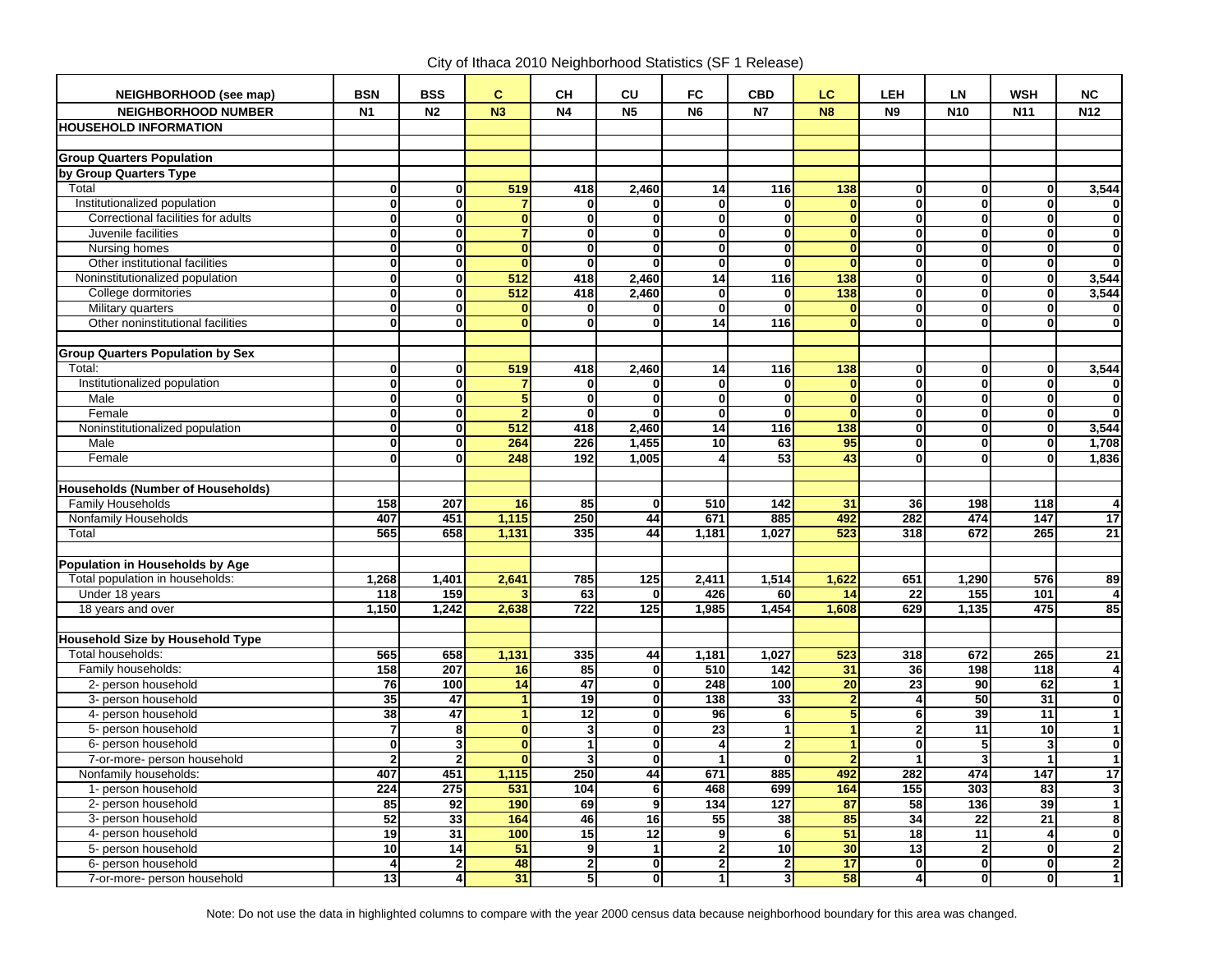City of Ithaca 2010 Neighborhood Statistics (SF 1 Release)

| NEIGHBORHOOD (see map)                                       | NT                      | SS                      | <b>TF</b>               | UH                       | <b>ESH</b>              | <b>WE</b>               | <b>WH</b>               | <b>CITY</b>     | ТC               | <b>NYS</b>              | <b>USA</b>                |
|--------------------------------------------------------------|-------------------------|-------------------------|-------------------------|--------------------------|-------------------------|-------------------------|-------------------------|-----------------|------------------|-------------------------|---------------------------|
| <b>NEIGHBORHOOD NUMBER</b>                                   | <b>N13</b>              | <b>N14</b>              | <b>N15</b>              | N <sub>16</sub>          | <b>N17</b>              | <b>N18</b>              | N <sub>19</sub>         |                 |                  |                         |                           |
| <b>HOUSEHOLD INFORMATION</b>                                 |                         |                         |                         |                          |                         |                         |                         |                 |                  |                         |                           |
|                                                              |                         |                         |                         |                          |                         |                         |                         |                 |                  |                         |                           |
| <b>Group Quarters Population</b>                             |                         |                         |                         |                          |                         |                         |                         |                 |                  |                         |                           |
| by Group Quarters Type                                       |                         |                         |                         |                          |                         |                         |                         |                 |                  |                         |                           |
| Total                                                        | 109                     | 123                     | 14                      | 178                      | 58                      | 0                       | 10                      | 7,701           | 13,232           | 585,678                 | 7,987,323                 |
| Institutionalized population                                 | $\mathbf{0}$            | 114                     | $\bf{0}$                | $\mathbf{0}$             | $\overline{58}$         | 0                       | $\mathbf{0}$            | 179             | 844              | 231,163                 | 3,993,659                 |
| Correctional facilities for adults                           | $\overline{\mathbf{0}}$ | $\mathbf 0$             | $\overline{\mathbf{0}}$ | $\overline{\mathbf{0}}$  | $\overline{\mathbf{0}}$ | $\overline{\mathbf{0}}$ | $\overline{\mathbf{0}}$ | $\mathbf 0$     | 84               | 95,306                  | 2,263,602                 |
| Juvenile facilities                                          | $\mathbf 0$             | $\mathbf{0}$            | $\mathbf{0}$            | $\mathbf{0}$             | $\mathbf{0}$            | $\mathbf 0$             | $\mathbf{0}$            | $\overline{7}$  | 338              | 9,149                   | 151,315                   |
| Nursing homes                                                | $\overline{\mathbf{0}}$ | 114                     | $\overline{\mathbf{0}}$ | $\overline{\mathbf{0}}$  | $\overline{58}$         | $\overline{\mathbf{0}}$ | $\overline{\mathbf{0}}$ | 172             | 419              | 116,558                 | 1,502,264                 |
| Other institutional facilities                               | $\mathbf 0$             | $\mathbf 0$             | $\mathbf{0}$            | $\mathbf{0}$             | $\mathbf 0$             | 0                       | $\mathbf{0}$            | $\mathbf{0}$    | 3 <sup>1</sup>   | 10,150                  | 76,478                    |
| Noninstitutionalized population                              | 109                     | $\overline{9}$          | 14                      | 178                      | $\overline{\mathbf{0}}$ | $\overline{\mathbf{0}}$ | 10                      | 7,522           | 12,388           | 354,515                 | 3,993,664                 |
| College dormitories                                          | $\mathbf 0$             | $\mathbf{0}$            | $\mathbf{0}$            | 173                      | $\overline{\mathbf{0}}$ | 0                       | $\mathbf{0}$            | 7,245           | 11,974           | 218,960                 | 2,521,090                 |
| Military quarters                                            | $\overline{\mathbf{0}}$ | $\overline{\mathbf{0}}$ | $\overline{\mathbf{0}}$ | $\mathbf{0}$             | $\overline{\mathbf{o}}$ | $\overline{\mathbf{0}}$ | $\overline{\mathbf{0}}$ | 0               | $\mathbf{0}$     | 8,100                   | 338,191                   |
| Other noninstitutional facilities                            | 109                     | 9                       | 14                      | 5 <sup>1</sup>           | $\overline{\mathbf{0}}$ | $\mathbf{0}$            | 10                      | 277             | 414              | 127,455                 | 1,134,383                 |
|                                                              |                         |                         |                         |                          |                         |                         |                         |                 |                  |                         |                           |
| <b>Group Quarters Population by Sex</b>                      |                         |                         |                         |                          |                         |                         |                         |                 |                  |                         |                           |
| Total:                                                       | 109                     | 123                     | 14                      | 178                      | 58                      | 0                       | 10 <sub>1</sub>         | 7,701           | 13,232           | 585,678                 | 7,987,323                 |
| Institutionalized population                                 | $\mathbf 0$             | 114                     | $\bf{0}$                | $\mathbf{0}$             | 58                      | 0                       | $\mathbf{0}$            | 179             | 844              | 231,163                 | 3,993,659                 |
| Male                                                         | $\mathbf{0}$            | $\overline{22}$         | $\mathbf{0}$            | $\mathbf{0}$             | 10                      | $\overline{\mathbf{0}}$ | $\overline{\mathbf{0}}$ | 37              | 508              | 142,686                 | 2,716,877                 |
| Female                                                       | $\overline{\mathbf{0}}$ | 92                      | $\overline{\mathbf{0}}$ | $\overline{\mathbf{0}}$  | 48                      | $\overline{\mathbf{0}}$ | $\overline{\mathbf{0}}$ | 142             | 336              | 88,477                  | 1,276,782                 |
| Noninstitutionalized population                              | 109                     | 9                       | 14                      | 178                      | $\mathbf{0}$            | $\overline{\mathbf{0}}$ | $\overline{10}$         | 7,522           | 12,388           | 354,515                 | 3,993,664                 |
| Male                                                         | 77                      | $\overline{7}$          | 13                      | 134                      | 0                       | 0                       | 8                       | 4,060           | 6,171            | 182,205                 | 2,141,333                 |
| Female                                                       | 32                      | $\overline{2}$          | $\mathbf{1}$            | 44                       | $\mathbf{0}$            | $\mathbf{0}$            | $\overline{2}$          | 3,462           | 6,217            | 172,310                 | 1,852,331                 |
|                                                              |                         |                         |                         |                          |                         |                         |                         |                 |                  |                         |                           |
| <b>Households (Number of Households)</b>                     |                         |                         |                         |                          |                         |                         |                         |                 |                  |                         |                           |
| <b>Family Households</b>                                     | $\overline{228}$        | 190                     | 190                     | 89                       | 177                     | 256                     | 252                     | 2,887           | 20,042           | 4,649,791               | 77,538,296                |
| Nonfamily Households                                         | 230                     | $\overline{312}$        | 460                     | 403                      | $\overline{510}$        | 230                     | 141                     | 7,521           | 18,925           | 2,667,964               | 39,177,996                |
| Total                                                        | 458                     | 502                     | 650                     | 492                      | 687                     | 486                     | 393                     | 10,408          | 38,967           | 7,317,755               | 116,716,292               |
|                                                              |                         |                         |                         |                          |                         |                         |                         |                 |                  |                         |                           |
| Population in Households by Age                              |                         | 1,065                   | 1.042                   |                          |                         |                         | 919                     |                 |                  |                         |                           |
| Total population in households:<br>Under 18 years            | 1,119<br>281            | 199                     | 102                     | 1,118<br>48              | 1,565<br>119            | 1,112<br>323            | 213                     | 22,313<br>2,410 | 88,332<br>16,296 | 18,792,424<br>4,298,972 | 300,758,215<br>73,920,881 |
| 18 years and over                                            | 838                     | 866                     | 940                     | 1,070                    | 1,446                   | 789                     | 706                     |                 |                  | 14,493,452              | 226,837,334               |
|                                                              |                         |                         |                         |                          |                         |                         |                         | 19,903          | 72,036           |                         |                           |
|                                                              |                         |                         |                         |                          |                         |                         |                         |                 |                  |                         |                           |
| <b>Household Size by Household Type</b><br>Total households: | 458                     | 502                     | 650                     | 492                      | 687                     | 486                     | 393                     | 10.408          | 38.967           | 7,317,755               | 116,716,292               |
| Family households:                                           | 228                     | 190                     | 190                     | 89                       | 177                     | 256                     | 252                     | 2,887           | 20,042           | 4,649,791               | 77,538,296                |
| 2- person household                                          | 73                      | 71                      | 122                     | 54                       | 95                      | 107                     | 114                     | 1,417           | 9.624            | 1,785,206               | 31,882,616                |
| 3- person household                                          | 75                      | 56                      | 41                      | 22                       | 47                      | 67                      | 65                      | 733             | 4,849            | 1,109,716               | 17,765,829                |
| 4- person household                                          | 44                      | 37                      | 19                      | 10 <sup>1</sup>          | 22                      | 46                      | 52                      | 492             | 3,657            | 944,590                 | 15,214,075                |
| 5- person household                                          | $\overline{23}$         | 16                      | $\overline{7}$          | $\mathbf{2}$             | $\overline{7}$          | 19                      | $\overline{16}$         | 157             | 1,279            | 461,667                 | 7,411,997                 |
| 6- person household                                          | $\overline{\mathbf{3}}$ | 10                      | $\mathbf{0}$            | $\overline{\phantom{a}}$ | 5                       | $\overline{9}$          | 4                       | 51              | 415              | 189,577                 | 3,026,278                 |
| 7-or-more- person household                                  | 10                      | $\mathbf 0$             | 1                       | $\mathbf{0}$             | $\mathbf{1}$            | $\overline{\mathbf{8}}$ | $\mathbf{1}$            | $\overline{37}$ | 218              | 159,035                 | 2,237,501                 |
| Nonfamily households:                                        | 230                     | 312                     | 460                     | 403                      | 510                     | 230                     | 141                     | 7,521           | 18,925           | 2,667,964               | 39,177,996                |
| 1- person household                                          | 161                     | 216                     | 387                     | 182                      | 224                     | 177                     | 111                     | 4,473           | 12,958           | 2,130,670               | 31,204,909                |
| 2- person household                                          | 54                      | 65                      | 59                      | 84                       | 116                     | 41                      | 27                      | 1,473           | 3,723            | 430,564                 | 6,360,012                 |
| 3- person household                                          | 8                       | 13                      | 8                       | 66                       | 101                     | 8                       | $\mathbf{1}$            | 779             | 1,132            | 66,787                  | 992,156                   |
| 4- person household                                          | 4                       | $\overline{12}$         | 4                       | 44                       | 45                      | 3                       |                         | 389             | 645              | 24,877                  | 411,171                   |
| 5- person household                                          | 1                       | $\overline{4}$          | $\overline{2}$          | 17                       | 14                      | 0                       | 1                       | 183             | 216              | 8,596                   | 126,634                   |
| 6- person household                                          | $\overline{\mathbf{0}}$ | $\mathbf{1}$            | $\mathbf{0}$            | 5                        | 8                       | $\overline{\mathbf{0}}$ | $\mathbf{0}$            | $\overline{93}$ | $\overline{112}$ | 3,400                   | 48,421                    |
| 7-or-more- person household                                  | $\mathbf{2}$            | $\mathbf{1}$            | $\mathbf{0}$            | 5 <sup>1</sup>           | $\mathbf{2}$            | 1                       | $\mathbf{0}$            | 131             | 139              | 3,070                   | 34,693                    |

Note: Do not use the data in highlighted columns to compare with the year 2000 census data because neighborhood boundary for this area was changed.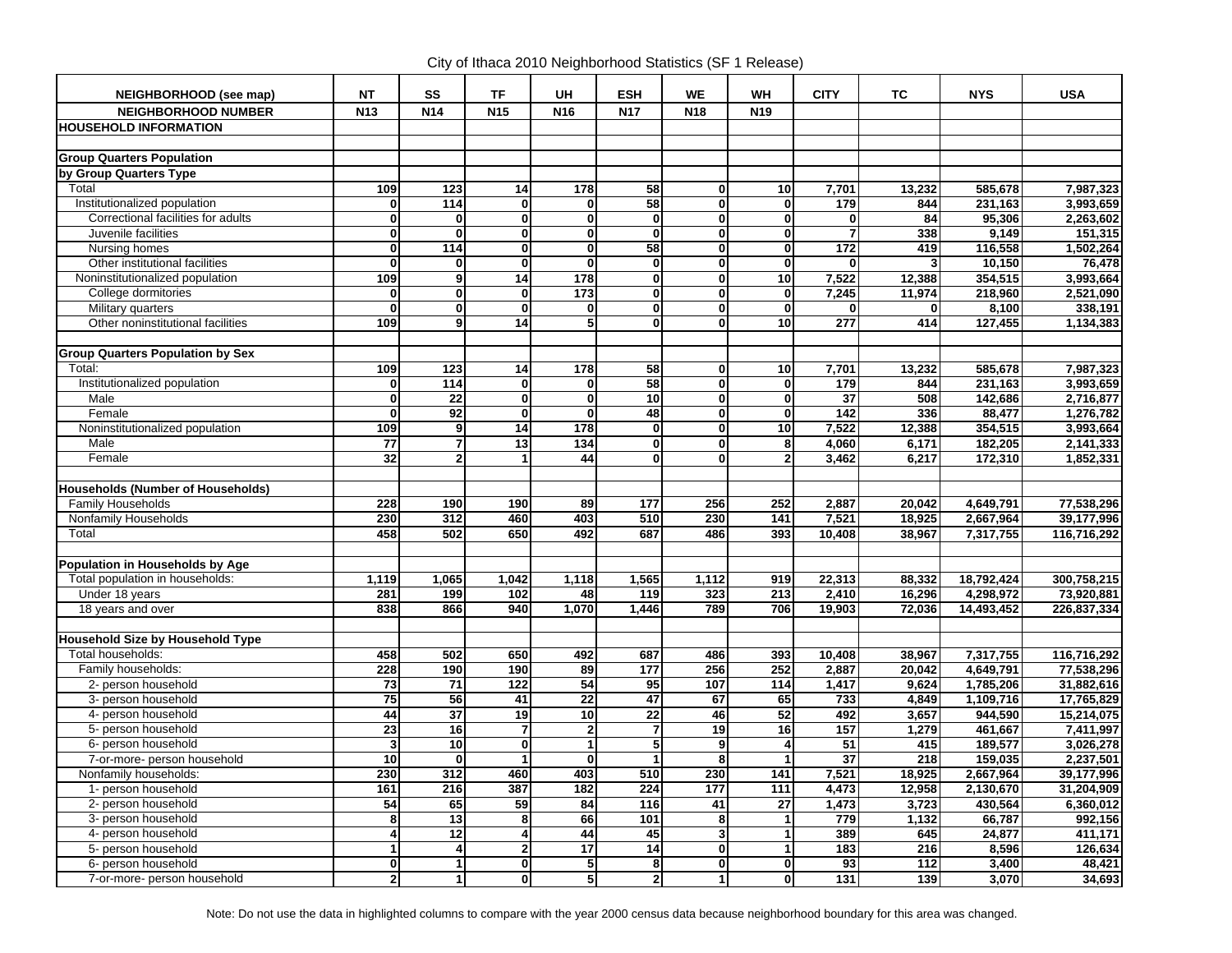City of Ithaca 2010 Neighborhood Statistics (SF 1 Release)

| NEIGHBORHOOD (see map)                                                                   | <b>BSN</b>              | <b>BSS</b>       | $\mathbf{C}$   | <b>CH</b>        | <b>CU</b>               | <b>FC</b>               | <b>CBD</b>              | LC.                     | <b>LEH</b>              | <b>LN</b>       | <b>WSH</b>      | <b>NC</b>               |
|------------------------------------------------------------------------------------------|-------------------------|------------------|----------------|------------------|-------------------------|-------------------------|-------------------------|-------------------------|-------------------------|-----------------|-----------------|-------------------------|
| <b>NEIGHBORHOOD NUMBER</b>                                                               | N <sub>1</sub>          | N <sub>2</sub>   | N <sub>3</sub> | N <sub>4</sub>   | N <sub>5</sub>          | <b>N6</b>               | <b>N7</b>               | <b>N8</b>               | <b>N9</b>               | <b>N10</b>      | <b>N11</b>      | <b>N12</b>              |
|                                                                                          |                         |                  |                |                  |                         |                         |                         |                         |                         |                 |                 |                         |
| <b>Household Type by Relationship</b>                                                    |                         |                  |                |                  |                         |                         |                         |                         |                         |                 |                 |                         |
| Total population:                                                                        | 1.268                   | 1.401            | 3,160          | 1,203            | 2,585                   | 2,425                   | 1.630                   | 1,760                   | 651                     | 1.290           | 576             | 3,633                   |
| In households:                                                                           | 1,268                   | 1,401            | 2,641          | 785              | 125                     | 2,411                   | 1,514                   | 1,622                   | 651                     | 1,290           | 576             | 89                      |
| Family households                                                                        | 463                     | 601              | 35             | 241              | $\mathbf 0$             | 1,440                   | 340                     | 92                      | 99                      | 595             | 336             | 23                      |
| Nonfamily households                                                                     | 805                     | 800              | 2,606          | 544              | 125                     | 971                     | 1,174                   | 1.530                   | 552                     | 695             | 240             | 66                      |
| In group quarters:                                                                       | $\mathbf{0}$            | $\mathbf{0}$     | 519            | 418              | 2,460                   | 14                      | 116                     | 138                     | $\mathbf{0}$            | $\mathbf{0}$    | $\mathbf{0}$    | 3,544                   |
| Institutionalized population                                                             | $\mathbf 0$             | $\mathbf{0}$     | $\overline{7}$ | $\mathbf 0$      | $\Omega$                | $\mathbf 0$             | $\mathbf 0$             | $\mathbf{0}$            | $\mathbf{0}$            | $\mathbf{0}$    | $\mathbf 0$     | $\mathbf 0$             |
| Noinstitutionalized population                                                           | $\mathbf{0}$            | $\mathbf{0}$     |                | 418              | 2,460                   | 14                      | 116                     | 138                     | $\mathbf{0}$            | $\mathbf{0}$    | $\mathbf 0$     | 3,544                   |
|                                                                                          |                         |                  | 512            |                  |                         |                         |                         |                         |                         |                 |                 |                         |
| Household Type for the Population                                                        |                         |                  |                |                  |                         |                         |                         |                         |                         |                 |                 |                         |
| Total:                                                                                   | 1,268                   | 1,401            | 2,641          | 785              | 125                     | 2,411                   | 1,514                   | 1,622                   | 651                     | 1,290           | 576             | 89                      |
| In family households:                                                                    | 463                     | 601              | 35             | 241              | $\mathbf{0}$            | 1,440                   | 340                     | 92                      | 99                      | 595             | 336             | $\overline{23}$         |
| In husband-wife family                                                                   | 410                     | 528              | 13             | 160              | $\mathbf{0}$            | 1.029                   | 230                     | 66                      | $\overline{87}$         | 390             | 228             | 23                      |
| In other family:                                                                         | 53                      | 73               | 22             | 81               | 0                       | 411                     | 110                     | 26                      | 12                      | 205             | 108             | $\mathbf{0}$            |
|                                                                                          |                         |                  |                |                  |                         |                         |                         |                         |                         |                 |                 |                         |
| In male householder, no wife present family<br>In female householder, no husband present | 17                      | 30               | 14             | 31               | 0                       | 101                     | 32                      | 12                      | $\mathbf{0}$            | 62              | 24              | $\bf{0}$                |
| family                                                                                   | 36                      | 43               | 8              | 50               | 0                       | 310                     | 78                      | 14                      | 12                      | 143             | 84              | $\bf{0}$                |
| In nonfamily households:                                                                 | 805                     | 800              | 2,606          | 544              | 125                     | 971                     | 1,174                   | 1,530                   | 552                     | 695             | 240             | 66                      |
| In households with male householder:                                                     | 462                     | 482              | 1,224          | $\overline{225}$ | 66                      | 412                     | 620                     | 798                     | 311                     | 326             | 121             | 28                      |
| In 1-person household                                                                    | 120                     | 162              | 290            | 45               | 3                       | 186                     | 360                     | 102                     | 84                      | 130             | 41              | $\mathbf{1}$            |
| In 2-or-more person household                                                            | 342                     | 320              | 934            | 180              | 63                      | 226                     | 260                     | 696                     | $\overline{227}$        | 196             | 80              | $\overline{27}$         |
| In households with female householder:                                                   | 343                     | 318              | 1,382          | 319              | 59                      | 559                     | 554                     | 732                     | 241                     | 369             | 119             | 38                      |
| In 1-person household                                                                    | 104                     | 113              | 241            | 59               | $\overline{\mathbf{3}}$ | 282                     | 339                     | 62                      | $\overline{71}$         | 173             | 42              | $\overline{2}$          |
| In 2-or-more person household                                                            | 239                     | $\overline{205}$ | 1,141          | 260              | 56                      | $\overline{277}$        | $\overline{215}$        | 670                     | 170                     | 196             | $\overline{77}$ | 36                      |
|                                                                                          |                         |                  |                |                  |                         |                         |                         |                         |                         |                 |                 |                         |
| <b>Household Type by Relationship</b>                                                    |                         |                  |                |                  |                         |                         |                         |                         |                         |                 |                 |                         |
| for the Population Under 18 years.                                                       |                         |                  |                |                  |                         |                         |                         |                         |                         |                 |                 |                         |
| Total population under 18:                                                               | 118                     | 159              | 10             | 63               | 1                       | 426                     | 64                      | 14                      | $\overline{22}$         | 155             | 101             | 33                      |
| In households:                                                                           | 118                     | 159              | $\overline{3}$ | 63               | $\overline{\mathbf{0}}$ | 426                     | 60                      | 14                      | $\overline{22}$         | 155             | 101             | $\overline{4}$          |
| Householder or spouse                                                                    | $\mathbf 0$             | $\mathbf{0}$     | $\mathbf{0}$   | $\mathbf 0$      | $\overline{\mathbf{0}}$ | $\mathbf{0}$            | $\mathbf 0$             | $\mathbf{0}$            | $\mathbf{0}$            | 1               | $\Omega$        | $\overline{\mathbf{0}}$ |
| Related child:                                                                           | 118                     | 158              | $\overline{3}$ | 61               | $\overline{\mathbf{0}}$ | 418                     | 60                      | 14                      | $\overline{21}$         | 150             | 101             | $\overline{\mathbf{4}}$ |
| Own child:                                                                               | 116                     | 156              | 3              | 59               | $\overline{0}$          | 410                     | 57                      | 12                      | $\overline{21}$         | 133             | 98              | $\overline{4}$          |
| In husband-wife family                                                                   | 103                     | 133              | 1              | 34               | $\overline{\mathbf{0}}$ | 269                     | $\overline{25}$         | $\overline{11}$         | $\overline{18}$         | 88              | 52              | $\overline{4}$          |
| In other family                                                                          | 13                      | 23               | 2              | $\overline{25}$  | $\overline{\mathbf{0}}$ | 141                     | 32                      |                         | 3 <sup>1</sup>          | $\overline{45}$ | 46              | $\overline{\mathbf{0}}$ |
| In male householder, no wife present                                                     |                         |                  |                |                  |                         |                         |                         |                         |                         |                 |                 |                         |
| family<br>in female householder, no husband                                              | $\mathbf 0$             | 12               | $\overline{2}$ | $\mathbf{2}$     | 0                       | 27                      | $\overline{7}$          | $\bf{0}$                | $\mathbf{0}$            | 12              | 7               | 0                       |
| present                                                                                  | 13                      | 11               | $\mathbf{0}$   | 23               | $\mathbf 0$             | 114                     | 25                      |                         | 3                       | 33              | 39              | $\bf{0}$                |
| Other relatives:                                                                         | $\overline{\mathbf{2}}$ | $\overline{2}$   | $\mathbf{0}$   | $\mathbf{2}$     | $\overline{\mathbf{0}}$ | 8                       | $\mathbf{3}$            | $\overline{2}$          | $\mathbf{0}$            | $\overline{17}$ | $\mathbf{3}$    | $\overline{\mathbf{0}}$ |
| Grandchild                                                                               | $\overline{\mathbf{2}}$ | $\overline{2}$   | $\overline{0}$ | 2                | $\overline{0}$          | 3                       | $\mathbf{0}$            | $\overline{\mathbf{c}}$ | $\overline{\mathbf{0}}$ | 12              | 1               | $\overline{\mathbf{0}}$ |
| Other relatives                                                                          | $\mathbf{0}$            | $\mathbf{0}$     | $\mathbf{0}$   | $\mathbf{0}$     | $\overline{\mathbf{0}}$ | 5                       | $\overline{\mathbf{3}}$ | $\mathbf{0}$            | $\mathbf{0}$            | $5\phantom{.0}$ | $\overline{2}$  | $\overline{\mathbf{0}}$ |
| Nonrelatives:                                                                            | $\mathbf 0$             | $\mathbf{1}$     | $\mathbf{0}$   | $\mathbf{2}$     | $\overline{\mathbf{0}}$ | 8                       | $\mathbf 0$             | $\mathbf{0}$            | $\mathbf{1}$            | $\overline{4}$  | $\bf{0}$        | $\overline{\mathbf{0}}$ |
| In group quarters:                                                                       | $\mathbf 0$             | $\overline{0}$   | $\bullet$      | $\mathbf 0$      | $\overline{1}$          | $\bullet$               | 4                       | $\Omega$                | $\overline{\mathbf{0}}$ | $\mathbf{0}$    | 0               | 29                      |
| Institutionalized population                                                             | $\mathbf 0$             | $\overline{0}$   | $\overline{3}$ | $\mathbf 0$      | $\overline{\mathbf{0}}$ | $\overline{\mathbf{0}}$ | $\mathbf{0}$            | $\Omega$                | $\overline{\mathbf{0}}$ | $\mathbf{0}$    | 0               | $\overline{\mathbf{0}}$ |
| Noninstitutionalized population                                                          | $\mathbf 0$             | $\mathbf{0}$     | $\overline{4}$ | $\mathbf{0}$     | $\mathbf{1}$            | $\mathbf{0}$            | 4                       | $\Omega$                | $\mathbf{0}$            | Οl              | 0               | $\overline{29}$         |
|                                                                                          |                         |                  |                |                  |                         |                         |                         |                         |                         |                 |                 |                         |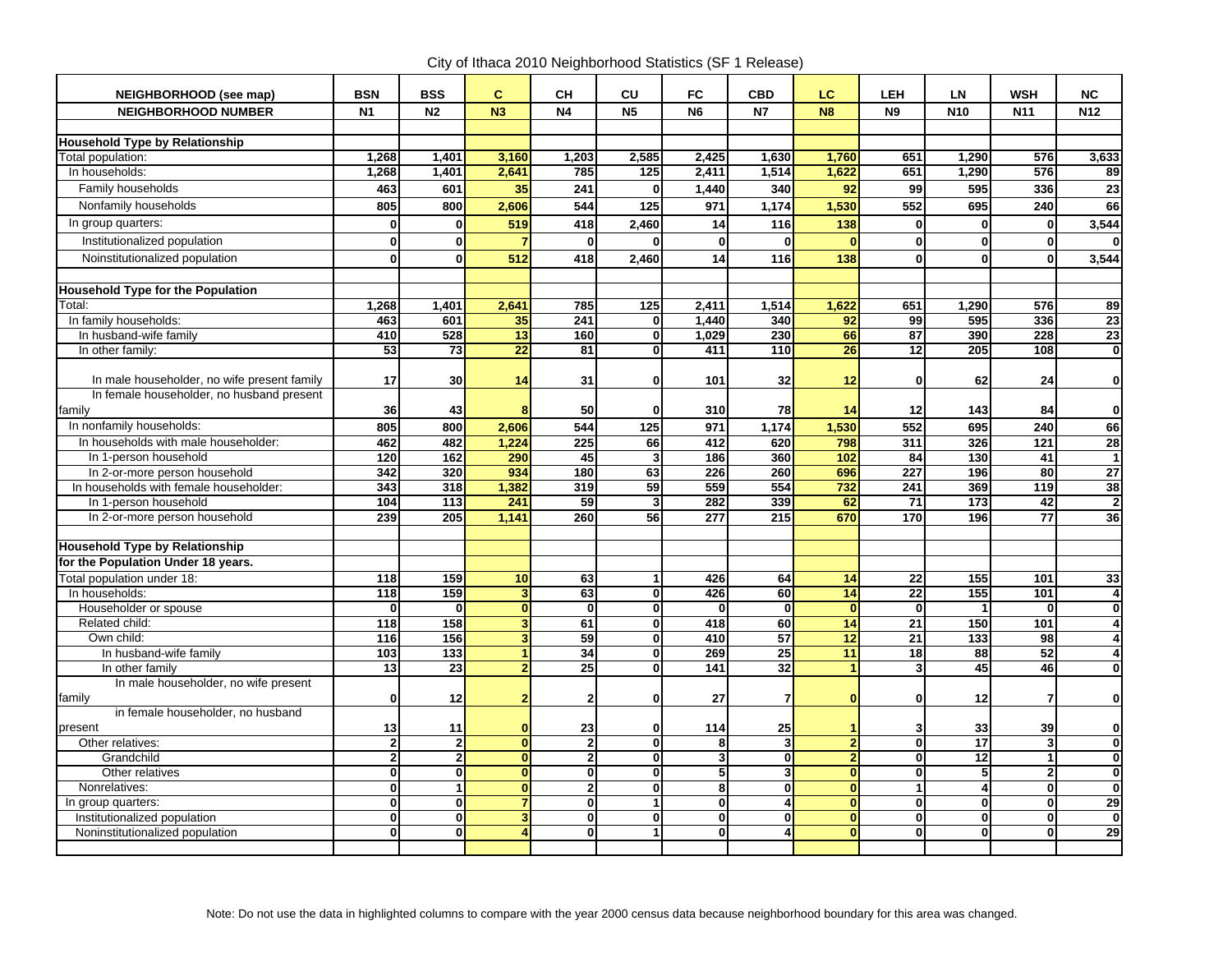City of Ithaca 2010 Neighborhood Statistics (SF 1 Release)

| NEIGHBORHOOD (see map)                                                                   | <b>NT</b>               | SS                      | <b>TF</b>                | <b>UH</b>               | <b>ESH</b>              | <b>WE</b>               | <b>WH</b>        | <b>CITY</b>    | <b>TC</b>        | <b>NYS</b> | <b>USA</b>  |
|------------------------------------------------------------------------------------------|-------------------------|-------------------------|--------------------------|-------------------------|-------------------------|-------------------------|------------------|----------------|------------------|------------|-------------|
| <b>NEIGHBORHOOD NUMBER</b>                                                               | <b>N13</b>              | <b>N14</b>              | <b>N15</b>               | N <sub>16</sub>         | <b>N17</b>              | <b>N18</b>              | N <sub>19</sub>  |                |                  |            |             |
|                                                                                          |                         |                         |                          |                         |                         |                         |                  |                |                  |            |             |
| <b>Household Type by Relationship</b>                                                    |                         |                         |                          |                         |                         |                         |                  |                |                  |            |             |
| Total population:                                                                        | 1.228                   | 1,188                   | 1.056                    | 1,296                   | 1,623                   | 1,112                   | $\overline{929}$ | 30.014         | 101.564          | 19.378.102 | 308,745,538 |
| In households:                                                                           | 1,119                   | 1,065                   | 1,042                    | 1,118                   | 1,565                   | 1,112                   | 919              | 22,313         | 88,332           | 18,792,424 | 300,758,215 |
| Family households                                                                        | 784                     | 598                     | 487                      | 230                     | 492                     | 805                     | 742              | 8,403          | 59,005           | 15,410,802 | 250,989,379 |
| Nonfamily households                                                                     | 335                     | 467                     | 555                      | 888                     | 1,073                   | 307                     | 177              | 13,910         | 29.327           | 3,381,622  | 49,768,836  |
| In group quarters:                                                                       | 109                     | 123                     | 14                       | 178                     | 58                      | $\mathbf{0}$            | 10               | 7,701          | 13,232           | 585.678    | 7,987,323   |
|                                                                                          |                         |                         |                          |                         | 58                      |                         |                  |                |                  |            |             |
| Institutionalized population                                                             | $\mathbf 0$             | $\frac{114}{114}$       | $\mathbf 0$              | $\mathbf 0$             |                         | $\mathbf 0$             | $\mathbf 0$      | 179            | 844              | 231,163    | 3,993,659   |
| Noinstitutionalized population                                                           | 109                     | 9                       | 14                       | 178                     | $\mathbf{0}$            | $\mathbf{0}$            | 10               | 7,522          | 12,388           | 354,515    | 3,993,664   |
|                                                                                          |                         |                         |                          |                         |                         |                         |                  |                |                  |            |             |
| <b>Household Type for the Population</b>                                                 |                         |                         |                          |                         |                         |                         |                  |                |                  |            |             |
| Total:                                                                                   | 1,119                   | 1,065                   | 1,042                    | 1,118                   | 1,565                   | 1,112                   | 919              | 22,313         | 88,332           | 18,792,424 | 300,758,215 |
| In family households:                                                                    | 784                     | 598                     | 487                      | 230                     | 492                     | 805                     | 742              | 8,403          | 59,005           | 15,410,802 | 250,989,379 |
| In husband-wife family                                                                   | 308                     | 331                     | 314                      | 177                     | 353                     | 338                     | 574              | 5,559          | 44,886           | 10,715,093 | 183,309,321 |
| In other family:                                                                         | 476                     | 267                     | 173                      | 53                      | 139                     | 467                     | 168              | 2,844          | 14,119           | 4,695,709  | 67,680,058  |
|                                                                                          | 65                      | 73                      | 41                       | 23                      | 41                      | 89                      | 25               | 680            |                  |            |             |
| In male householder, no wife present family<br>In female householder, no husband present |                         |                         |                          |                         |                         |                         |                  |                | 4,097            | 1,211,516  | 18,836,562  |
| family                                                                                   | 411                     | 194                     | 132                      | 30                      | 98                      | 378                     | 143              | 2,164          | 10,022           | 3,484,193  | 48,843,496  |
| In nonfamily households:                                                                 | 335                     | 467                     | 555                      | 888                     | 1,073                   | 307                     | 177              | 13,910         | 29,327           | 3,381,622  | 49,768,836  |
| In households with male householder:                                                     | 182                     | 248                     | 204                      | $\overline{512}$        | 538                     | 125                     | 57               | 6,941          | 14,372           | 1,615,581  | 24,758,939  |
| In 1-person household                                                                    | 79                      | 103                     | 126                      | 104                     | 104                     | 70                      | 37               | 2,147          | 5,876            | 908,800    | 13,906,294  |
| In 2-or-more person household                                                            | 103                     | 145                     | $\overline{78}$          | 408                     | 434                     | 55                      | 20               | 4,794          | 8,496            | 706,781    | 10,852,645  |
| In households with female householder:                                                   | 153                     | 219                     | 351                      | 376                     | 535                     | 182                     | 120              | 6,969          | 14,955           | 1,766,041  | 25,009,897  |
| In 1-person household                                                                    | 82                      | 113                     | 261                      | 78                      | 120                     | 107                     | 74               | 2,326          | 7,082            | 1,221,870  | 17,298,615  |
| In 2-or-more person household                                                            | $\overline{71}$         | 106                     | 90                       | 298                     | 415                     | $\overline{75}$         | 46               | 4,643          | 7,873            | 544,171    | 7.711.282   |
|                                                                                          |                         |                         |                          |                         |                         |                         |                  |                |                  |            |             |
| <b>Household Type by Relationship</b>                                                    |                         |                         |                          |                         |                         |                         |                  |                |                  |            |             |
| for the Population Under 18 years.                                                       |                         |                         |                          |                         |                         |                         |                  |                |                  |            |             |
| Total population under 18:                                                               | 286                     | 199                     | 103                      | 50                      | 119                     | 323                     | $\overline{213}$ | 2,459          | 16,659           | 4,324,929  | 74,181,467  |
| In households:                                                                           | 281                     | 199                     | 102                      | 48                      | $\overline{119}$        | 323                     | 213              | 2,410          | 16,296           | 4,298,972  | 73,920,881  |
| Householder or spouse                                                                    | $\mathbf 1$             | $\mathbf 0$             | $\mathbf{0}$             | $\mathbf 0$             | $\mathbf 0$             | $\blacktriangleleft$    | $\mathbf{0}$     | 3 <sup>1</sup> | 11               | 2,167      | 37,090      |
| Related child:                                                                           | $\overline{274}$        | 194                     | 100                      | 48                      | 115                     | 310                     | $\overline{212}$ | 2,361          | 15.936           | 4,225,120  | 72,557,943  |
| Own child:                                                                               | 253                     | 186                     | 96                       | 48                      | 114                     | 298                     | 208              | 2,272          | 15,091           | 3,785,466  | 64,778,147  |
| In husband-wife family                                                                   | 79                      | 96                      | 44                       | 33                      | 75                      | $\overline{92}$         | 146              | 1,303          | 10,457           | 2,607,534  | 45,442,186  |
| In other family                                                                          | 174                     | 90                      | $\overline{52}$          | $\overline{15}$         | $\overline{39}$         | 206                     | 62               | 969            | 4.634            | 1,177,932  | 19,335,961  |
| In male householder, no wife present                                                     |                         |                         |                          |                         |                         |                         |                  |                |                  |            |             |
| family                                                                                   | 24                      | 23                      | 11                       | $\overline{7}$          | 5                       | 30                      | 6                | 175            | 1,123            | 240,864    | 4,574,483   |
| in female householder, no husband                                                        |                         |                         |                          |                         |                         |                         |                  |                |                  |            |             |
| present                                                                                  | 150                     | 67                      | 41                       | 8                       | 34                      | 176                     | 56               | 794            | 3,511            | 937,068    | 14,761,478  |
| Other relatives:                                                                         | 21                      | 8                       | 4                        | $\mathbf 0$             | $\mathbf{1}$            | $\overline{12}$         | $\overline{4}$   | 89             | 845              | 439,654    | 7,779,796   |
| Grandchild                                                                               | 13                      | 5                       | $\overline{\mathbf{3}}$  | $\mathbf{0}$            | $\overline{\mathbf{0}}$ | 11                      | 4                | 60             | 666              | 310,876    | 5,825,229   |
| Other relatives                                                                          | 8                       | $\overline{\mathbf{3}}$ | $\mathbf{1}$             | $\mathbf{0}$            | 1                       | $\mathbf{1}$            | $\mathbf{0}$     | 29             | 179              | 128,778    | 1,954,567   |
| Nonrelatives:                                                                            | 6                       | 5                       | $\overline{2}$           | $\mathbf 0$             | 4                       | $\overline{12}$         | $\mathbf{1}$     | 46             | 349              | 71,685     | 1,325,848   |
| In group quarters:                                                                       | 5                       | $\mathbf{0}$            | $\overline{\phantom{a}}$ | 2                       | $\overline{\mathbf{0}}$ | $\overline{\mathbf{0}}$ | $\mathbf 0$      | 49             | 363              | 25,957     | 260,586     |
| Institutionalized population                                                             | $\overline{\mathbf{0}}$ | $\mathbf{0}$            | $\overline{0}$           | $\overline{\mathbf{o}}$ | $\overline{\mathbf{0}}$ | $\overline{\mathbf{0}}$ | $\mathbf{0}$     | 3              | $\overline{310}$ | 9,979      | 144,340     |
| Noninstitutionalized population                                                          | 5                       | 0                       | $\mathbf{1}$             | $\overline{\mathbf{c}}$ | $\overline{0}$          | $\mathbf{0}$            | $\mathbf{0}$     | 46             | 53               | 15,978     | 116,246     |
|                                                                                          |                         |                         |                          |                         |                         |                         |                  |                |                  |            |             |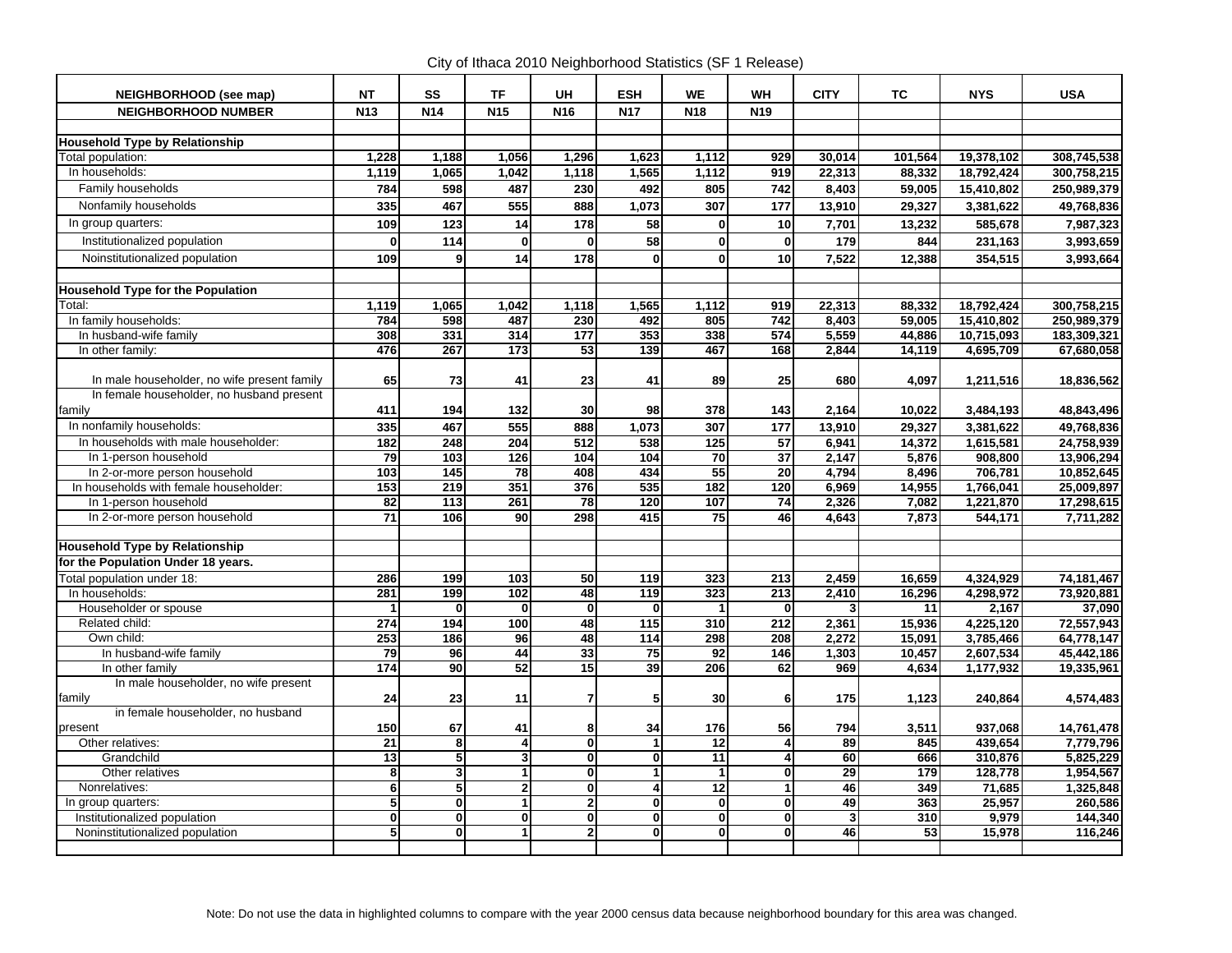City of Ithaca 2010 Neighborhood Statistics (SF 1 Release)

| NEIGHBORHOOD (see map)                       | <b>BSN</b>           | <b>BSS</b>       | C              | <b>CH</b>               | CU                      | FC               | <b>CBD</b>      | LC              | <b>LEH</b>              | LN              | <b>WSH</b>       | <b>NC</b>               |
|----------------------------------------------|----------------------|------------------|----------------|-------------------------|-------------------------|------------------|-----------------|-----------------|-------------------------|-----------------|------------------|-------------------------|
| <b>NEIGHBORHOOD NUMBER</b>                   | N <sub>1</sub>       | N <sub>2</sub>   | N3             | <b>N4</b>               | <b>N5</b>               | N <sub>6</sub>   | <b>N7</b>       | <b>N8</b>       | <b>N9</b>               | <b>N10</b>      | <b>N11</b>       | N <sub>12</sub>         |
| <b>Family Households</b>                     |                      |                  |                |                         |                         |                  |                 |                 |                         |                 |                  |                         |
| (Number of Family Households)                |                      |                  |                |                         |                         |                  |                 |                 |                         |                 |                  |                         |
| Married couple w/ children <18               | 61                   | $\overline{77}$  |                | 21                      | 0                       | 162              | $\overline{20}$ | 5               | 9                       | 50              | $\overline{27}$  | $\mathbf 2$             |
| Married couple w/o children <18              | $\overline{77}$      | 106              | 5 <sub>5</sub> | $\overline{37}$         | $\mathbf{0}$            | 191              | $\overline{81}$ | $\overline{21}$ | 24                      | 83              | 52               | $\boldsymbol{2}$        |
| Male householder, no wife, w/ children <18   | $\mathbf{0}$         | 5                | $\overline{2}$ | $\overline{2}$          | $\mathbf 0$             | 18               | 6               | $\Omega$        | $\mathbf{0}$            | 8               | 6                | $\pmb{0}$               |
| Male householder, no wife, w/o children <18  | 7                    | 3                |                | $\overline{\mathbf{z}}$ | $\overline{\mathbf{0}}$ | $\overline{17}$  | 6 <sup>1</sup>  | $\overline{2}$  | ō                       | 13              | $\overline{4}$   | ō                       |
| Female h.holder, no husband, w/ children <18 | 8                    | $\overline{7}$   | $\mathbf{0}$   | 14                      | $\mathbf{0}$            | $\overline{77}$  | 19              |                 | $\mathbf{2}$            | 20              | 27               | $\mathbf{0}$            |
| Female h.holder, no husband, w/o child <18   | 5                    | g                | $\overline{A}$ | 4                       | $\overline{0}$          | 45               | 10              | 2 <sub>l</sub>  | $\mathbf{1}$            | 24              | $\overline{2}$   | $\overline{\mathbf{0}}$ |
| Total                                        | 158                  | $\overline{207}$ | 16             | 85                      | 0                       | $\overline{510}$ | $\frac{1}{142}$ | 31              | 36                      | 198             | $\overline{118}$ | 4                       |
|                                              |                      |                  |                |                         |                         |                  |                 |                 |                         |                 |                  |                         |
| <b>Households by Presence of People</b>      |                      |                  |                |                         |                         |                  |                 |                 |                         |                 |                  |                         |
| 65 Years and Over (Number of Households)     |                      |                  |                |                         |                         |                  |                 |                 |                         |                 |                  |                         |
| Total:                                       | 565                  | 658              | 1.131          | 335                     | 44                      | 1,181            | 1.027           | 523             | 318                     | 672             | $\overline{265}$ | 21                      |
| Households with one or more people 65 years  |                      |                  |                |                         |                         |                  |                 |                 |                         |                 |                  |                         |
| and over:                                    | 51                   | 85               |                | 63                      | 0                       | 191              | 144             | 22              | 10                      | 72              | 38               | 4                       |
| 1-person household                           | 15                   | $\overline{32}$  |                | 34                      | 0                       | $\overline{95}$  | 115             |                 | 5                       | $\overline{37}$ | $\overline{12}$  | $\bf 2$                 |
| 2-or more-person household:                  | 36                   | 53               | $\mathbf{0}$   | $\overline{29}$         | 0                       | 96               | $\overline{29}$ | $\overline{17}$ | 5                       | 35              | $\overline{26}$  | $\overline{\mathbf{c}}$ |
| Family households                            | 35                   | 50               | $\bf{0}$       | $\overline{23}$         | $\mathbf{0}$            | $\overline{80}$  | $\overline{26}$ | 15              | $\mathbf{3}$            | 30              | 24               | $\overline{\mathbf{2}}$ |
| Nonfamily households                         | $\blacktriangleleft$ | 3                | $\Omega$       | 6                       | $\mathbf{0}$            | $\overline{16}$  | 3               | $\overline{2}$  | $\overline{2}$          | 5 <sup>1</sup>  | $\overline{2}$   | $\overline{\mathbf{0}}$ |
| Households with no people 65 and over:       | 514                  | 573              | 1,130          | 272                     | 44                      | 990              | 883             | 501             | 308                     | 600             | 227              | $\overline{17}$         |
| 1-person household                           | 209                  | $\overline{243}$ | 530            | $\overline{70}$         | 6                       | $\overline{373}$ | 584             | 159             | 150                     | 266             | $\overline{71}$  | $\overline{1}$          |
| 2-or more-person household:                  | 305                  | 330              | 600            | 202                     | 38                      | 617              | 299             | 342             | 158                     | 334             | 156              | 16                      |
| Family households                            | 123                  | 157              | 16             | 62                      | $\mathbf{0}$            | 430              | 116             | 16              | 33                      | 168             | 94               | $\bf 2$                 |
| Nonfamily households                         | 182                  | 173              | 584            | 140                     | $\overline{38}$         | 187              | 183             | 326             | $\overline{125}$        | 166             | 62               | $\overline{14}$         |
|                                              |                      |                  |                |                         |                         |                  |                 |                 |                         |                 |                  |                         |
| <b>Households by Presence of People</b>      |                      |                  |                |                         |                         |                  |                 |                 |                         |                 |                  |                         |
| 75 Years and Over (Number of Households)     |                      |                  |                |                         |                         |                  |                 |                 |                         |                 |                  |                         |
| Total:                                       | 565                  | 658              | 1,131          | 335                     | 44                      | 1,181            | 1,027           | 532             | 318                     | 672             | 265              | 21                      |
| Households with one or more people 75 years  |                      |                  |                |                         |                         |                  |                 |                 |                         |                 |                  |                         |
| and over:                                    | 21                   | 46               |                | 48                      | 0                       | 100              | 106             |                 | 8                       | 33              | 15               | -1                      |
| 1-person household                           | 12                   | 20               | $\mathbf{0}$   | 30                      | $\mathbf 0$             | 56               | 86              | $\overline{a}$  | $\overline{\mathbf{4}}$ | 20              | 8                | $\mathbf 0$             |
| 2-or more-person household:                  | 9                    | $\overline{26}$  | $\mathbf{0}$   | $\overline{18}$         | $\overline{0}$          | 44               | 20              | $\overline{2}$  | $\overline{\mathbf{4}}$ | $\overline{13}$ | $\overline{7}$   | $\overline{1}$          |
| Family households                            | 9                    | $\overline{23}$  | $\bf{0}$       | 14                      | $\mathbf{0}$            | 39               | 18              |                 | $\mathbf{2}$            | 12              | 6                | $\mathbf{1}$            |
| Nonfamily households                         | $\overline{0}$       | 3                | $\overline{0}$ | $\overline{4}$          | $\overline{0}$          | 5                | $\overline{2}$  |                 | $\overline{2}$          | 1               | $\overline{1}$   | $\overline{\mathbf{0}}$ |
|                                              |                      |                  |                |                         |                         |                  |                 |                 |                         |                 |                  |                         |
| Households with no people 75 years and over: | 544                  | 612              | 1,131          | 287                     | 44                      | 1,081            | 921             | 517             | 310                     | 639             | 250              | 20                      |
| 1-person household                           | $\overline{212}$     | 255              | 531            | 74                      | 6                       | 412              | 613             | 160             | 151                     | 283             | 75               | $\overline{\mathbf{3}}$ |
| 2-or more-person household:                  | 332                  | 357              | 600            | 213                     | $\overline{38}$         | 669              | 308             | 357             | 159                     | 356             | 175              | 17                      |
| Family households                            | 149                  | 184              | 16             | $\overline{71}$         | $\mathbf{0}$            | 471              | 124             | 30              | 34                      | 186             | 112              | 3                       |
| Nonfamily households                         | 183                  | 173              | 584            | 142                     | 38                      | 198              | 184             | 327             | $\overline{125}$        | 170             | 63               | 14                      |
|                                              |                      |                  |                |                         |                         |                  |                 |                 |                         |                 |                  |                         |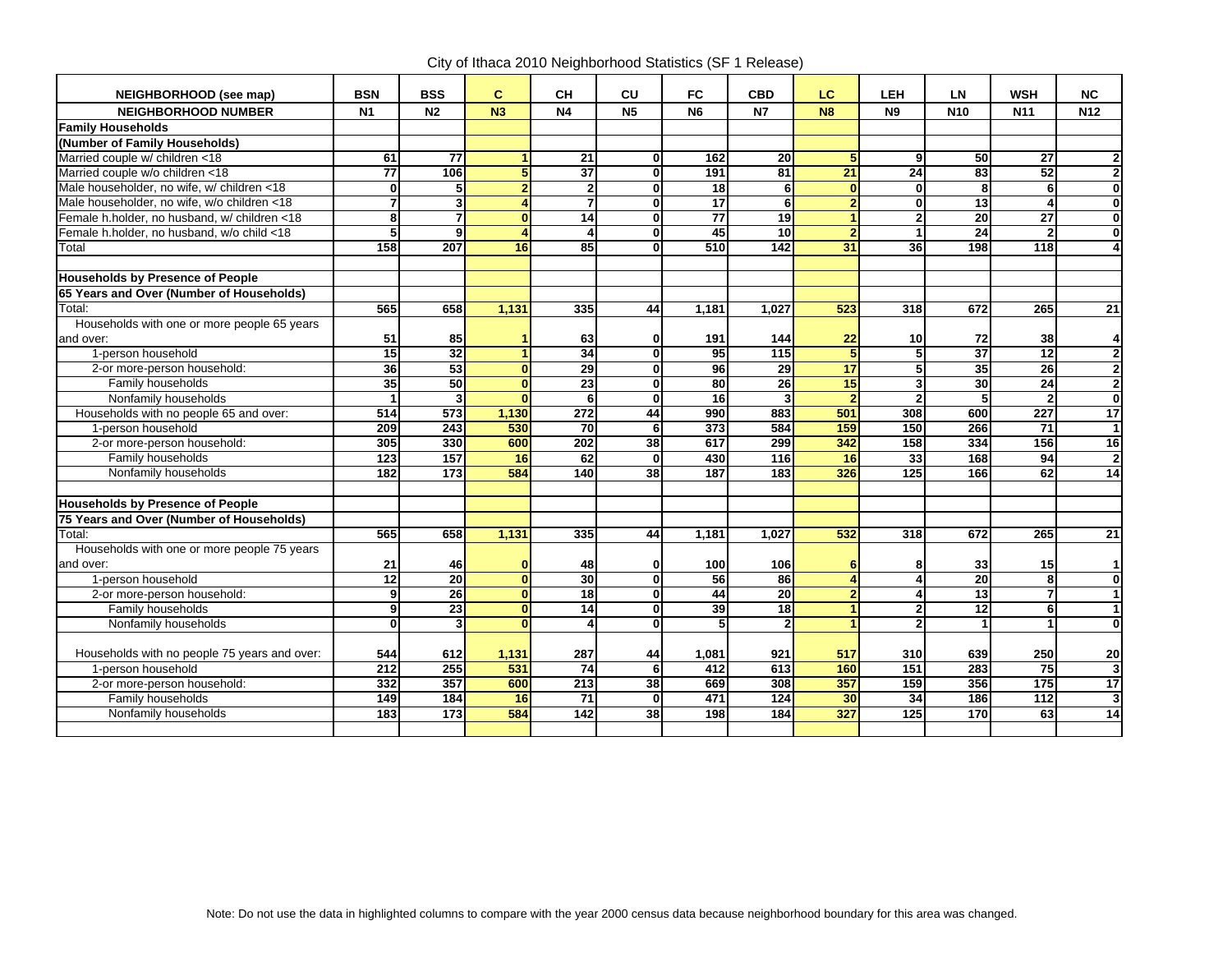City of Ithaca 2010 Neighborhood Statistics (SF 1 Release)

| NEIGHBORHOOD (see map)                       | <b>NT</b>       | SS              | TF               | UH               | <b>ESH</b>       | <b>WE</b>               | <b>WH</b>        | <b>CITY</b> | TC.    | <b>NYS</b> | <b>USA</b>  |
|----------------------------------------------|-----------------|-----------------|------------------|------------------|------------------|-------------------------|------------------|-------------|--------|------------|-------------|
| NEIGHBORHOOD NUMBER                          | <b>N13</b>      | N <sub>14</sub> | <b>N15</b>       | N <sub>16</sub>  | <b>N17</b>       | N <sub>18</sub>         | N <sub>19</sub>  |             |        |            |             |
| <b>Family Households</b>                     |                 |                 |                  |                  |                  |                         |                  |             |        |            |             |
| (Number of Family Households)                |                 |                 |                  |                  |                  |                         |                  |             |        |            |             |
| Married couple w/ children <18               | 40              | 57              | $\overline{31}$  | 21               | 45               | 46                      | 86               | 761         | 5,907  | 1,368,323  | 23.588.268  |
| Married couple w/o children <18              | 46              | 44              | 95               | 48               | 86               | 59                      | 109              | 1,166       | 9,376  | 1,824,580  | 32,922,109  |
| Male householder, no wife, w/ children <18   | 14              | $\overline{12}$ | 9                | 4                | $\overline{4}$   | 16                      | 4                | 110         | 751    | 150,618    | 2,789,424   |
| Male householder, no wife, w/o children <18  | 6               | 10              | 6                | $\overline{a}$   | 8                | 14                      | 6                | 117         | 617    | 216.330    | 2,988,146   |
| Female h.holder, no husband, w/ children <18 | 79              | 42              | 26               | $\overline{7}$   | 20               | 93                      | 31               | 473         | 2,148  | 552,244    | 8,365,912   |
| Female h.holder, no husband, w/o child <18   | 43              | 25              | 23               | 5                | $\overline{14}$  | 28                      | 16               | 260         | 1.243  | 537,696    | 6,884,437   |
| Total                                        | $\frac{228}{ }$ | 190             | 190              | 89               | $\overline{177}$ | $\overline{256}$        | $\overline{252}$ | 2.887       | 20,042 | 4,649,791  | 77,538,296  |
|                                              |                 |                 |                  |                  |                  |                         |                  |             |        |            |             |
| <b>Households by Presence of People</b>      |                 |                 |                  |                  |                  |                         |                  |             |        |            |             |
| 65 Years and Over (Number of Households)     |                 |                 |                  |                  |                  |                         |                  |             |        |            |             |
| Total:                                       | 458             | 502             | 650              | 492              | 687              | 486                     | 393              | 10.408      | 38.967 | 7,317,755  | 116,716,292 |
| Households with one or more people 65 years  |                 |                 |                  |                  |                  |                         |                  |             |        |            |             |
| and over:                                    | 56              | 61              | 232              | 23               | 53               | 65                      | 92               | 1,263       | 7,886  | 1,925,416  | 29,091,122  |
| 1-person household                           | $\overline{27}$ | 39              | $\overline{171}$ | 9                | $\overline{20}$  | $\overline{30}$         | $\overline{34}$  | 683         | 3.337  | 767.357    | 10.995.689  |
| 2-or more-person household:                  | $\overline{29}$ | $\overline{22}$ | 61               | 14               | 33               | 35                      | 58               | 580         | 4,549  | 1,158,059  | 18,095,433  |
| Family households                            | 24              | $\overline{21}$ | 56               | $\overline{a}$   | 31               | $\overline{31}$         | 52               | 516         | 4,232  | 1,093,596  | 17,199,682  |
| Nonfamily households                         | 5               | 1               | 5                |                  | $\overline{2}$   | $\boldsymbol{A}$        | 6                | 64          | 317    | 64,463     | 895,751     |
| Households with no people 65 and over:       | 402             | 441             | 418              | 469              | 634              | 421                     | 301              | 9,145       | 31,081 | 5,392,339  | 87,625,170  |
| 1-person household                           | 134             | 177             | $\overline{216}$ | $\overline{173}$ | 204              | $\overline{147}$        | $\overline{77}$  | 3,790       | 9.621  | 1,363,313  | 20,209,220  |
| 2-or more-person household:                  | 268             | 264             | 202              | 296              | 430              | 274                     | 224              | 5,355       | 21,460 | 4,029,026  | 67,415,590  |
| Family households                            | 204             | 169             | 134              | $\overline{76}$  | 146              | 225                     | 200              | 2,371       | 15,810 | 3,556,195  | 60,338,614  |
| Nonfamily households                         | 64              | 95              | 68               | 220              | 284              | 49                      | $\overline{24}$  | 2,984       | 5.650  | 472.831    | 7.077.336   |
|                                              |                 |                 |                  |                  |                  |                         |                  |             |        |            |             |
| <b>Households by Presence of People</b>      |                 |                 |                  |                  |                  |                         |                  |             |        |            |             |
| 75 Years and Over (Number of Households)     |                 |                 |                  |                  |                  |                         |                  |             |        |            |             |
| Total:                                       | 458             | 502             | 650              | 492              | 687              | 486                     | 393              | 10,408      | 38,967 | 7,317,755  | 116,716,292 |
| Households with one or more people 75 years  |                 |                 |                  |                  |                  |                         |                  |             |        |            |             |
| and over:                                    | 23              | 25              | 120              | 13               | 31               | 35                      | 43               | 674         | 3,957  | 975,546    | 14,281,442  |
| 1-person household                           | 13              | 15              | 92               | $\overline{4}$   | 13               | 19                      | 18               | 414         | 2,037  | 445,469    | 6,360,854   |
| 2-or more-person household:                  | $\overline{10}$ | 10              | 28               | 9                | $\overline{18}$  | $\overline{16}$         | 25               | 260         | 1,920  | 530.077    | 7,920,588   |
| Family households                            | 8               | 10 <sup>1</sup> | 27               | 9                | 17               | 16                      | $\overline{23}$  | 235         | 1,807  | 504,570    | 7,577,658   |
| Nonfamily households                         | $\overline{2}$  | $\overline{0}$  | $\mathbf{1}$     | ō                | 1                | $\overline{\mathbf{0}}$ | $\overline{2}$   | 25          | 113    | 25,507     | 342,930     |
| Households with no people 75 years and over: | 435             | 477             | 530              | 479              | 656              | 451                     | 350              | 9,734       | 35,010 | 6,342,209  | 102,434,850 |
| 1-person household                           | 148             | 201             | $\overline{295}$ | $\overline{178}$ | 211              | 158                     | 93               | 4,059       | 10,921 | 1,685,201  | 24,844,055  |
| 2-or more-person household:                  | 287             | 276             | 235              | 301              | 445              | $\overline{293}$        | 257              | 5,675       | 24,089 | 4,657,008  | 77,590,795  |
| Family households                            | 220             | 180             | 163              | 80               | 160              | 240                     | 229              | 2,652       | 18,235 | 4,145,221  | 69,960,638  |
| Nonfamily households                         | 67              | 96              | $\overline{72}$  | $\overline{221}$ | 285              | $\overline{53}$         | $\overline{28}$  | 3.023       | 5.854  | 511,787    | 7,630,157   |
|                                              |                 |                 |                  |                  |                  |                         |                  |             |        |            |             |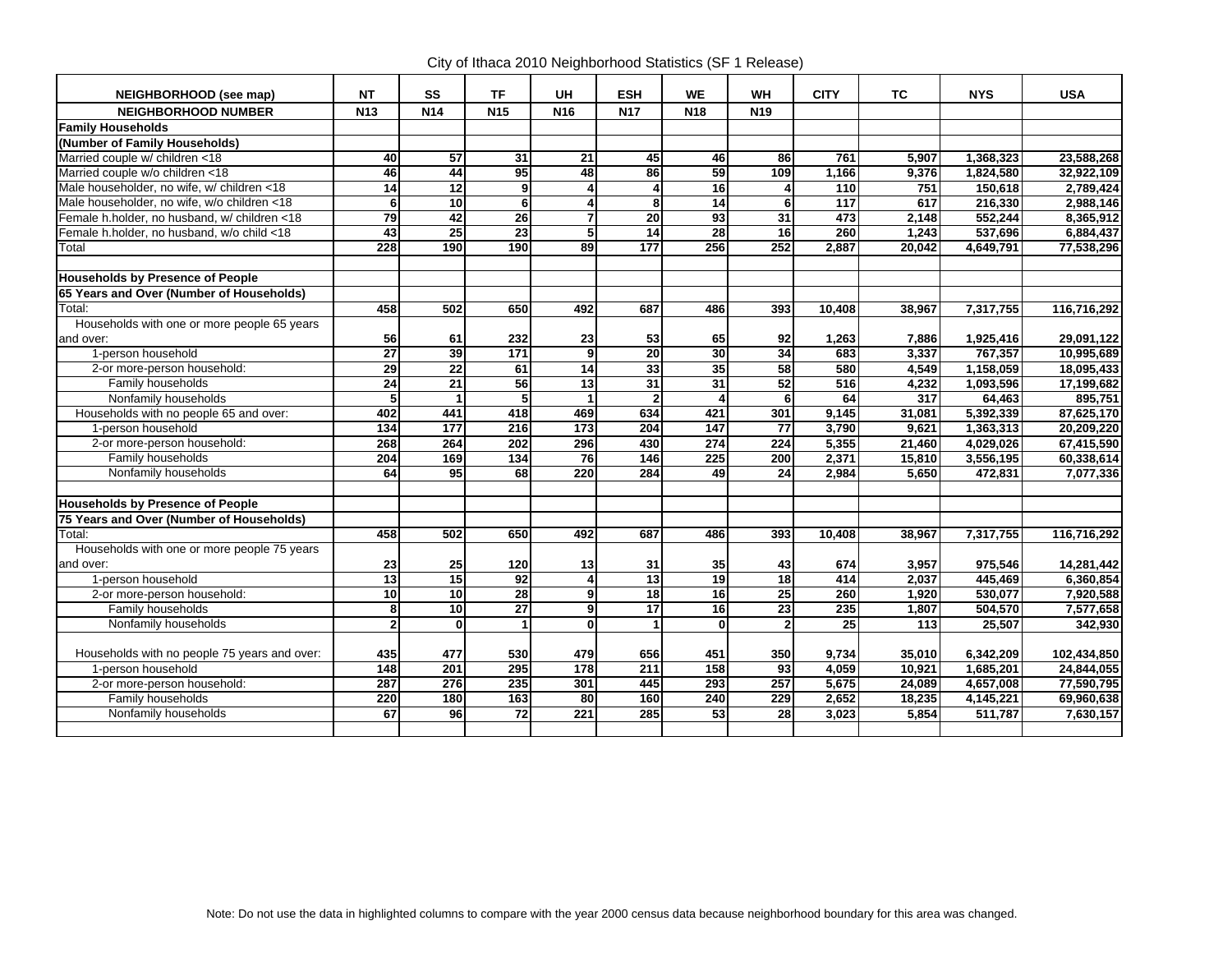City of Ithaca 2010 Neighborhood Statistics (SF 1 Release)

| NEIGHBORHOOD (see map)                              | <b>BSN</b>              | <b>BSS</b>     | C.                      | <b>CH</b>               | CU                      | FC                      | <b>CBD</b>     | LC.                     | LEH                     | LN                      | <b>WSH</b>              | <b>NC</b>               |
|-----------------------------------------------------|-------------------------|----------------|-------------------------|-------------------------|-------------------------|-------------------------|----------------|-------------------------|-------------------------|-------------------------|-------------------------|-------------------------|
| <b>NEIGHBORHOOD NUMBER</b>                          | N <sub>1</sub>          | N <sub>2</sub> | N <sub>3</sub>          | N <sub>4</sub>          | <b>N5</b>               | <b>N6</b>               | <b>N7</b>      | <b>N8</b>               | <b>N9</b>               | <b>N10</b>              | <b>N11</b>              | <b>N12</b>              |
| <b>Household Size (Number of Households)</b>        |                         |                |                         |                         |                         |                         |                |                         |                         |                         |                         |                         |
| 1 person                                            | 224                     | 275            | 531                     | 104                     | 6                       | 468                     | 699            | 164                     | 155                     | 303                     | 83                      | $\mathbf 2$             |
| 2 persons                                           | 161                     | 192            | 204                     | 116                     | $\overline{9}$          | 382                     | 227            | 107                     | 81                      | 226                     | 101                     | $\overline{\mathbf{3}}$ |
| 3 or 4 persons                                      | 144                     | 158            | 266                     | 92                      | 28                      | 298                     | 83             | 143                     | 62                      | 122                     | 67                      | $\boldsymbol{9}$        |
| 5 + persons                                         | 36                      | 33             | 130                     | $\overline{23}$         | $\overline{1}$          | 33                      | 18             | 109                     | $\overline{20}$         | $\overline{21}$         | 14                      | 7                       |
| <b>HOUSING INFORMATION</b>                          |                         |                |                         |                         |                         |                         |                |                         |                         |                         |                         |                         |
| <b>Occupancy by Tenure</b>                          |                         |                |                         |                         |                         |                         |                |                         |                         |                         |                         |                         |
| Persons in owner occupied units                     | 435                     | 658            | 6                       | 148                     | $\mathbf{0}$            | 1,344                   | 87             | 83                      | 60                      | 485                     | 222                     | 16                      |
| Persons in renter occupied units                    | 833                     | 743            | 2,635                   | 637                     | 125                     | 1.067                   | 1,427          | 1,539                   | 591                     | 805                     | 354                     | 73                      |
|                                                     |                         |                |                         |                         |                         |                         |                |                         |                         |                         |                         |                         |
| <b>Housing Occupancy</b>                            | 593                     | 717            | 1,148                   | 343                     | 44                      | 1,254                   | 1,071          | 531                     | 325                     | 732                     | 287                     | $\overline{21}$         |
| <b>Total Housing Units</b><br><b>Occupied Units</b> | 565                     | 658            | 1,131                   | 335                     | 44                      | 1,181                   | 1,027          | 523                     | 318                     | 672                     | 265                     | 21                      |
| Owner Occupied                                      | 165                     | 283            | 4                       | $\overline{58}$         | $\mathbf 0$             | 589                     | 43             | 41                      | 21                      | 212                     | 101                     | 4                       |
| <b>Renter Occupied</b>                              | 400                     | 375            | 1,127                   | $\overline{277}$        | 44                      | 592                     | 984            | 482                     | $\overline{297}$        | 460                     | 164                     | $\overline{17}$         |
| Vacant Units                                        | 28                      | 59             | 17                      | 8                       | $\overline{\mathbf{0}}$ | 73                      | 44             | 8                       | $\overline{7}$          | 60                      | $\overline{22}$         | $\pmb{0}$               |
|                                                     |                         |                |                         |                         |                         |                         |                |                         |                         |                         |                         |                         |
| <b>Tenure</b>                                       |                         |                |                         |                         |                         |                         |                |                         |                         |                         |                         |                         |
| Total occupied housing units:                       | 565                     | 658            | 1,131                   | 335                     | 44                      | 1,181                   | 1,027          | 523                     | 318                     | 672                     | 265                     | 21                      |
| Owned with mortgage or loan                         | 109                     | 179            | $\overline{\mathbf{3}}$ | 33                      | $\mathbf 0$             | 398                     | 29             | 18                      | 15                      | 169                     | 66                      | $\pmb{0}$               |
| Owned free and clear                                | 56                      | 104            |                         | 25                      | $\mathbf 0$             | 191                     | 14             | 23                      | $\bf 6$                 | 43                      | 35                      | $\overline{\mathbf{4}}$ |
| Renter occupied                                     | 400                     | 375            | 1,127                   | 277                     | 44                      | 592                     | 984            | 482                     | 297                     | 460                     | 164                     | $\overline{17}$         |
|                                                     |                         |                |                         |                         |                         |                         |                |                         |                         |                         |                         |                         |
| <b>Vacancy Status</b>                               |                         |                |                         |                         |                         |                         |                |                         |                         |                         |                         |                         |
| Total vacant housing units                          | 28                      | 59             | 17                      | 8                       | $\mathbf 0$             | 73                      | 44             | 8                       | $\overline{7}$          | 60                      | 22                      | $\mathbf 0$             |
| For rent                                            | $\overline{\mathbf{5}}$ | 8              | $\boldsymbol{9}$        | $\overline{\mathbf{4}}$ | $\mathbf 0$             | 26                      | 20             | 3                       | $\mathbf{1}$            | 27                      | 8                       | $\pmb{0}$               |
| Rented, not occupied                                | $\mathbf{0}$            | 0              | 3 <sup>1</sup>          | $\mathbf 0$             | $\mathbf{0}$            | $\pmb{0}$               | 9              | $\mathbf{0}$            | $\mathbf{0}$            | $\mathbf{1}$            | $\mathbf{1}$            | $\overline{\mathbf{0}}$ |
| For sale only                                       | $\overline{\mathbf{2}}$ | 8 <sup>1</sup> | $\mathbf{0}$            | $\mathbf 0$             | $\mathbf 0$             | 5                       | $\mathbf 0$    | $\mathbf{0}$            | $\mathbf{0}$            | $\mathbf{3}$            | $\mathbf 3$             | $\pmb{0}$               |
| Sold, not occupied                                  | $\mathbf{0}$            | $\mathbf{1}$   | $\mathbf{0}$            | $\mathbf{0}$            | $\mathbf{0}$            | $\bf 6$                 | $\mathbf{0}$   | $\mathbf{0}$            | $\mathbf{0}$            | $\overline{\mathbf{2}}$ | $\pmb{0}$               | $\mathbf 0$             |
| For seasonal, recreational, or occasional use       | 15                      | 6              | $2 \overline{2}$        | $\mathbf{1}$            | $\mathbf{0}$            | 11                      | $6\phantom{1}$ | $\overline{2}$          | $\overline{\mathbf{3}}$ | 6                       | $\overline{\mathbf{A}}$ | $\overline{\mathbf{0}}$ |
| For migrant workers                                 | $\mathbf{0}$            | $\mathbf{0}$   | $\mathbf{0}$            | $\mathbf 0$             | $\mathbf{0}$            | $\mathbf 0$             | $\mathbf{0}$   | $\mathbf{0}$            | $\mathbf{0}$            | $\mathbf{0}$            | $\mathbf 0$             | $\pmb{0}$               |
| Other vacant                                        | 6                       | 36             | 3                       | $\overline{\mathbf{3}}$ | $\mathbf{0}$            | 25                      | $\overline{9}$ | $\overline{\mathbf{3}}$ | $\overline{\mathbf{3}}$ | 21                      | 6                       | $\overline{\mathbf{0}}$ |
|                                                     |                         |                |                         |                         |                         |                         |                |                         |                         |                         |                         |                         |
| Race of Householder                                 |                         |                |                         |                         |                         |                         |                |                         |                         |                         |                         |                         |
| Total occupied housing units                        | 565                     | 658            | 1,131                   | 335                     | 44                      | 1,181                   | 1,027          | 523                     | 318                     | 672                     | 265                     | 21                      |
| Householder who is White alone                      | 415                     | 502            | 606                     | 231                     | 29                      | 1,060                   | 773            | 378                     | 246                     | 559                     | 221                     | 12                      |
| Householder who is African American alone           | 13                      | 23             | 32                      | 22                      | 6                       | 25                      | 70             | $\mathbf{9}$            | $6\phantom{1}$          | 41                      | 12                      | $\mathbf 2$             |
| Householder who is American Indian and              |                         |                |                         |                         |                         |                         |                |                         |                         |                         |                         |                         |
| Alaska Native alone                                 | $\overline{2}$          | -1             | $\mathbf{2}$            | $\mathbf{1}$            | $\mathbf 0$             | $\overline{\mathbf{2}}$ | 3              |                         | 1                       | $\mathbf{0}$            | $\mathbf 0$             | $\mathbf 0$             |
| Householder who is Asian alone                      | 118                     | 110            | 434                     | 66                      | 8                       | 50                      | 139            | 107                     | 42                      | 43                      | 18                      | 4                       |
| Householder who is Native Hawaiian and other        |                         |                |                         |                         |                         |                         |                |                         |                         |                         |                         |                         |
| Pacific Islander alone                              | $\mathbf 0$             | 0              | $\bf{0}$                | $\mathbf 0$             | 0                       | $\mathbf 0$             | 0              | $\bf{0}$                | $\mathbf{0}$            | 1                       | 1                       | $\mathbf 0$             |
| Householder who is Some Other Race alone            | $\mathbf{3}$            | 12             | 21                      | $\overline{\mathbf{5}}$ | $\mathbf 0$             | $6\phantom{a}$          | 11             | $\overline{2}$          | 5                       | 8                       | 9                       | $\ddot{\mathbf{1}}$     |
| Householder who is Two or More Races                | 14                      | 10             | 36                      | 10                      | 1                       | 38                      | 31             | 25                      | 18                      | 20                      | 4                       | $\overline{\mathbf{2}}$ |
|                                                     |                         |                |                         |                         |                         |                         |                |                         |                         |                         |                         |                         |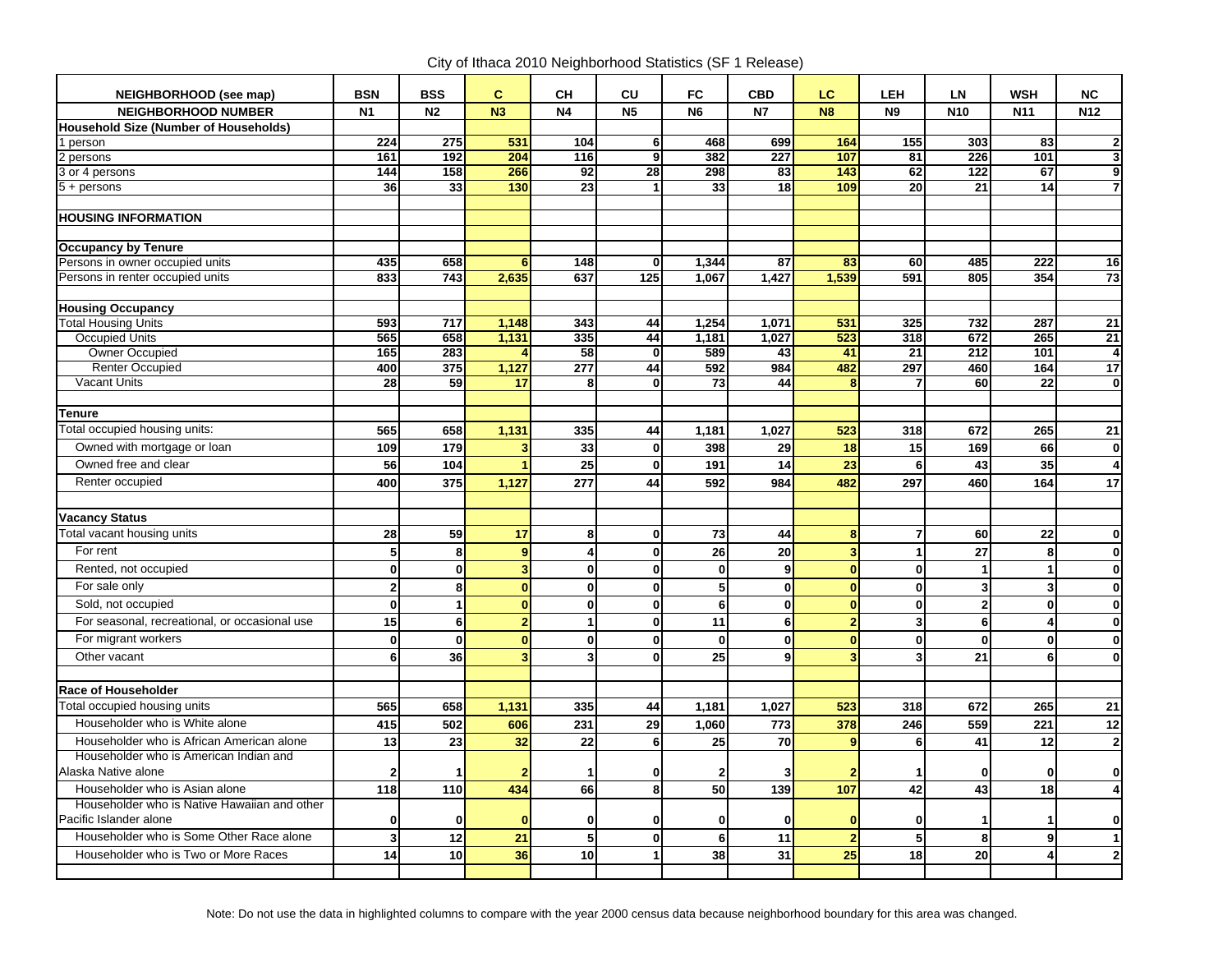City of Ithaca 2010 Neighborhood Statistics (SF 1 Release)

| NEIGHBORHOOD (see map)                                              | <b>NT</b>               | SS              | <b>TF</b>               | <b>UH</b>       | <b>ESH</b>              | <b>WE</b>        | WH              | <b>CITY</b>     | <b>TC</b>        | <b>NYS</b>              | <b>USA</b>                |
|---------------------------------------------------------------------|-------------------------|-----------------|-------------------------|-----------------|-------------------------|------------------|-----------------|-----------------|------------------|-------------------------|---------------------------|
| <b>NEIGHBORHOOD NUMBER</b>                                          | N <sub>13</sub>         | <b>N14</b>      | N <sub>15</sub>         | N <sub>16</sub> | <b>N17</b>              | N <sub>18</sub>  | N <sub>19</sub> |                 |                  |                         |                           |
| <b>Household Size (Number of Households)</b>                        |                         |                 |                         |                 |                         |                  |                 |                 |                  |                         |                           |
| 1 person                                                            | 161                     | 216             | 387                     | 182             | 224                     | 177              | 111             | 4,473           | 12,958           | 2,130,670               | 31.204.909                |
| 2 persons                                                           | 127                     | 136             | 181                     | 138             | $\overline{211}$        | 148              | 141             | 2,890           | 13,347           | 2,215,770               | 38,242,628                |
| 3 or 4 persons                                                      | 131                     | 118             | 72                      | 142             | 215                     | 124              | 119             | 2,393           | 10,283           | 2,145,970               | 34,383,231                |
| $5 +$ persons                                                       | 39                      | 32              | 10                      | 30              | $\overline{37}$         | $\overline{37}$  | $\overline{22}$ | 652             | 2,379            | 825,345                 | 12,885,524                |
|                                                                     |                         |                 |                         |                 |                         |                  |                 |                 |                  |                         |                           |
| <b>HOUSING INFORMATION</b>                                          |                         |                 |                         |                 |                         |                  |                 |                 |                  |                         |                           |
|                                                                     |                         |                 |                         |                 |                         |                  |                 |                 |                  |                         |                           |
| <b>Occupancy by Tenure</b>                                          | 387                     |                 |                         |                 |                         |                  |                 |                 |                  |                         |                           |
| Persons in owner occupied units<br>Persons in renter occupied units | $\overline{732}$        | 411<br>654      | 455<br>587              | 134<br>984      | 411<br>1.154            | 273<br>839       | 688<br>231      | 6,303<br>16,010 | 51,690<br>36,642 | 10,557,835<br>8,234,589 | 201,278,493<br>99,479,722 |
|                                                                     |                         |                 |                         |                 |                         |                  |                 |                 |                  |                         |                           |
| <b>Housing Occupancy</b>                                            |                         |                 |                         |                 |                         |                  |                 |                 |                  |                         |                           |
| <b>Total Housing Units</b>                                          | 504                     | 529             | 676                     | 501             | 733                     | $\overline{518}$ | 423             | 10.950          | 41.674           | 8,108,103               | 131,704,730               |
| <b>Occupied Units</b>                                               | 458                     | 502             | 650                     | 492             | 687                     | 486              | 393             | 10,408          | 38,967           | 7,317,755               | 116,716,292               |
| Owner Occupied                                                      | 151                     | 180             | 246                     | 64              | 184                     | 123              | 283             | 2,752           | 21,092           | 3,897,837               | 75,986,074                |
| <b>Renter Occupied</b>                                              | 307                     | 322             | 404                     | 428             | 503                     | 363              | 110             | 7.656           | 17,875           | 3,419,918               | 40,730,218                |
| <b>Vacant Units</b>                                                 | 46                      | $\overline{27}$ | 26                      | $\overline{9}$  | 46                      | 32               | 30              | 542             | 2,707            | 790,348                 | 14,988,438                |
|                                                                     |                         |                 |                         |                 |                         |                  |                 |                 |                  |                         |                           |
| <b>Tenure</b>                                                       |                         |                 |                         |                 |                         |                  |                 |                 |                  |                         |                           |
| Total occupied housing units:                                       | 458                     | 502             | 650                     | 492             | 687                     | 486              | 393             | 10,408          | 38.967           | 7,317,755               | 116,716,292               |
| Owned with mortgage or loan                                         | 117                     | 139             | 102                     | 37              | 124                     | 87               | 190             | 1,815           | 13,544           | 2,610,123               | 52,979,430                |
| Owned free and clear                                                | 34                      | 41              | 144                     | 27              | 60                      | 36               | 93              | 937             | 7,548            | 1,287,714               | 23,006,644                |
| Renter occupied                                                     | 307                     | 322             | 404                     | 428             | 503                     | 363              | 110             | 7,656           | 17,875           | 3,419,918               | 40,730,218                |
|                                                                     |                         |                 |                         |                 |                         |                  |                 |                 |                  |                         |                           |
| <b>Vacancy Status</b>                                               |                         |                 |                         |                 |                         |                  |                 |                 |                  |                         |                           |
| Total vacant housing units                                          | 46                      | 27              | 26                      | 9               | 46                      | 32               | 30              | 542             | 2,707            | 790,348                 | 14,988,438                |
| For rent                                                            | 15                      | 10              | 9                       | $\mathbf{0}$    | 24                      | 16               | 3               | 188             | 836              | 200,039                 | 4,137,567                 |
| Rented, not occupied                                                | $\overline{\mathbf{2}}$ | $\overline{2}$  | $\mathbf{2}$            | $\mathbf 0$     | $\pmb{0}$               | $\mathbf{1}$     | $\mathbf{1}$    | 22              | 77               | 12,786                  | 206,825                   |
| For sale only                                                       | 12                      | $\mathbf{1}$    | $\overline{2}$          | $\mathbf{0}$    | $\overline{\mathbf{2}}$ | $\overline{1}$   | 3               | 42              | 280              |                         |                           |
|                                                                     |                         |                 |                         |                 |                         |                  |                 |                 |                  | 77,225                  | 1,896,796                 |
| Sold, not occupied                                                  | 8                       | $\mathbf{0}$    | $\mathbf{2}$            | $\overline{1}$  | 3                       | 5                | 4               | 32              | 108              | 21.027                  | 421,032                   |
| For seasonal, recreational, or occasional use                       | $\mathbf 0$             | $\overline{4}$  | $6\phantom{1}$          | 3               | 5                       | $\mathbf{1}$     | 12              | 87              | 665              | 289,301                 | 4,649,298                 |
| For migrant workers                                                 | $\mathbf{0}$            | $\mathbf{0}$    | $\mathbf{0}$            | $\mathbf 0$     | $\mathbf{0}$            | $\mathbf 0$      | $\mathbf{0}$    | $\mathbf 0$     | $\mathbf{0}$     | 892                     | 24,161                    |
| Other vacant                                                        | 9                       | 10              | $5\phantom{a}$          | $5\phantom{.0}$ | 12                      | 8                | $\overline{7}$  | 171             | 741              | 189,078                 | 3,652,759                 |
|                                                                     |                         |                 |                         |                 |                         |                  |                 |                 |                  |                         |                           |
| <b>Race of Householder</b>                                          |                         |                 |                         |                 |                         |                  |                 |                 |                  |                         |                           |
| Total occupied housing units                                        | 458                     | 502             | 650                     | 492             | 687                     | 486              | 393             | 10,408          | 38.967           | 7,317,755               | 116,716,292               |
| Householder who is White alone                                      | 320                     | 368             | 547                     | 339             | 593                     | 333              | 342             | 7,874           | 33,619           | 5,169,163               | 89,754,352                |
| Householder who is African American alone                           | 77                      | 86              | 55                      | 26              | 24                      | 88               | 24              | 641             | 1,306            | 1,095,790               | 14,129,983                |
| Householder who is American Indian and                              |                         |                 |                         |                 |                         |                  |                 |                 |                  |                         |                           |
| Alaska Native alone                                                 | 3                       | 3               | 5                       | 5               | 1                       | 4                | $\mathbf{2}$    | 37              | 128              | 33,824                  | 939,707                   |
| Householder who is Asian alone                                      | $\overline{27}$         | 14              | 24                      | 87              | 38                      | 26               | 10              | 1,365           | 2,817            | 445,652                 | 4,632,164                 |
| Householder who is Native Hawaiian and other                        |                         |                 |                         |                 |                         |                  |                 |                 |                  |                         |                           |
| Pacific Islander alone                                              | $\mathbf 0$             | $\mathbf{0}$    | $\mathbf{0}$            | $\mathbf 0$     | $\mathbf 0$             | 0                | $\mathbf 0$     | $\mathbf{2}$    | 15               | 2,615                   | 143,932                   |
| Householder who is Some Other Race alone                            | 16                      | 13              | $\overline{\mathbf{4}}$ | 11              | 11                      | 13               | $\overline{7}$  | 158             | 319              | 405,320                 | 4,916,427                 |
| Householder who is Two or More Races                                | 15                      | 18              | 15                      | 24              | 20                      | 22               | 8               | 331             | 763              | 165,391                 | 2,199,727                 |
|                                                                     |                         |                 |                         |                 |                         |                  |                 |                 |                  |                         |                           |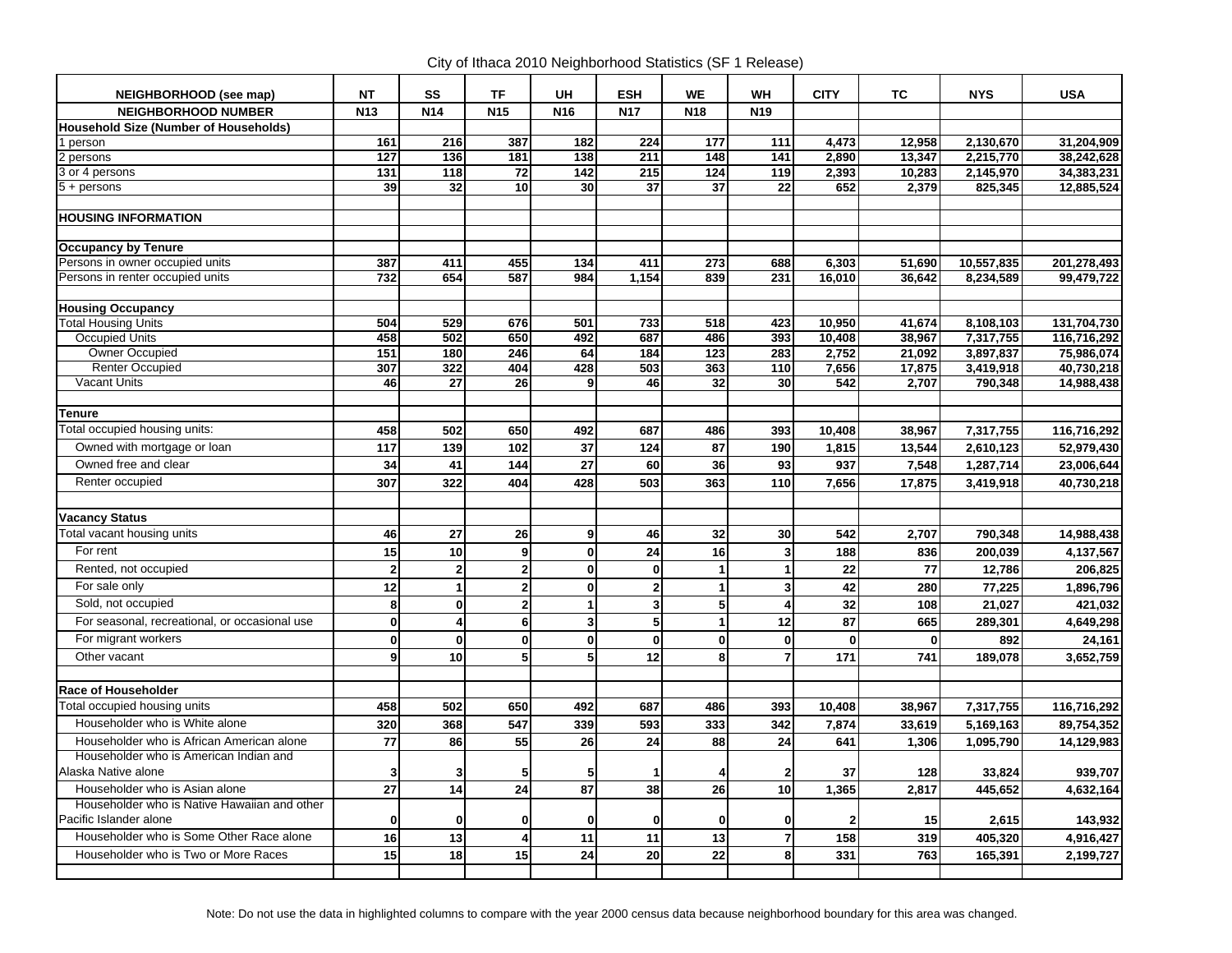City of Ithaca 2010 Neighborhood Statistics (SF 1 Release)

| NEIGHBORHOOD (see map)                                                 | <b>BSN</b>     | <b>BSS</b>     | C              | <b>CH</b>      | <b>CU</b>    | <b>FC</b>              | <b>CBD</b> | LC        | <b>LEH</b>        | LN         | <b>WSH</b>   | <b>NC</b>       |
|------------------------------------------------------------------------|----------------|----------------|----------------|----------------|--------------|------------------------|------------|-----------|-------------------|------------|--------------|-----------------|
| <b>NEIGHBORHOOD NUMBER</b>                                             | N <sub>1</sub> | N <sub>2</sub> | N <sub>3</sub> | N <sub>4</sub> | <b>N5</b>    | <b>N6</b>              | <b>N7</b>  | <b>N8</b> | <b>N9</b>         | <b>N10</b> | <b>N11</b>   | <b>N12</b>      |
| Hispanic or Latino Origin of Householder                               |                |                |                |                |              |                        |            |           |                   |            |              |                 |
| by Race of Householder                                                 |                |                |                |                |              |                        |            |           |                   |            |              |                 |
| Total occupied housing units                                           | 565            | 658            | 1,131          | 335            | 44           | 1,181                  | 1,027      | 523       | 318               | 672        | 265          | 21              |
| Not Hispanic or Latino householder:                                    | 547            | 624            | 1.061          | 317            | 38           | 1,146                  | 967        | 494       | 298               | 648        | 245          | ${\bf 20}$      |
| Householder who is White alone                                         | 401            | 481            | 558            | 222            | 24           | 1,037                  | 727        | 358       | 234               | 543        | 211          | $\overline{12}$ |
| Householder who is African American alone                              | 13             | 21             | 31             | 20             | 5            | 22                     | 69         |           | 6                 | 41         | 11           | $\mathbf{2}$    |
| Householder who is American Indian and                                 |                |                |                |                |              |                        |            |           |                   |            |              |                 |
| Alaska Native alone                                                    |                | 0              |                |                | 0            |                        |            |           |                   |            | $\bf{0}$     |                 |
| Householder who is Asian alone                                         | 117            | 110            | 433            | 66             | 8            | 50                     | 138        | 106       | 42                | 41         | 18           |                 |
| Householder who is Native Hawaiian and<br>other Pacific Islander alone | O              | 0              | n              | n              | 0            | 0                      | O          |           | 0                 |            |              | 0               |
| Householder who is Some Other Race alone                               |                | 31             | 3              | ŋ              | 0            | $\mathbf{2}$           |            |           |                   |            | $\bf{0}$     |                 |
| Householder who is Two or More Races                                   | 13             | 9l             | 35             | 8              | 1            | 34                     | 27         | 19        | 14                | 18         | 4            | $\overline{2}$  |
|                                                                        |                |                |                |                |              |                        |            |           |                   |            |              |                 |
| Hispanic or Latino householder:                                        | 18             | 34             | 70             | 18             | 6            | 35                     | 60         | 29        | 20                | 24         | 20           |                 |
| Householder who is White alone                                         | 14             | 21             | 48             | $\mathbf{Q}$   | 5            | 23                     | 46         | 20        | 12                | 16         | 10           | $\mathbf 0$     |
| Householder who is African American alone                              | O              |                |                |                |              | 3                      |            |           | 0                 |            |              | O               |
| Householder who is American Indian and<br>Alaska Native alone          |                |                |                |                |              |                        |            |           |                   |            |              |                 |
| Householder who is Asian alone                                         | O              |                |                | ŋ              | 0            | $\mathbf{0}$           |            |           | 0<br>$\mathbf{0}$ |            | ŋ            | 0               |
| Householder who is Native Hawaiian and                                 |                | $\mathbf{0}$   |                | $\Omega$       | $\mathbf{0}$ |                        |            |           |                   |            | $\mathbf{0}$ | $\mathbf 0$     |
| other Pacific Islander alone                                           | n              | 0              | $\bf{0}$       | ŋ              | 0            | $\bf{0}$               | O          |           | 0                 |            | 0            | O               |
| Householder who is Some Other Race alone                               | 2              | 91             | 18             | 51             | 0            | 4                      |            |           |                   |            | 9            |                 |
| Householder who is Two or More Races                                   |                |                |                | $\overline{2}$ | $\Omega$     | $\boldsymbol{\Lambda}$ |            |           |                   |            | $\Omega$     | $\mathbf{0}$    |
|                                                                        |                |                |                |                |              |                        |            |           |                   |            |              |                 |